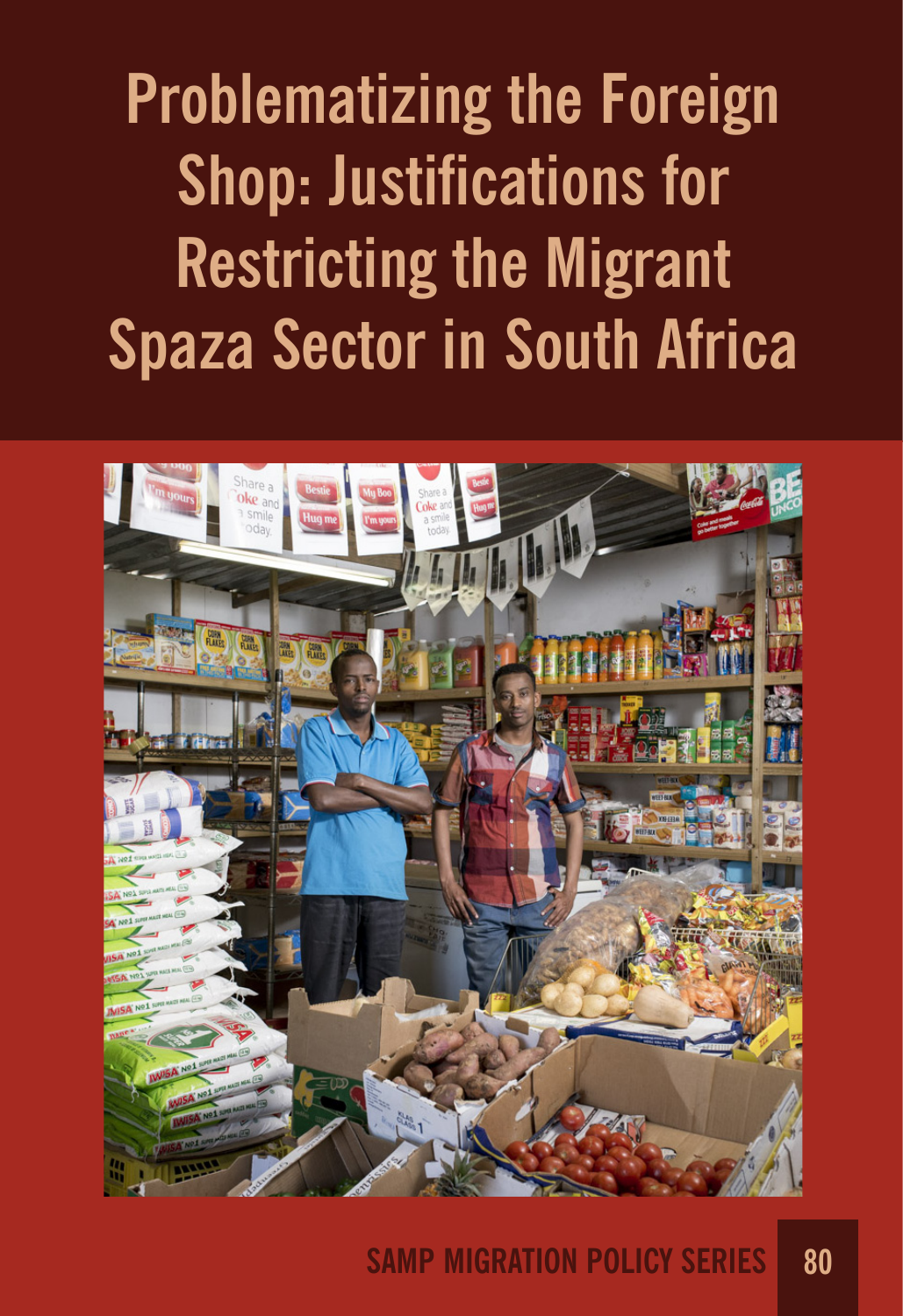# **Problematizing the Foreign Shop: Justifcations for Restricting the Migrant Spaza Sector in South Africa**

**Vanya Gastrow**

## **SAMP MIGRATION POLICY SERIES NO. 80**

**Series Editor: Prof. Jonathan Crush**

**Southern African Migration Programme (SAMP) 2018**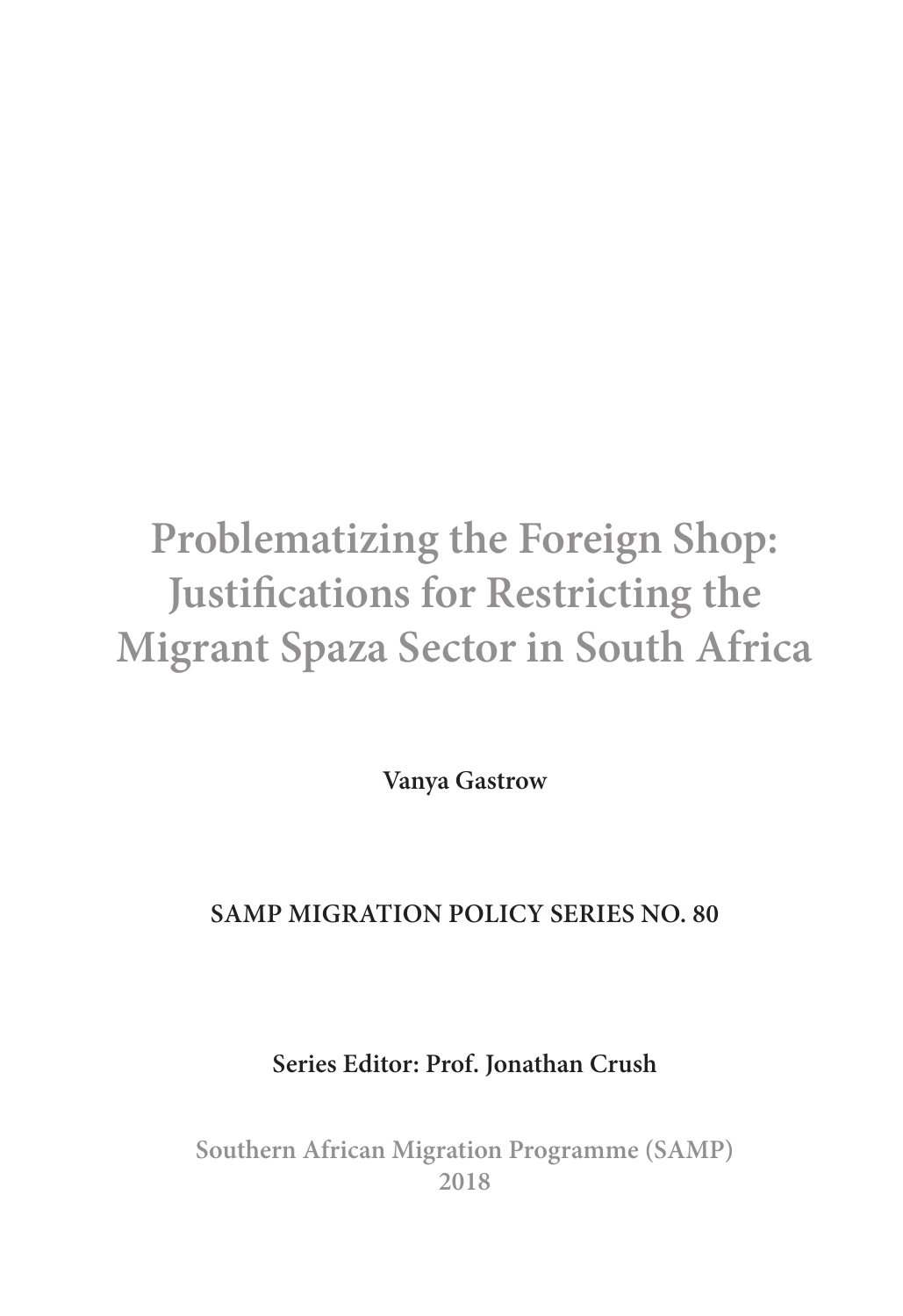#### **AUTHOR**

Vanya Gastrow is a Postdoctoral Research Fellow in the Department of Public Law at the University of Cape Town.

#### **ACKNOWLEDGEMENTS**

The author would like to thank Mohamed Aden Osman, Dr Roni Amit, Sakhiwo 'Toto' Gxabela, Wanda Bici and Fundiswa Hoko for their support towards the research, and Prof Jonathan Crush and Bronwen Dachs for their editorial assistance.

© Southern African Migration Programme (SAMP) 2018

Published by the Southern African Migration Programme, International Migration Research Centre, Balsillie School of International Afairs, Waterloo, Ontario, Canada [samponline.org](http://samponline.org)

First published 2018

ISBN 978-1-920596-43-9

Cover photo by Thom Pierce for the Growing Informal Cities Project

Production by Bronwen Dachs Muller, Cape Town

Printed by Print on Demand, Cape Town

All rights reserved. No part of this publication may be reproduced or transmitted, in any form or by any means, without prior permission from the publishers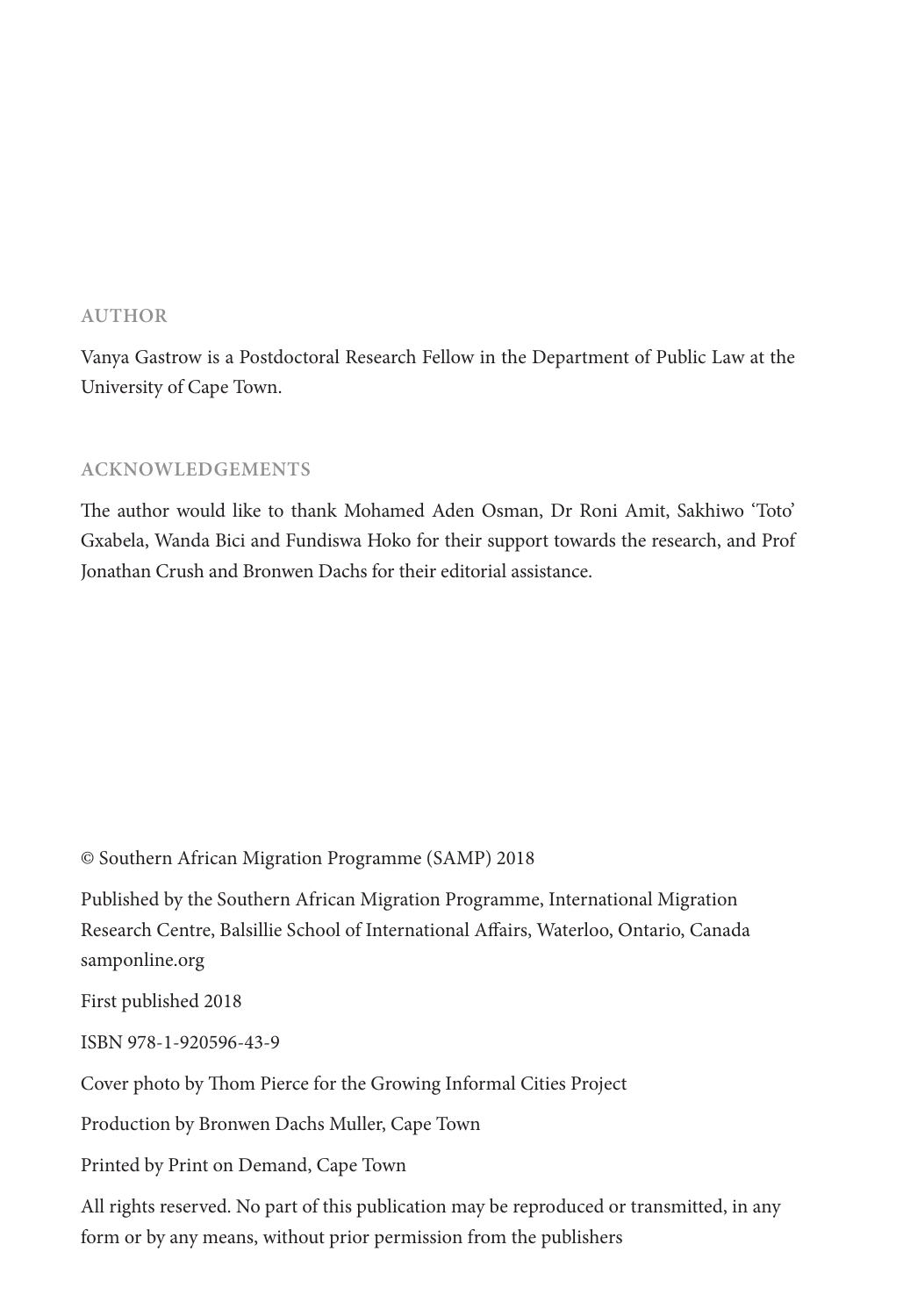## **CONTENTS PAGE**

| <b>Executive Summary</b>                                              | $\mathbf{1}$   |
|-----------------------------------------------------------------------|----------------|
| Introduction                                                          | $\overline{4}$ |
| Methodology                                                           | 5              |
| Governance Interventions Aimed at Curtailing Migrant Small Businesses | 5              |
| The Masiphumelele Intervention                                        | 6              |
| Other Interventions                                                   | 7              |
| Justifications for Curbing Migrant Spazas                             | 11             |
| Economic Harm                                                         | 11             |
| <b>Illegal Activity</b>                                               | 13             |
| <b>Increased Crime</b>                                                | 17             |
| Reducing Violence                                                     | 20             |
| Broader Factors Contributing to Political Anxiety over Migrant Spazas | 23             |
| Local Political Dynamics behind Migrant Spaza Regulation              | 25             |
| Conclusion                                                            | 28             |
| Endnotes                                                              | 29             |
| References                                                            | 34             |
| <b>Migration Policy Series</b>                                        | 36             |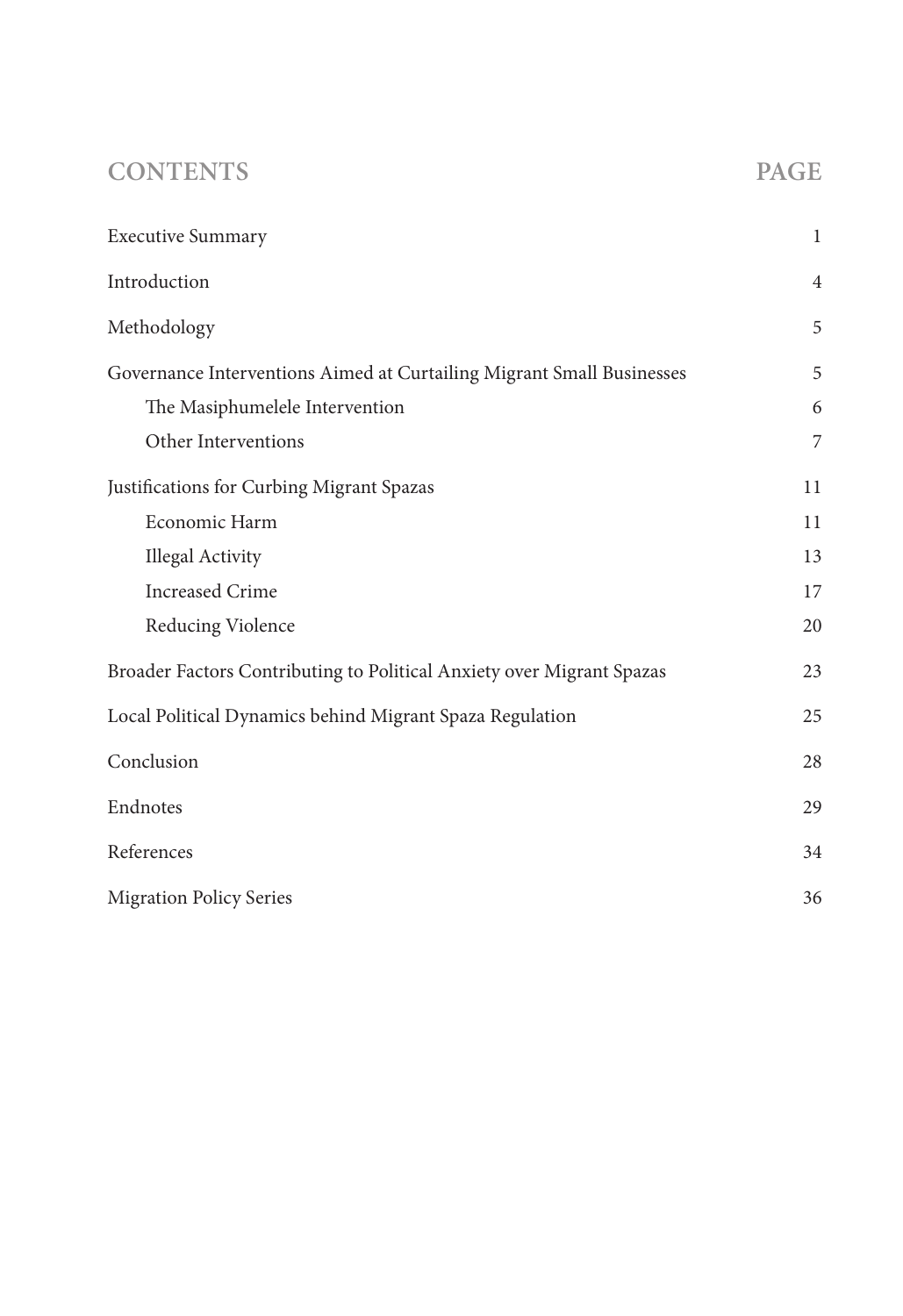### **EXECUTIVE SUMMARY**

Small businesses owned by international migrants and refugees are ofen the target of xenophobic hostility and attack in South Africa. Tis has led various governance actors including the police, government ministers and provincial premiers to call for the stricter regulation of these enterprises. Tis report examines the problematization of migrant-owned businesses in South Africa, and the regulatory eforts aimed at curtailing their economic activities. In so doing, it sheds light on the complex ways in which xenophobic fears are generated and manifested in the country's social, legal and political orders.

Spaza shops are informal grocery shops that operate in most of the country's lowincome neighbourhoods, and provide food and other common household items including bread, milk, canned goods and soap. Tis report focuses on spazas that are owned and/or operated by refugees and migrants to the country, which have been at the centre of contention in South Africa over the past decade. The report is based on qualitative field research in three feld sites (Kraaifontein, Khayelitsha and Philippi) in Cape Town, and in several small towns in the Western Cape province, between 2010 and 2013. The research focused on the ability of migrant shopkeepers to access justice in the Western Cape and comprised approximately 200 interviews with migrant traders, South African residents, police, prosecutors, legal aid attorneys and local authorities. As the large majority of migrant spaza shopkeepers in the research area were from Somalia, most migrant interviewees were Somali.

During the course of the research, it became clear that many local authorities and police officers had responded to attacks on migrant-owned spazas by attempting to curtail their business activities. This report therefore begins by tracing how formal and informal governance interventions targeting migrant spaza shopkeepers have emerged over the past decade. The earliest publicized regulatory intervention aimed at curbing these spaza shops took place in Masiphumelele in 2006 in the afermath of xenophobic riots in the township. An informal agreement was brokered between South African and migrant spaza business owners in which the latter were permitted to operate on condition that no new migrant shops opened in the township. Similar agreements followed in townships across Cape Town (including Khayelitsha, Strand, Gugulethu, Philippi East, and Bloekombos and Wallacedene in Kraaifontein), and in other towns and cities in the Western Cape and Eastern Cape provinces. Although aimed at promoting peace, these interventions are problematic because they discriminate against migrant traders and fall outside legal frameworks guaranteeing their right to trade.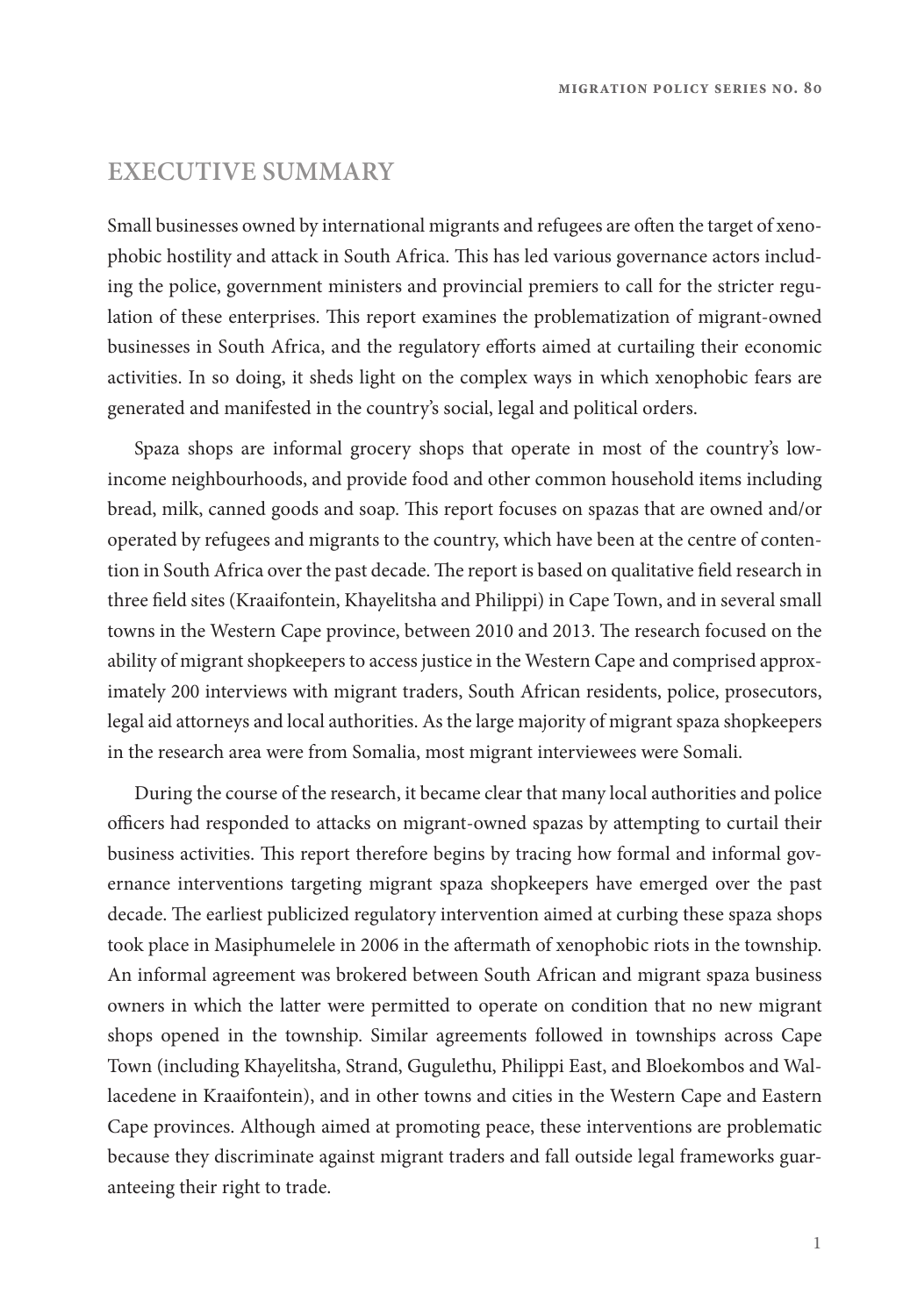At provincial and national levels, policy and regulatory efforts have intensified in recent years. In March 2013, the Department of Trade and Industry published a Licensing of Businesses Bill calling on all businesses in the country to possess licences and efectively excluding most migrants from participation in the informal economy. Tis controversial bill was eventually withdrawn afer widespread opposition from formal business and non-governmental organizations. Then, in 2014, the department issued a National Informal Business Uplifment Strategy, which sought to address what it called the "foreign trader challenge" through measures including restricting migrants from operating small businesses. Condemnation of migrant-owned spazas has also come from an ad hoc parliamentary committee formed to investigate the causes of xenophobic violence and the Inter-Ministerial Committee on Migration. Most recently, the South African parliament enacted the Refugees Amendment Act of 2017, which prohibits asylum seekers from operating businesses in South Africa, and grants them only a very limited right to work.

The report then examines the reasons provided by national and local governance actors for their eforts to restrict migrant-owned spazas and argues that these justifcations are ofen misleading and do not provide a coherent picture. Justifcations for curbing migrant shops usually fall into four categories:

- Shops supposedly close business opportunities for South Africans and thus cause harm to local economies. However, research in the feld sites indicated that many parties beneft economically from these shops, including South African landlords, wholesalers and consumers. Governance actors largely ignore these contributions and present a distorted picture of the shops' economic footprint.
- Migrants engage in illegal activities, such as breaching by-laws, not possessing business licences, possessing unregistered frearms, and unfair competition. However, many of these claims are exaggerated or unsubstantiated.
- The expansion of migrant spaza shops has led to increased rates of business robbery in the country. However, clamping down on victims of crime through regulation, as opposed to designing strategies that target ofenders, is a questionable approach to addressing crime.
- Curbing migrant spaza shops through increased regulation will prevent xenophobic and other targeted attacks on these shops. Again, this entails penalizing and stigmatizing victims of crime, as opposed to rooting out the perpetrators.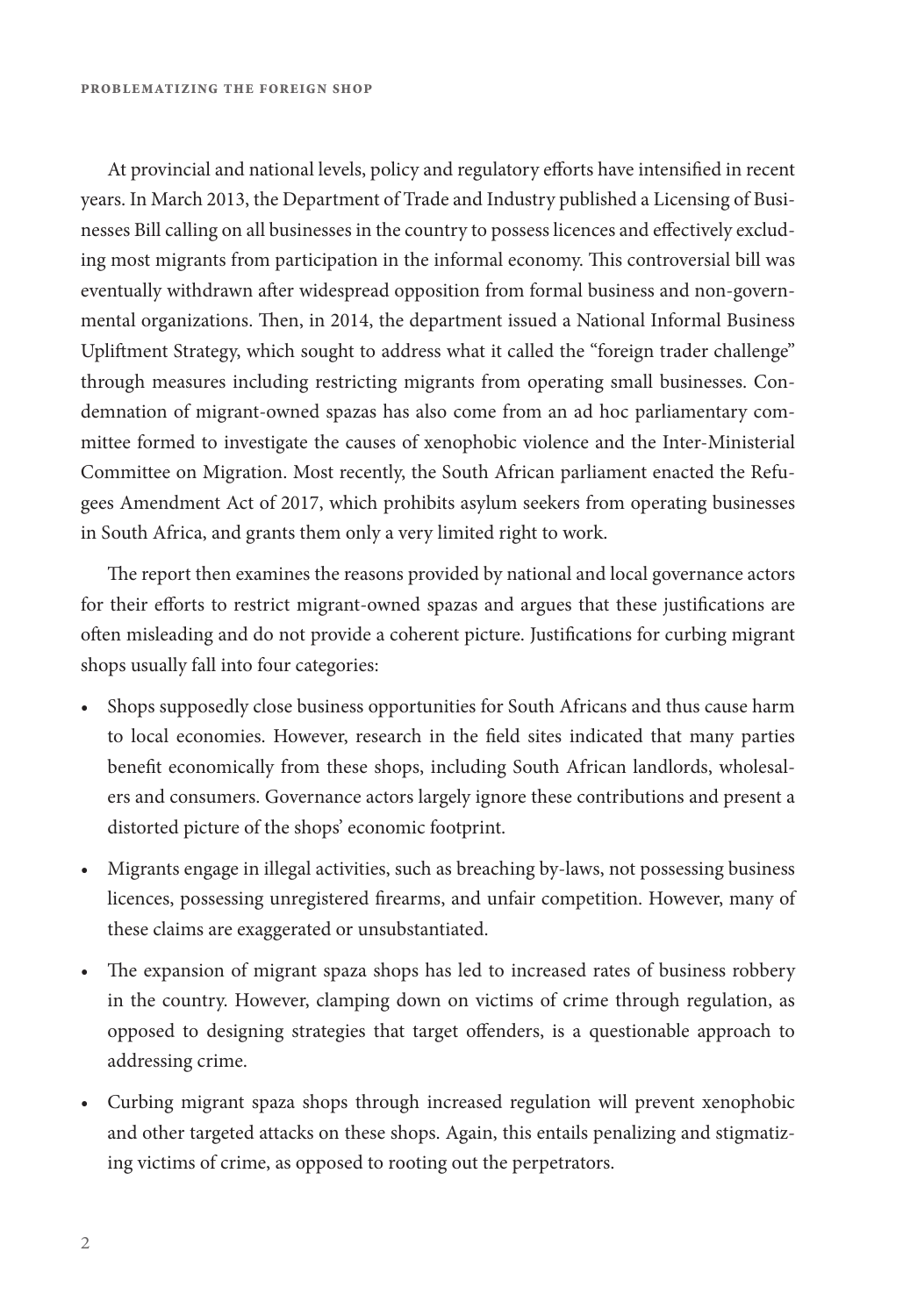**migration policy series no. 80**

In sum, the stated justifcations for curbing migrant-owned spaza shops through greater regulation are often exaggerated, misleading or poorly reasoned.

Interviews in the feld sites suggest that the foreign spaza shop "threat" is largely a symptom of devolved political authority and growing socio-economic discontent. While a number of residents in the feld sites harboured negative attitudes towards migrant shops, the issue was not seen as of great urgency or importance. Few, if any, of the South Africans interviewed recalled ever having discussed migrant spaza shops at street committee meetings. Instead, acute hostility was felt mainly by South African spaza shopkeepers who claimed that migrant-owned shops were undermining their livelihoods. Yet, it is still relatively easy for South African spaza retailers' associations and other local political actors to incite residents to attack migrant shops. Many township residents in the feld sites were frustrated with their socio-economic conditions and the shops served as a convenient target for those wishing to vent their discontent over their life circumstances. The shops represented a form of economic mobility that eluded many residents and could be attacked with impunity because of the social and political isolation of the migrant traders.

Although the selective targeting of migrant shops by local residents is xenophobic, the primary intention of most of those carrying out these attacks is to express feelings of anger, access free goods, and communicate their discontent to the country's political establishment. Anxious governance actors respond by attempting to curtail these shops through legal and extra-legal regulatory interventions. This has the effect of appeasing South African traders and preventing them from inciting further violence. It also demonstrates to township residents that the state and ruling party are "putting South African citizens frst", and tacitly attributes township economic woes to foreign forces. These findings illustrate how weak state legitimacy in contexts of widespread socio-economic discontent and inequality can erode constitutional frameworks and generate hostility towards migrants and other vulnerable groups.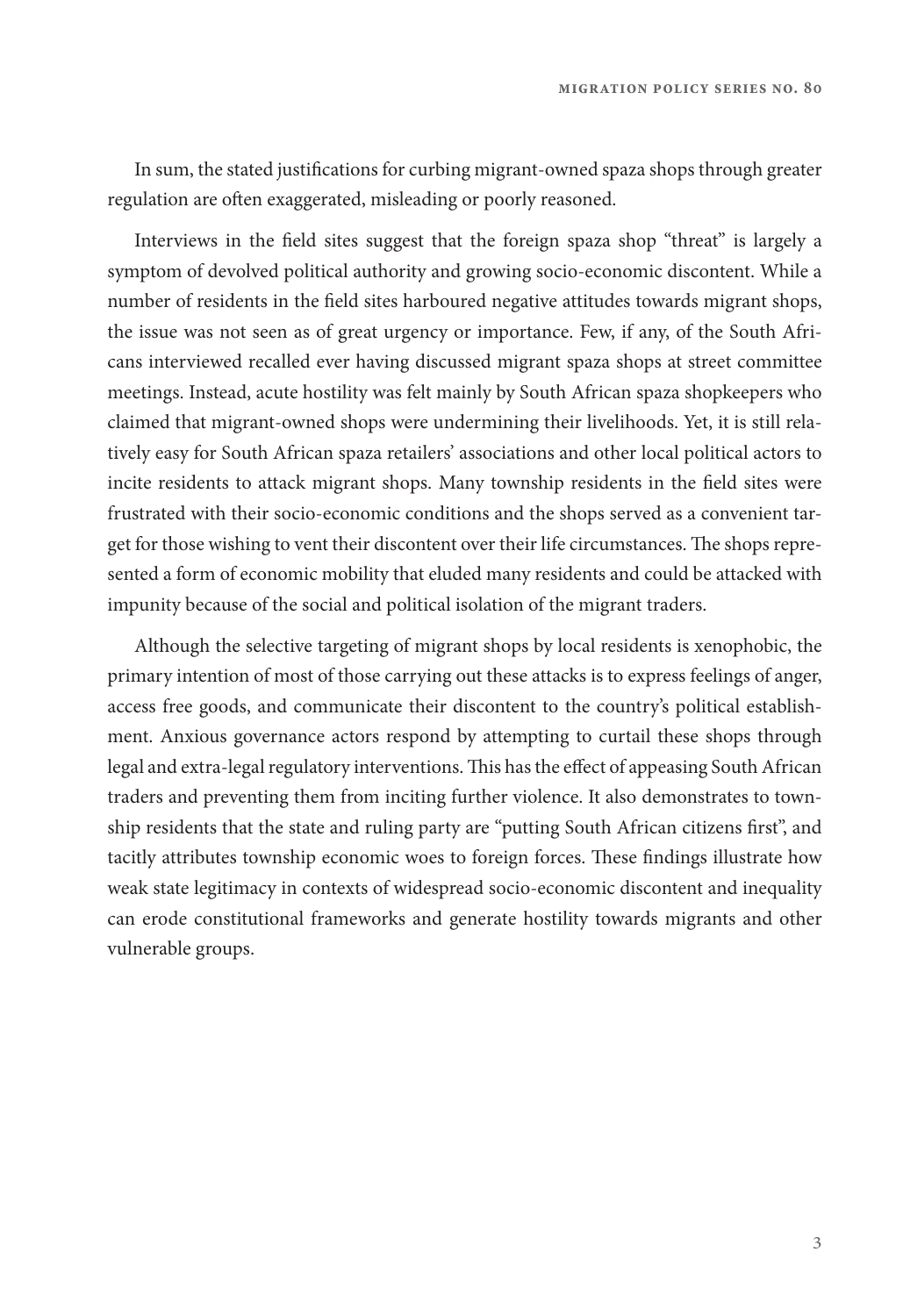### **INTRODUCTION**

*"You cannot run away from the fact that there are underlying issues and that our people are being squeezed out by these foreign shop owners. Non-South Africans should not be allowed to buy or run spaza shops or larger businesses without having to comply with certain legislated prescripts." – Small Business Development Minister Lindiwe Zulu (2015)*<sup>1</sup>

Migrants from other countries operating small businesses in South Africa are ofen the target of popular hostility and violent crime.<sup>2</sup> Several studies have highlighted the existence of xenophobia towards migrants in South Africa, and antagonism towards migrant traders and spaza shops in particular.<sup>3</sup> This report furthers our understanding of the nature of xenophobia in South Africa by exploring how political leaders and state authorities problematize migrant-owned small businesses and attempt to curb their economic activities through regulatory interventions. In particular, it focuses on the experiences of spaza shopkeepers. Spaza shops are small informal grocery shops that operate in low-income neighbourhoods and supply residents with basic food and household items such as bread, milk, canned goods and soft drinks. By assessing perceptions of the migrant trader "threat" in South Africa, this report sheds light on the complexity of xenophobia in the country and its interplay with multiple socio-economic and political factors.

The report is based on qualitative fieldwork carried out between 2010 and 2013 in Cape Town and small towns in the Western Cape province, as well as desktop research of media reports and policy documents relating to migrant informal businesses. The fieldwork was conducted as part of a broader study on the ability of migrant traders to access formal and informal justice mechanisms in the afermath of crime.4 During the course of the research, it became evident that migrant-owned spaza shops were informally regulated in many of Cape Town's townships. This was largely an outcome of shops being viewed as a social and economic threat by a number of parties including South African retailers' associations, police and local government officials. This report is adapted from the larger study and sets out how governance interventions targeting migrant businesses have emerged over the past decade, the stated reasons for these strategies, and further underlying factors contributing to anxieties over migrant spaza shops in South Africa.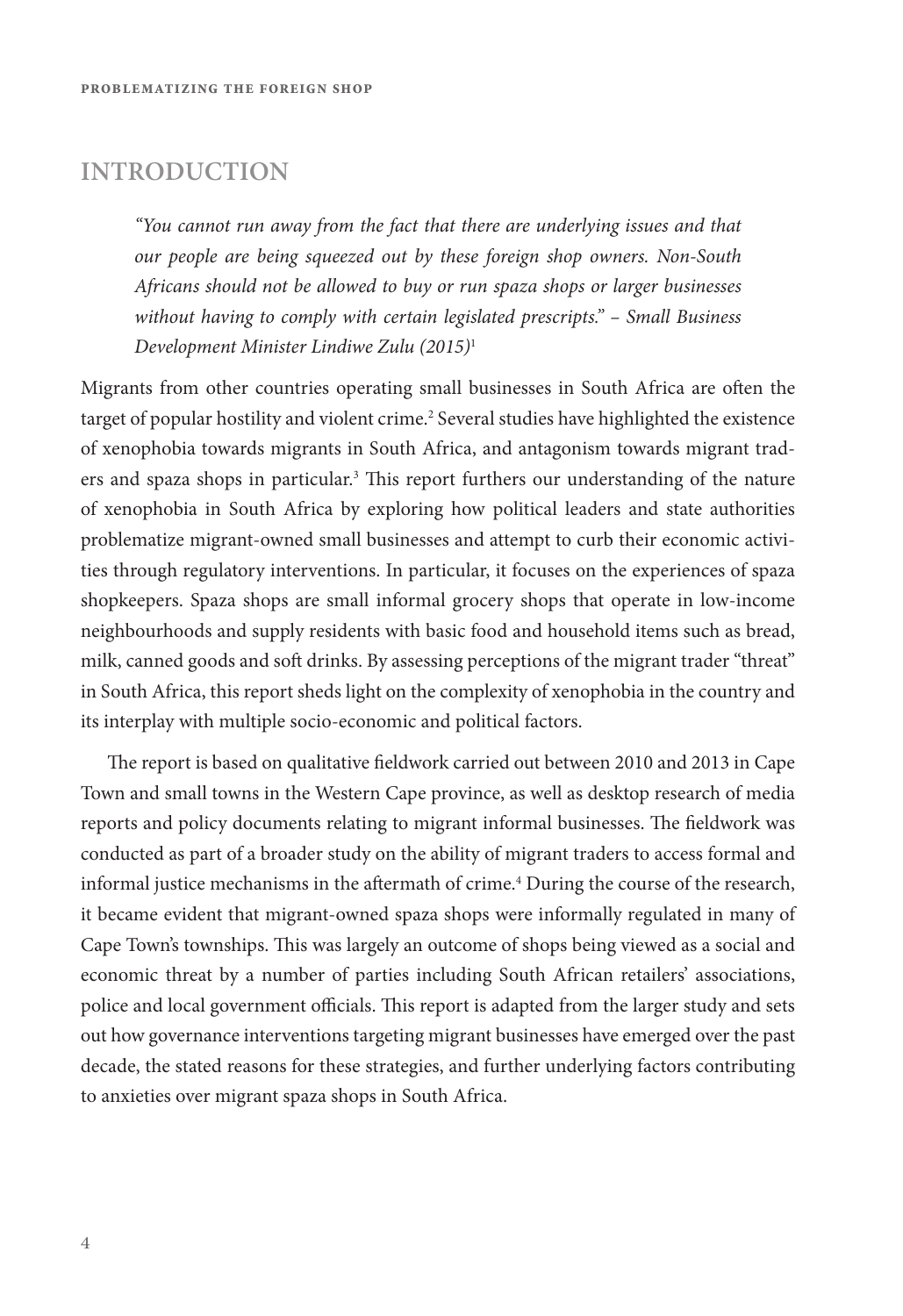## **METHODOLOGY**

Research was carried out in three feld sites in Cape Town – Khayelitsha, Philippi and Kraaifontein (Bloekombos and Wallacedene) – as well as several small towns in the Western Cape (Ceres, Caledon, Prince Alfred Hamlet, Tulbagh and Vredenberg). Approximately 200 interviews were conducted, including with 66 Somali traders, 65 South African residents, 20 police officers, prosecutors, local councillors and legal aid attorneys. South African spaza shopkeepers were not interviewed as local activists in the feld sites warned that this could reignite confict and mobilization against migrant traders. Four meetings of Somali and South African spaza shopkeepers in Khayelitsha, where the regulation of migrant spaza shops in the township was discussed, were attended in March and April 2012.

Almost all migrant spaza shopkeepers interviewed were from Somalia, as Somalis made up the large majority of migrant shopkeepers in Cape Town at the time of the research. According to an audit carried out by Philippi East police station in 2011, for example, Somalis operated 70% of migrant spaza shops in the station's jurisdiction (57 of the 82 shops).<sup>5</sup> The remaining shops were operated by different nationalities including Burundians (nine shops), Ethiopians (seven shops), and Bangladeshis (three shops). The Somali Association of South Africa identifed some Somali traders for interview and additional respondents were interviewed via referrals. Other migrant spaza shopkeepers interviewed included two Bangladeshis, an Ethiopian, a Burundian and a Jamaican. South African and Somali research assistants helped in the interviews in the feld sites and in Somali neighbourhoods in Bellville and Mitchells Plain. Interviews were conducted with various South African residents who were outside their homes or on the street when the researchers were in the neighbourhood. The aim was to obtain a range of opinions not limited to specific social networks.

## **GOVERNANCE INTERVENTIONS AIMED AT CURTAILING MIGRANT SMALL BUSINESSES**

Since the mid-2000s, various governance actors – including political leaders, municipal officials, the police and NGOs – have attempted to curtail migrant spaza shops in South Africa through regulatory interventions. Many consider these shops to be more of a threat than an economic asset or opportunity. To understand these views, this section of the report outlines the history of formal and informal governance interventions in the country.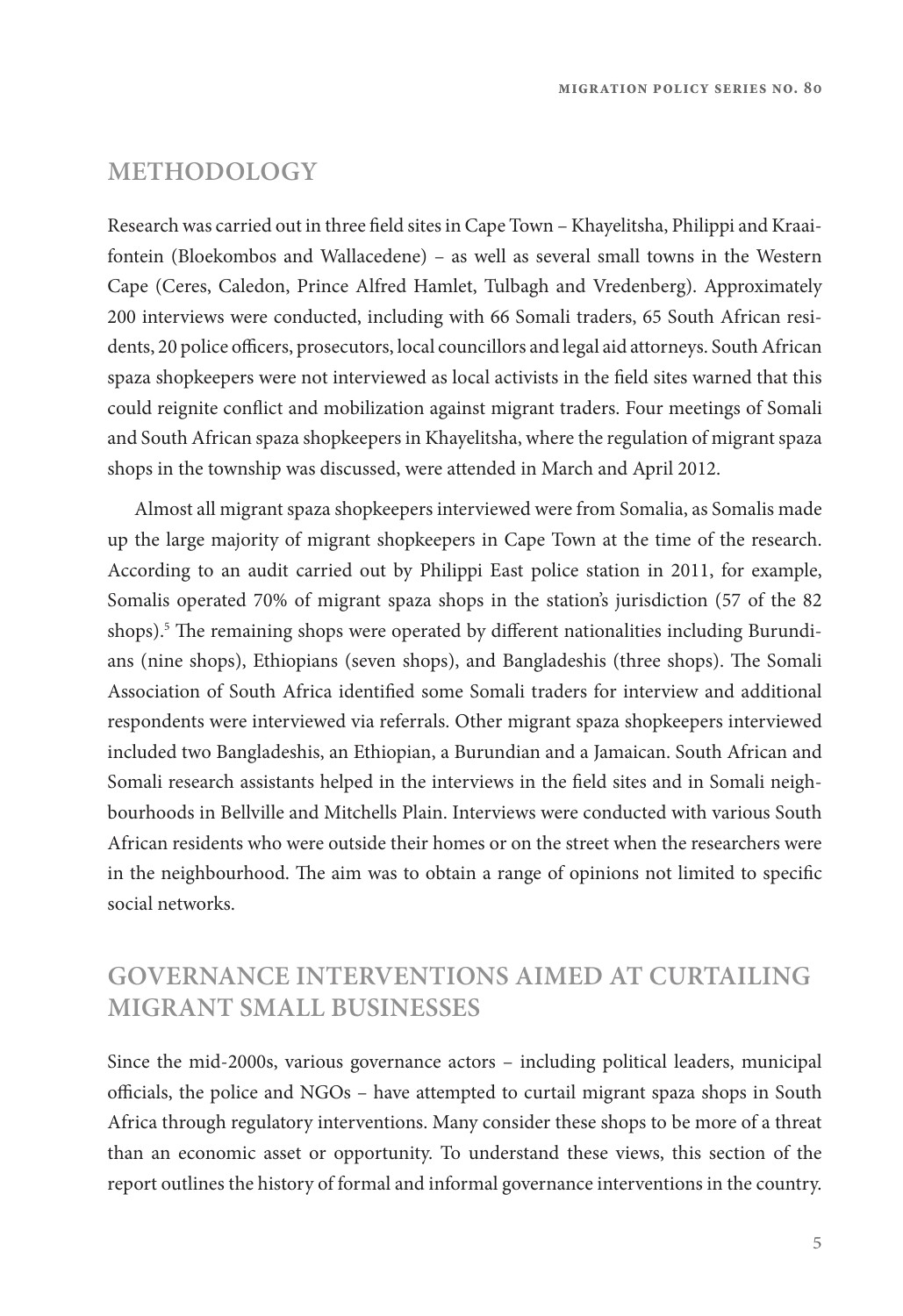It illustrates the numerous, varied and at times unlawful ways in which governance actors have attempted to hinder migrants' business activities and reduce their ability to compete in the spaza market.

#### **THE MASIPHUMELELE INTERVENTION**

The earliest publicized governance intervention aimed at curtailing migrant spaza trade in South Africa took place in Masiphumelele in 2006. The intervention followed riots in the Cape Town township, which included mob attacks on migrant-owned shops and saw an estimated 70 foreign-national residents (mostly Somalis) forced to evacuate their shops and homes.<sup>6</sup> Against this backdrop, several parties came together to seek a way of reintroducing migrant traders into the neighbourhood. The ensuing Masiphumelele conflict intervention process was led by the office of the Western Cape Premier and its directorate for social dialogue and human rights. The directorate appointed a non-governmental organization, Africa Unite, to mediate between South African and Somali spaza traders in Masiphumelele.<sup>7</sup>

The intervention was documented in a Western Cape provincial government report, which attributed the confict largely to the business activities of migrants, in particular their "influx" into the area, and the "unfair" competition they posed to South African spazas.<sup>8</sup> This situation was supposedly exacerbated by factors such as poverty in Masiphumelele, making anxieties over access to resources more intense. The report stated that the conflict in Masiphumele was not isolated, as "other communities in the Western Cape are up in arms over a perceived take-over by Somali refugees and a noticeable threat to their economic survival."9 It chastised South African landlords for renting their properties to migrants:

*Landlords operate from a di*f*erent power base as the ordinary person who is*  landless. Landlords also have the power to abuse this privilege, which might *o*f*en lead to an attitude of oblivion with regard to the aspiration for social and economic justice.*<sup>10</sup>

The intervention led to several workshops convened by Africa Unite in October 2006 that involved Masiphumelele community leaders as well as migrant and South African spaza shopkeepers.<sup>11</sup> One of the outcomes was an agreement on "future business arrangements in Masiphumelele."<sup>12</sup> Although the report does not set out the specific terms of this agreement, migrant spaza traders and media articles said that it prohibited any new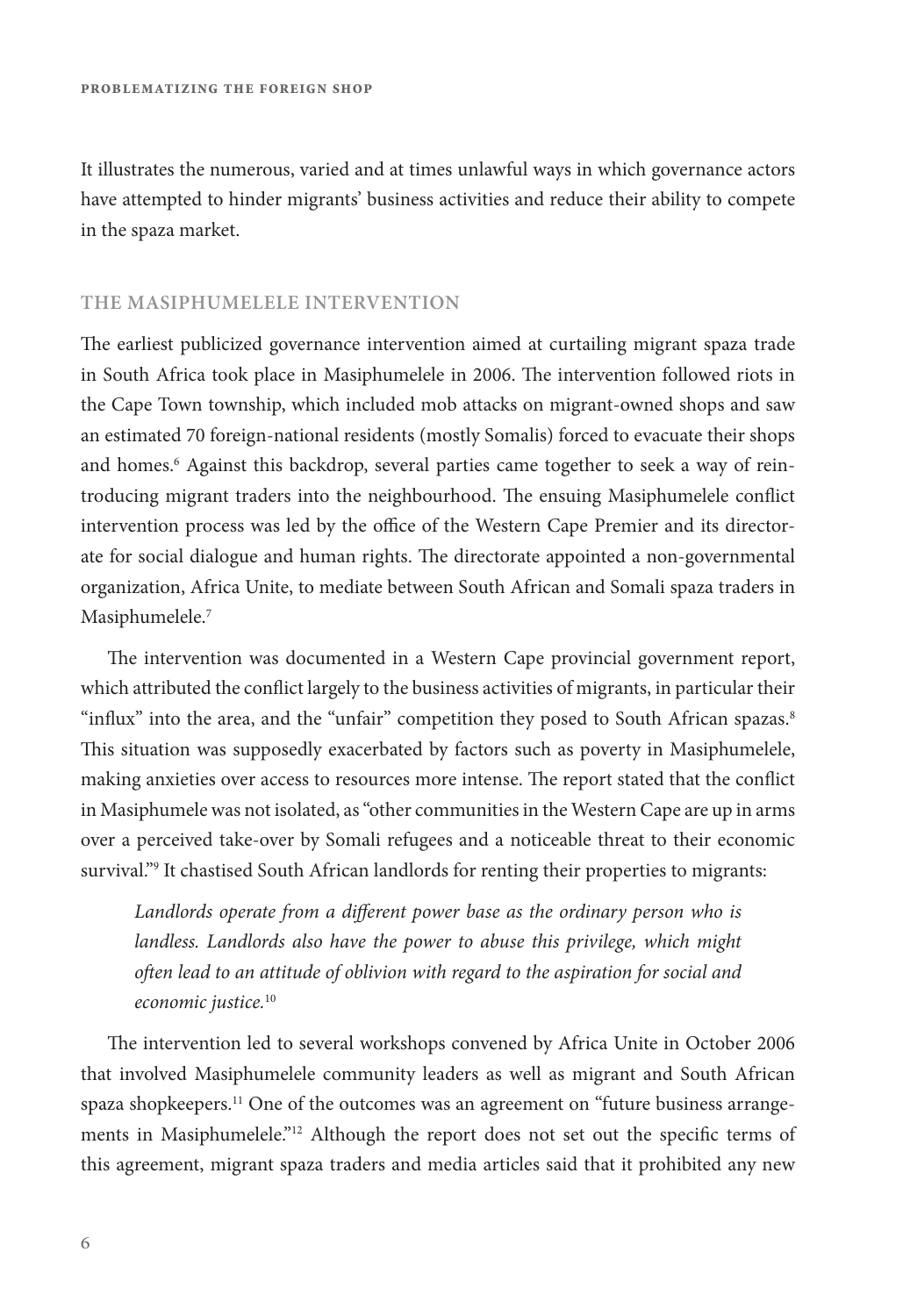migrant spaza shops from opening in the township, with the number of migrant-owned shops restricted to 15.<sup>13</sup>

The report further stressed that "the commitment to non-partisanship does not imply that interventions [sic] strategies should be neutral with respect to violence, the rule of law and constitutional rights."14 However, no clear action was taken against the perpetrators of violence. In addition, trade agreements were negotiated that fell outside of the purview of the law. By-laws regulating trade in Masiphumelele do not distinguish between traders on the basis of their nationality and many migrant shopkeepers were asylum seekers and refugees who were legally entitled to work in the country.<sup>15</sup> The prohibition on new migrantowned shops therefore infringed their legal right to trade and discriminated against them on the basis of their nationality. A representative of Islamic Relief Worldwide, which was tasked with providing emergency relief to migrant traders, described the agreement as "fagrantly unconstitutional."16 As he explained:

*Unfortunately the Somalis, who wanted to move back to Masiphumelele, had no bargaining power.* T*e failure of government to protect them from attacks basically had them agreeing to whatever was tabled… I cannot say it was a fair negotiation, but at least there is a semblance of peace.*<sup>17</sup>

#### **OTHER INTERVENTIONS**

The Masiphumelele conflict intervention heralded a number of similar efforts across Cape Town to address hostility towards migrant spaza shopkeepers through informal prohibitions against new shops. Tis was particularly evident in the afermath of the May 2008 nationwide xenophobic riots. During these riots, South African spaza shopkeepers in Strand, about 50 kilometres outside Cape Town, targeted migrant competitors in the area by sending them letters demanding that they close their businesses.<sup>18</sup> This caused all migrants – not only the spaza shopkeepers – to evacuate the area, with many residents looting shops while the owners fled.<sup>19</sup>

The violence in Masiphumelele and Strand demonstrated that frustrated South African traders had the ability to unleash broader social unrest and violence. Tis, in turn, placed pressure on the police, political leaders and local government officials to find ways of intervening to prevent a repetition of such attacks. The urgency was intensified by widespread murders and targeted attacks against migrant spaza shopkeepers in the city.<sup>20</sup>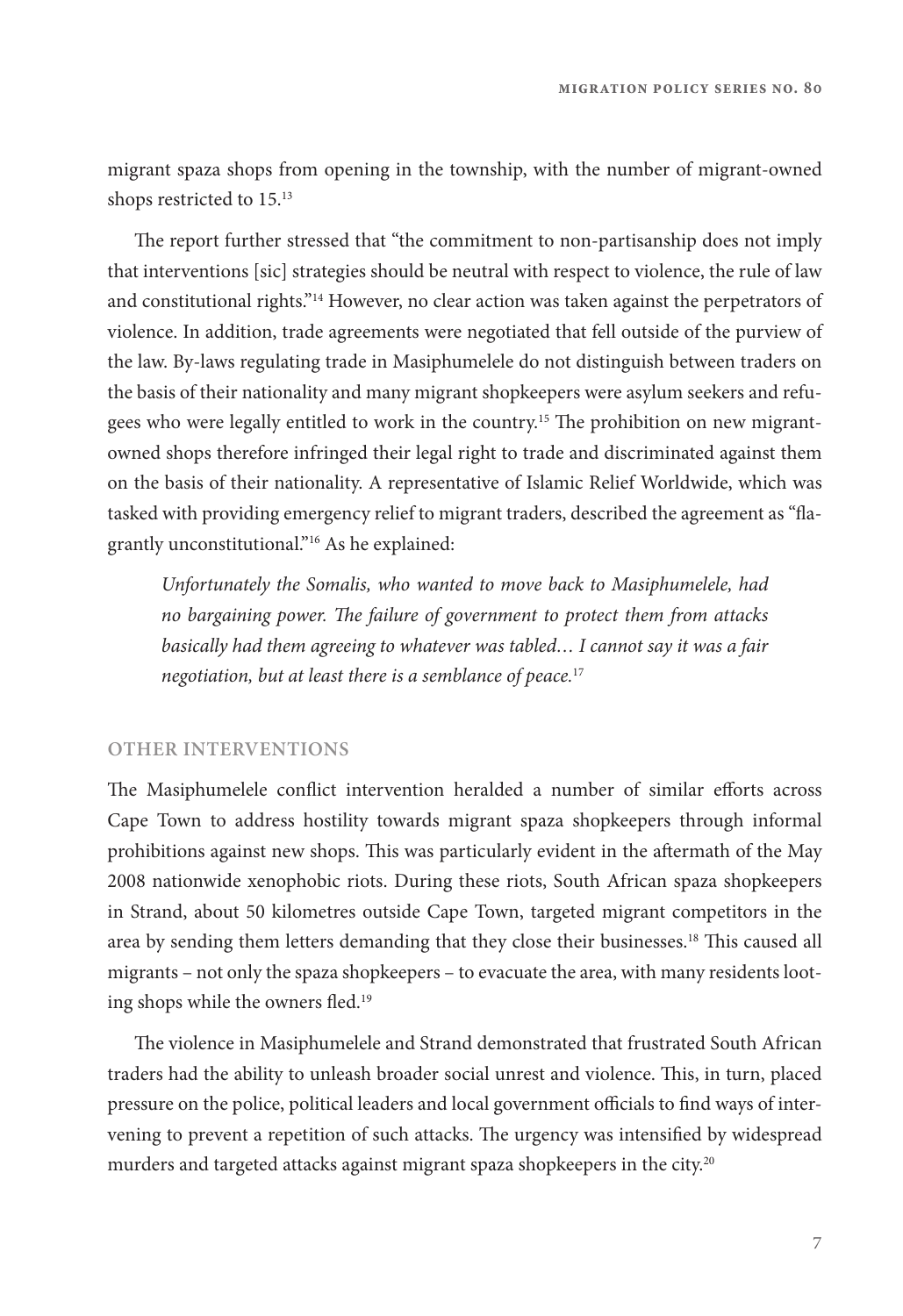In August 2008, when threats of xenophobia emerged in Khayelitsha, the police responded immediately. A South African retailers' association called Zanokhanyo Retailers' Association (Zanokhanyo) delivered letters to migrant spaza shopkeepers in Khayelitsha ordering them to cease trading. The letters demanded that migrant spaza shop owners close their businesses from 25 August to 14 September 2008, during which the future of their shops would be discussed.<sup>21</sup> When notified about the letters, the police in Khayelitsha took preventative measures and arrested several leaders of Zanokhanyo. Despite the rapid response, the police intervention in Khayelitsha had a similar outcome to that in Masiphumelele.

Tose arrested were released and given suspended sentences, on condition that they enter into mediation with representatives of the Somali community. The police appointed a church minister affiliated to the police station to act as mediator.<sup>22</sup> The outcome was that migrant and South African retailers came to an agreement that no new spaza shops could open in Khayelitsha without the approval of Zanokhanyo and a "Somali committee."<sup>23</sup> The Masiphumelele and Khayelitsha interventions were mirrored in many other townships across Cape Town. In August 2009, threatening letters were sent to migrant spaza shopkeepers in Gugulethu. In response, the office of the United Nations High Commissioner for Refugees (UNHCR) and a non-government organization called the Anti-Eviction Campaign mediated an agreement between South African and Somali shopkeepers in the neighbourhood. Tis agreement prohibited new migrant spaza shops from opening in the area and stipulated that existing traders fx their prices to those of their South African competitors. The agreement also provided that migrant-owned shops could only comprise 30% of the spaza shop market in Gugulethu, and that their businesses needed to be located at least 100 metres from South African shops.<sup>24</sup>

This agreement appeared to be a clear breach of South Africa's competition laws, which forbid price fxing and market division (i.e. the dividing up of markets by business competitors through allocating territories or specific types of services).<sup>25</sup> However, the Competition Commission's response to the agreement was muted, with a spokesperson telling the Cape Times newspaper that not all agreements restricting competition violated competition laws. She said that the commission could initiate an investigation if there was "reason to believe the law is being breached."<sup>26</sup> However, no investigation was ever launched.<sup>27</sup>

In 2011, agreements prohibiting new migrant-owned shops were entered into in both Kraaifontein and Philippi.<sup>28</sup> The Kraaifontein agreement barred new shops from opening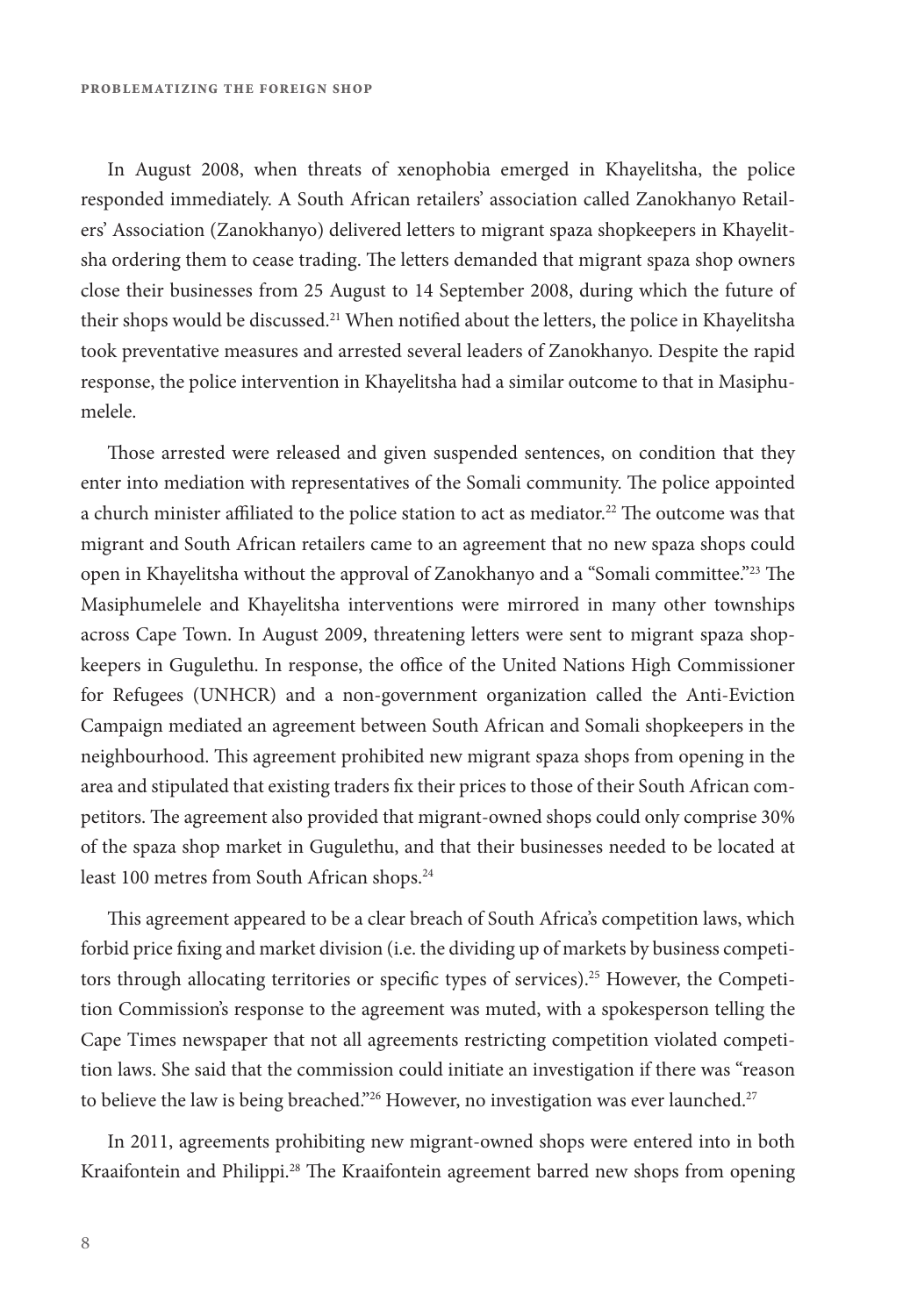in the townships of Bloekombos and Wallacedene, and was established following a meeting called by the South African National Civic Organization (SANCO) at a local police station. In Philippi, South African traders delivered letters to South African landlords under the banner of SANCO informing them to instruct their foreign-national tenants to cease trading by 30 June 2011.<sup>29</sup> After the deadline had passed, South African traders proceeded to forcibly close down migrant businesses, but were stopped by police.<sup>30</sup> Thereafter, representatives of migrant and South African retailers met at Philippi East police station and agreed that migrant traders could stay in the area as long as they did not open any new shops. The retailers as well as the police would monitor this measure.<sup>31</sup>

The agreements entered into in many of Cape Town's neighbourhoods, including Masiphumelele, Khayelitsha, Strand, Gugulethu, Kraaifontein and Philippi, tended to follow the same formula. South African traders threatened havoc and police responded by hastily setting up mediations. Mediators included NGOs, religious leaders and the UNHCR, and the meetings were usually attended by a host of other parties including municipal law enforcement officers, SANCO, the national Department of Economic Development, and the city's Disaster Risk Management Centre. Most agreements related specifcally to Somali spaza shops. However, the Khayelitsha agreement included Ethiopian shops (although Ethiopians' representatives rarely, if ever, attended meetings), and there was unresolved debate in Philippi about whether Burundian shops were covered by the agreement.

Local agreements restricting trade by migrant shopkeepers also existed further afeld. Somali shopkeepers in the Saldanha Bay Municipality on the West Coast, for example, said that similar rules governed the spaza market in the region.<sup>32</sup> According to media reports, agreements prohibiting new migrant spaza shops were negotiated in Mbekweni in Paarl (in 2009), and in Port Elizabeth (in 2011) and Bisho (in 2012) in the Eastern Cape province.33 The Bisho agreement had the backing of the then provincial MEC for local government, Mlibo Qoboshiyane, who described it as justified and said that it should be enforced.<sup>34</sup>

At the same time as local agreements were being entered into across the Western Cape and Eastern Cape provinces, migrant spaza shops gained increased political attention at provincial and national levels.<sup>35</sup> Like their local counterparts, provincial and national government officials perceived these shops as a threat that needed to be curtailed. Minister of Police Bheki Cele said at an October 2011 meeting of police officers in Khayelitsha that "our people have been economically displaced; all these spaza shops are not run by locals." He added that, "one day, our people will revolt, and we've appealed to DTI [Department of Trade and Industry] to do something about it."36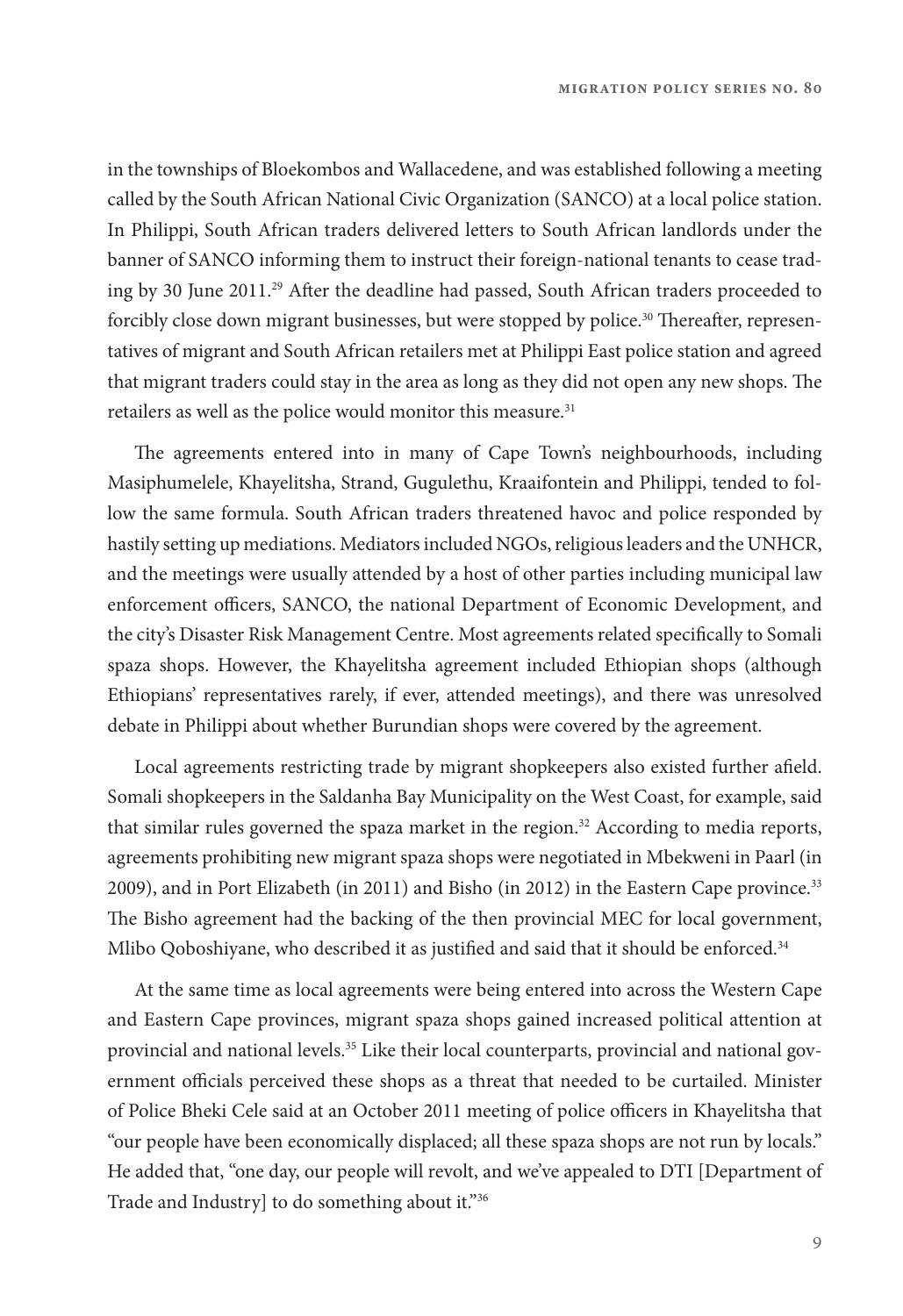In June 2012, the African National Congress in the Western Cape called on the state to cut the number of migrant-owned spaza shops in the province's townships, noting that its local branches felt that South African potential shop owners were "losing out."<sup>37</sup> These demands bore fruit in March 2013, when the Department of Trade and Industry (DTI) published a draft Licensing of Businesses Bill. The bill provided that all businesses in the country (formal and informal) should possess a government-issued licence and was widely perceived as aimed at curtailing migrant-owned spaza shops in the informal sector.<sup>38</sup> It gave local authorities wide discretion to issue licences, as well as the power to revoke traders' business licences permanently in the event that shops were threatened by public violence. However, afer much outcry from South Africa's business community and NGOs, the bill was never promulgated.

Later in 2013 the DTI circulated a draft National Informal Business Upliftment Strategy (Nibus), which among other things sought to address the "foreign trader challenge."<sup>39</sup> A suggested response included following the example of Ghana where foreigners are for the most part barred from operating small businesses.<sup>40</sup> To implement Nibus, the State President in 2014 created the Department of Small Business Development and its minister – Lindiwe Zulu – immediately called for the increased regulation of migrant businesses.<sup>41</sup> Further high-level support for the curtailment of migrant businesses was given by the Premier of North West province, Supra Mahumapelo, who in March 2016 declared that all migrant spaza businesses in the province should be confscated and transferred to South Africans.<sup>42</sup> These hostile local, regional and national level sentiments towards migrant businesses were fnally given formal legislative backing in December 2017, when Parliament enacted the Refugees Amendment Act. The Act prohibits asylum seekers from opening businesses in the country, essentially barring large numbers of migrants from being able to open shops. It remains to be seen how the state will go about implementing these restrictive provisions designed to make South Africa a less attractive safe haven for refugees.

The informal and formal attempts by governance actors at all levels to regulate migrantowned spaza shops are a reflection of anxiety among state officials and political leaders about the economic activities of international migrants and refugees. They view the shops as a threat that requires quick and radical action and, as a result, they have either supported or condoned extra-legal and unconstitutional attempts to restrict migrants' small businesses. The next section of the report investigates what motivates these actions through exploring their stated justifcation for greater regulation of migrant-owned spaza shops.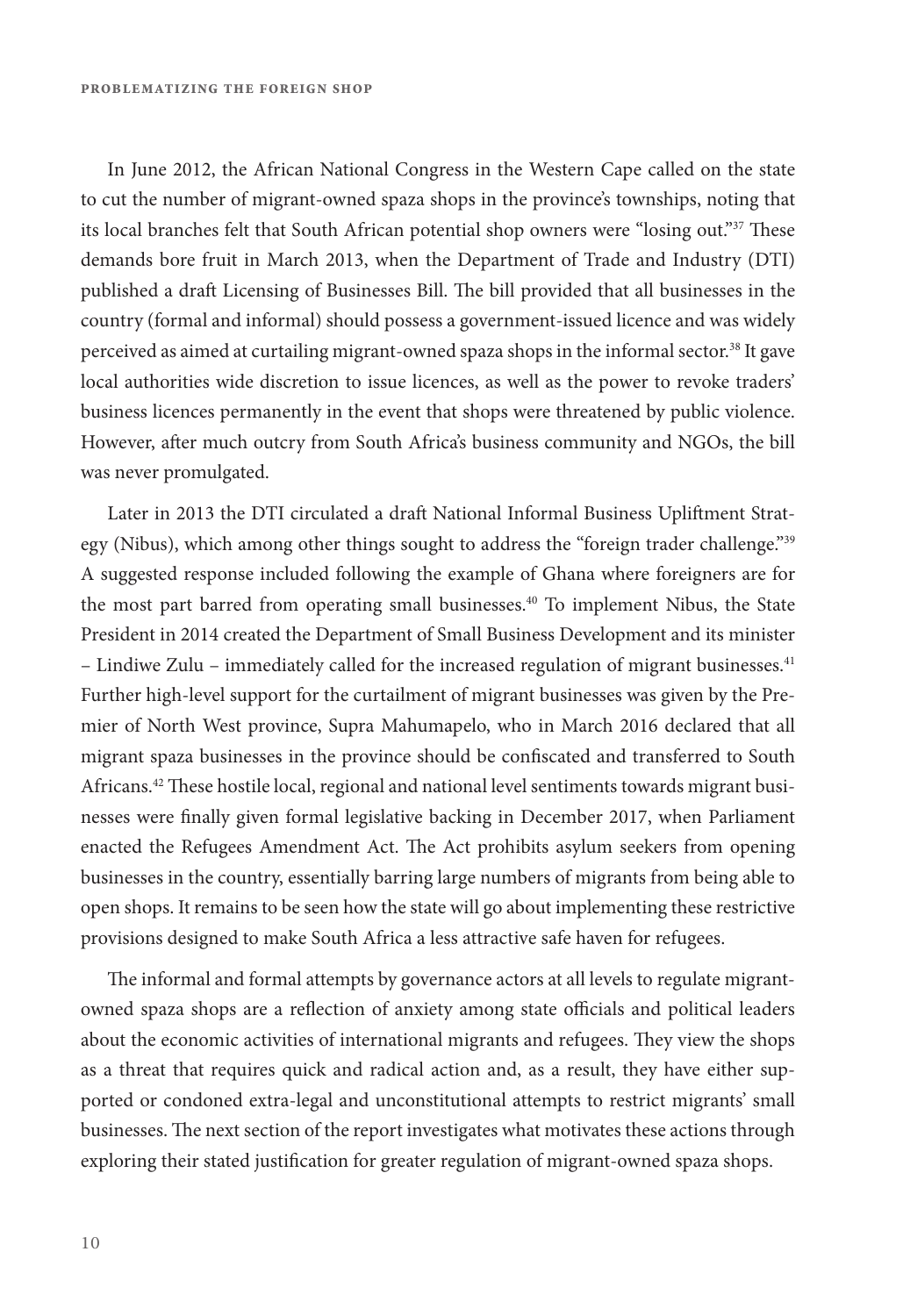## **JUSTIFICATIONS FOR CURBING MIGRANT SPAZAS**

Local officials and political leaders engaged in the governance of the spaza sector have provided many reasons for the supposed threat to the country's interests posed by migrantowned spaza shops. These can be grouped into four general arguments: (a) the shops cause economic harm to South Africans; (b) the migrant shopkeepers engage in illegal activities; (c) the shops are responsible for increased rates of business robbery in the country; and (d) their presence provokes South Africans into acts of violence and looting.

#### **ECONOMIC HARM**

Many governance actors have said that migrant spaza shops are harmful to local economies and inhibit job creation. They reference widespread complaints by South African spaza shopkeepers who say they are unable to compete. Accordingly, many policy makers complain that migrant shopkeepers restrict economic opportunities for aspirant South African shopkeepers in the market.<sup>43</sup> This is heightened by claims that migrants enjoy significant competitive advantages over South African retailers, such as having more expansive business networks.44 Other alleged economic harm caused by migrant shopkeepers include that they send remittances to their home countries rather than spending their total income in South Africa, and do not contribute taxes to government coffers.

Over the past decade, many South African spaza shops have certainly experienced losses in income and/or closed down. The increase in foreign-national competition may have played a role in this, along with rising food prices and the growth in the number of supermarkets in township neighbourhoods. However, South African retailer representatives in Gugulethu asserted that Somali shopkeepers were the cause of many shop closures:

*Somali traders sell their goods far cheaper than the local traders. [South African spaza retailers] also claim that Somalis would pitch their shops closer to the shops of the locals and as their wares are sold cheaper, buyers turn to buy from the Somali shopkeepers rather than from the locals. In this manner, local shopkeepers are forced to close their shops because they are unable to compete with the Somalis.*<sup>45</sup>

Many South African residents interviewed in this study believe that migrant spaza shops have restricted opportunities for South Africans by saturating the spaza market. They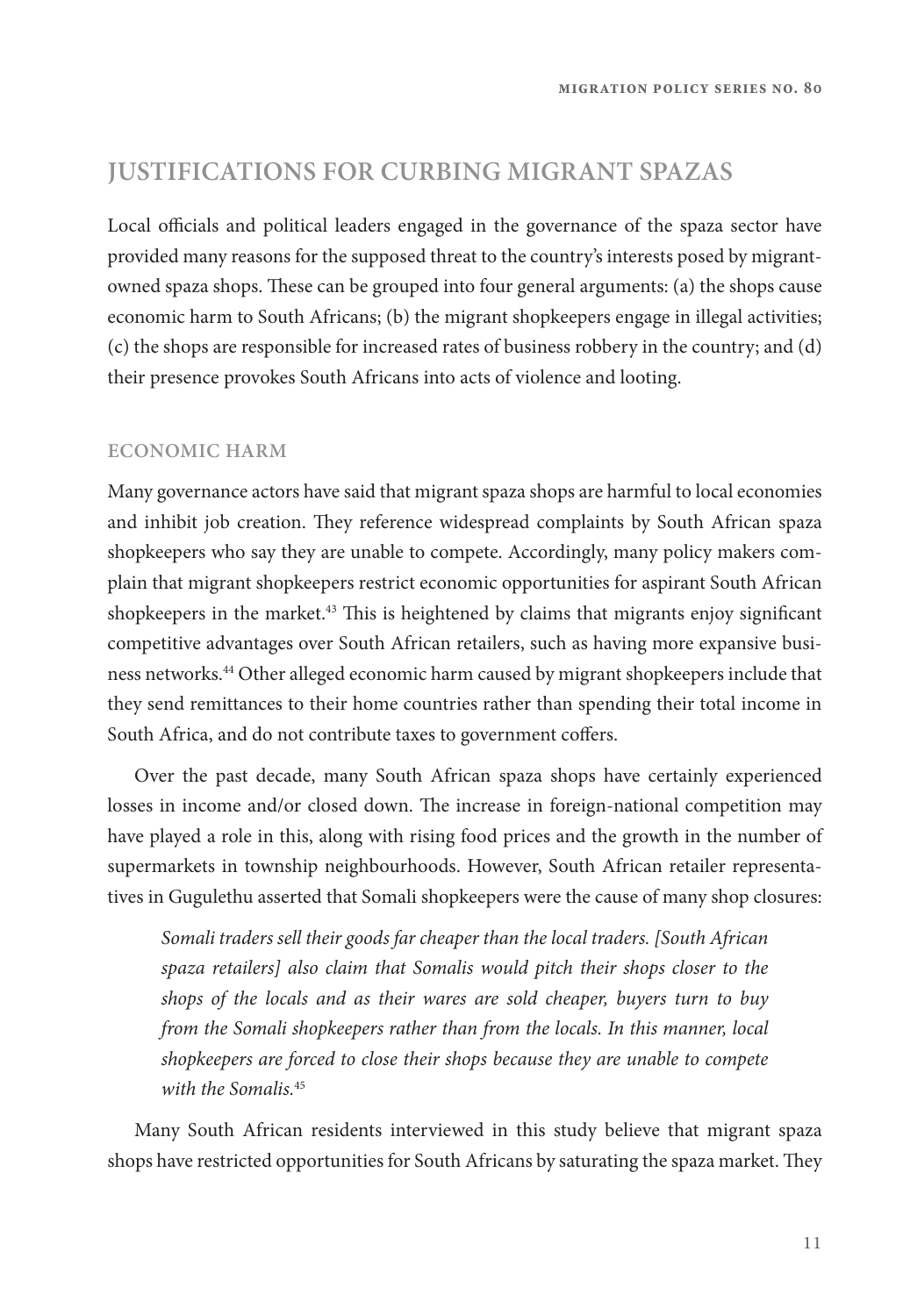maintain that this lessened South Africans' chances of initiating small grocery businesses to their economic detriment. Many migrant spaza traders send portions of their income to relatives in their home countries, rather than spending it all in South Africa. It is also feasible that migrant spaza traders (like their South African competitors) do not pay income tax. However, many traders' incomes fall below the income tax threshold of ZAR75,000 per year, which means that they are not obliged to pay income tax in the frst place.

These arguments about the economic harm of migrant spaza operations are highly selective, ignoring the fact that they provide many benefts to local communities and economies. For example, these shopkeepers have enabled South African township residents to become landlords. None of the spaza traders interviewed for this study owned the properties from which they traded. Instead they leased their premises from South Africans, many of whom had previously been spaza shopkeepers. The landlords interviewed said that these shops beneftted them as foreign traders paid signifcant rent and they could earn passive income without having to work. This particularly advantaged those who struggled to hold down wage-earning jobs, such as pensioners, single mothers and community volunteers.

Migrant spaza shops presented other local economic advantages. South African residents described how they offered lower prices and better services than their local counterparts. Service advantages included ofering credit, giving exact change, having shorter queues, selling goods in fexible quantities (for example, one tea bag or an egg as opposed to a box), ofering hampers (collections of goods sold at a discount), possessing broader product ranges, and being less likely to run out of stock.

South African suppliers, manufacturers, wholesalers and employees also beneft from migrant spaza shops. For example, the manager of the wholesaler Philippi Cash and Carry said that the business employed 103 South Africans and only two foreign nationals - himself (an Israeli) and a Somali translator.<sup>46</sup> He said that the expansion of migrant-owned spaza shops in Cape Town had improved his sales and enabled him to hire more South African staf. However, governance actors rarely consider the economic advantages of migrant shops in their proclamations.

In November 2015, for example, the Inter-Ministerial Committee on Migration informed the parliamentary ad hoc committee probing violence against migrants that "foreign nationals were dominating trade in certain sectors such as consumable goods in informal settlements which has had a negative impact on unemployed and low skilled South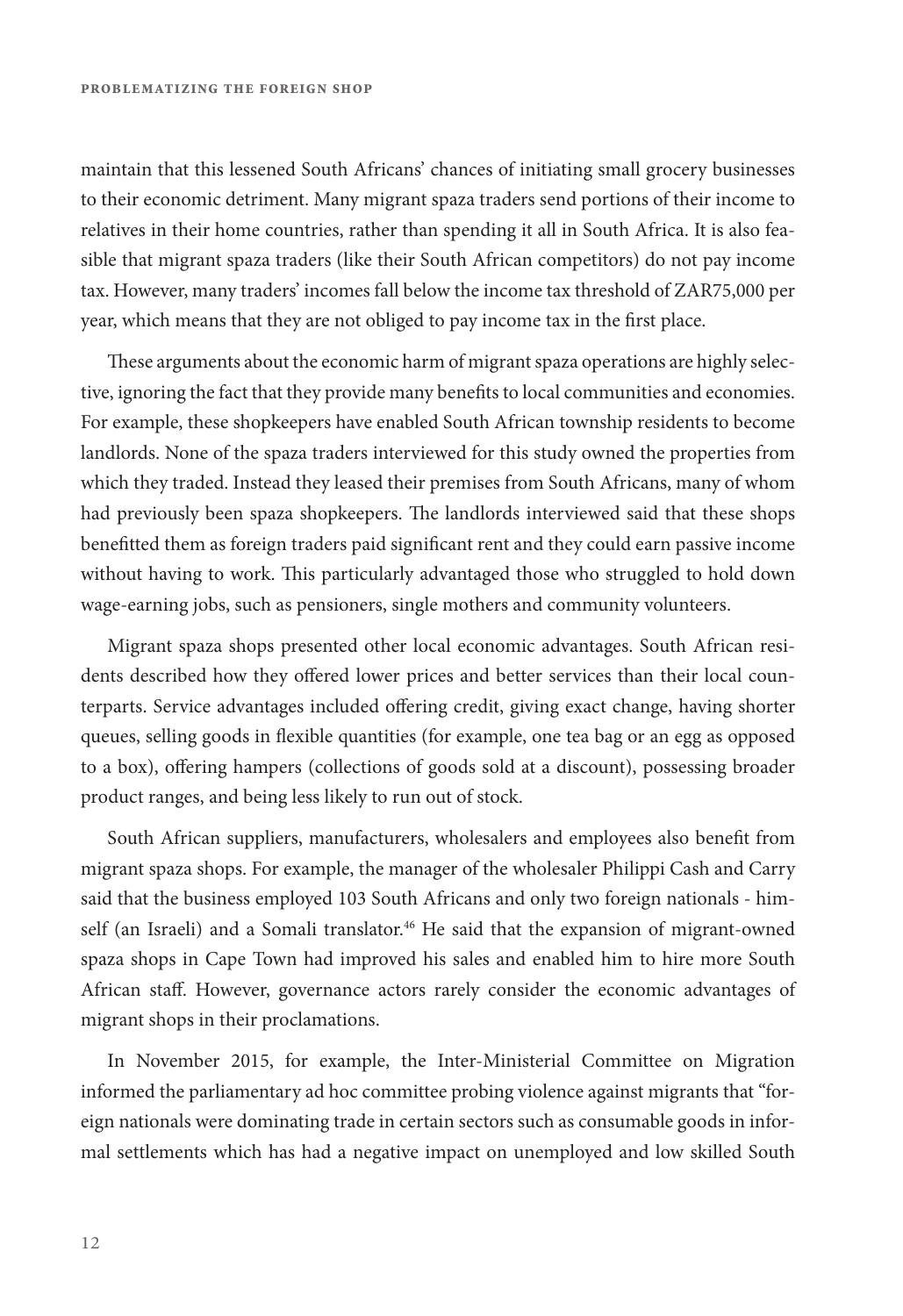Africans."47 It made no mention of any economic contributions by migrant traders to local economies.

It is not difcult to understand why South African spaza shopkeepers are alarmed by the expansion of migrant shops and mobilize against them. Competition is an unpleasant encounter for many businesses, especially those struggling to stay afoat. What is surprising is that these frustrations have taken overwhelming precedence over the interests of other parties, such as landlords, wholesalers and consumers. Given the complexity of the local economic context and the varied parties involved, it is not clear why governance actors have given such primacy to the interests of South African spaza shopkeepers. This suggests that concerns other than economics have played a role in motivating intervention.

#### **ILLEGAL ACTIVITY**

Another stated motivation provided by governance actors for curbing migrant spaza shops is that the traders engage in illegal activities. Police officials, local authorities and political leaders ofen argue that migrant spaza traders do not pay taxes, are illegal immigrants, do not adhere to by-laws and health and safety regulations, lack valid permits and licences, possess frearms unlawfully, import goods illegally, trade in counterfeit and illicit goods, and generally engage in "unfair" trading practices. For instance, the Ad Hoc Joint Committee on Probing Violence against Foreign Nationals asserted that migrant traders succeed in part because they undermine competition through "forming monopolies, evading taxes, avoiding customs and selling illegal and expired goods."<sup>48</sup> The committee accordingly called for improved policing of counterfeit goods and container shops, and tighter monitoring of business permits and by-laws.<sup>49</sup>

Several senior politicians have similarly depicted migrant shopkeepers as legally delinquent. For example, Minister of Trade and Industry Rob Davies accused foreign-national businesses of selling "goods that are imported, probably illegally … are not made in South Africa, that are not proudly South African."50 Likewise, Gauteng Premier David Makhura argued in his 2018 State of the Province Address that:

*Another major problem facing township businesses is the mushrooming of unregulated businesses owned by foreign nationals.* T*is is a matter we must address boldly and decisively to enforce by-laws and trading regulations. Many township entrepreneurs are being squeezed out of businesses by these unlawfully operating foreigner-owned businesses.*51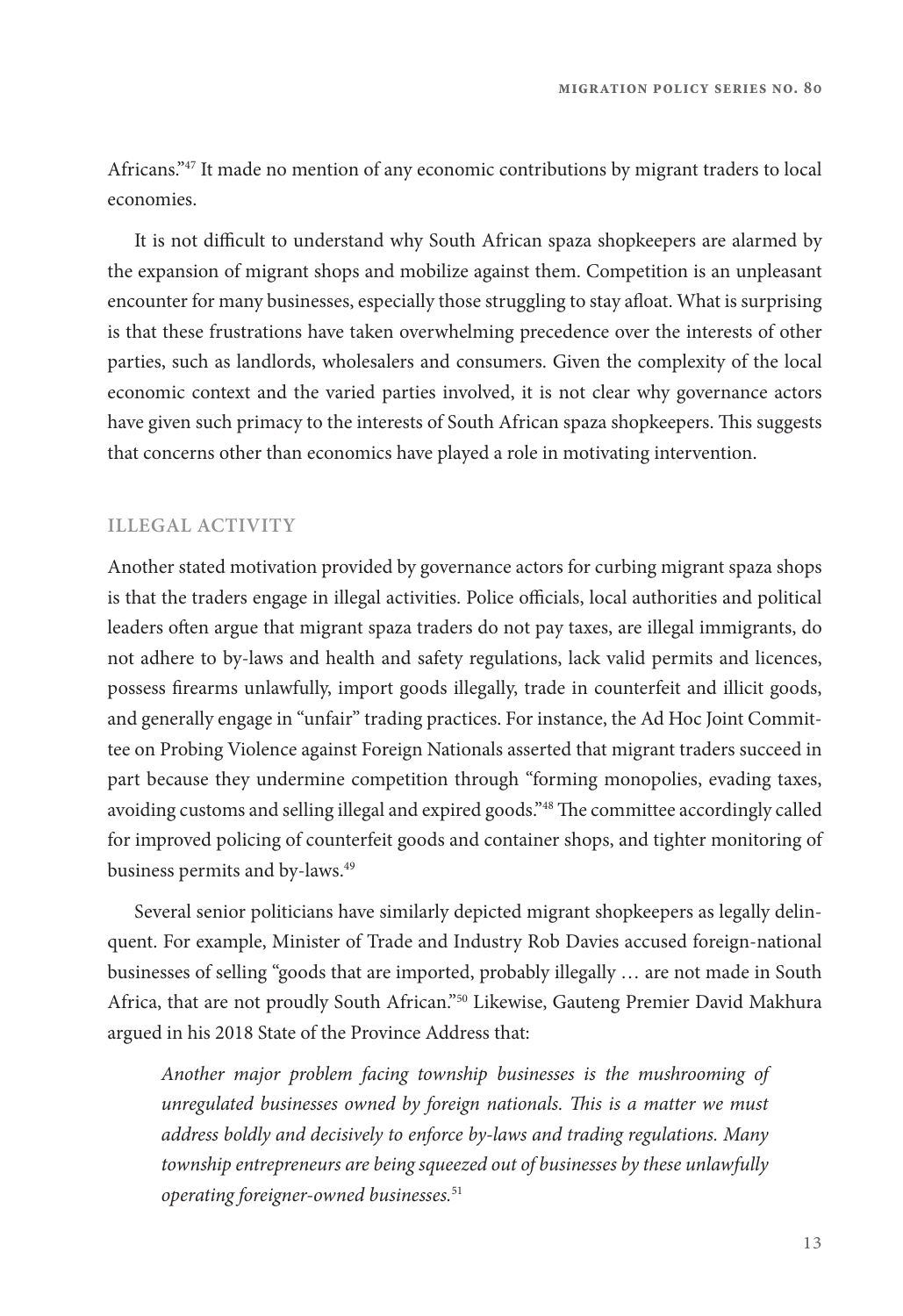Former President Jacob Zuma said that migrant businesses in Gauteng provoked South Africans to attack them in early 2015 through their unlawful behaviour:

*Nobody was saying 'we don't want you in these shops'. Only when this incident [i.e. the shooting of a 14-year-old alleged robber by a Somali shopkeeper with an unregistered* f*rearm] happens, then it triggered that problem. … We need*  to help the foreigners. One - so that they must understand that they couldn't *provoke. Two - they themselves should have things within the law.*<sup>52</sup>

Not all migrant spaza shop owners comply with the law. Police in the feld sites claimed that many possess unregistered frearms, for example. Some foreign-national shopkeepers said they kept frearms on their premises for self-defence. Tis is largely in response to violent crime, coupled with the fact that migrant traders generally lack access to registered firearms, which are the preserve of South African citizens and permanent residents.<sup>53</sup> In addition, many spaza shops trade in illicit cigarettes, which South African tobacco manufacturers release onto the market without disclosure to the revenue service.<sup>54</sup>

However, portrayals of migrant spaza shop owners as failing to comply with laws are commonly erroneous or exaggerated. Counterfeit trading is seen more among informal street traders and small businesses dealing in clothing and electronics, than in the spaza grocery shop sector. In this sector, shops tend to sell food and household items such as sugar, bread, oil, four and maize meal, which are manufactured in South Africa and purchased from formal wholesalers. Also, many migrant shopkeepers are asylum seekers or refugees with permits, and are entitled to work in the country. For example, in Cape Town the majority of migrant spaza shopkeepers are Somalis who, according to the UNHCR, had a refugee recognition rate averaging 84% between 2001 and 2013.<sup>55</sup>

Another common claim is that migrant spaza shops engage in unfair business practices. However, those in the feldwork sites rely on conventional business practices such as price competition, forming partnerships and accommodating customer needs, which are hardly "unfair" or monopolistic. They also commonly comply with township by-laws. This is because many township zoning schemes permit the establishment of businesses on residential properties on condition that the dominant use of the property remains residential and the business does not disturb neighbours or interfere with the amenity of the neighbourhood.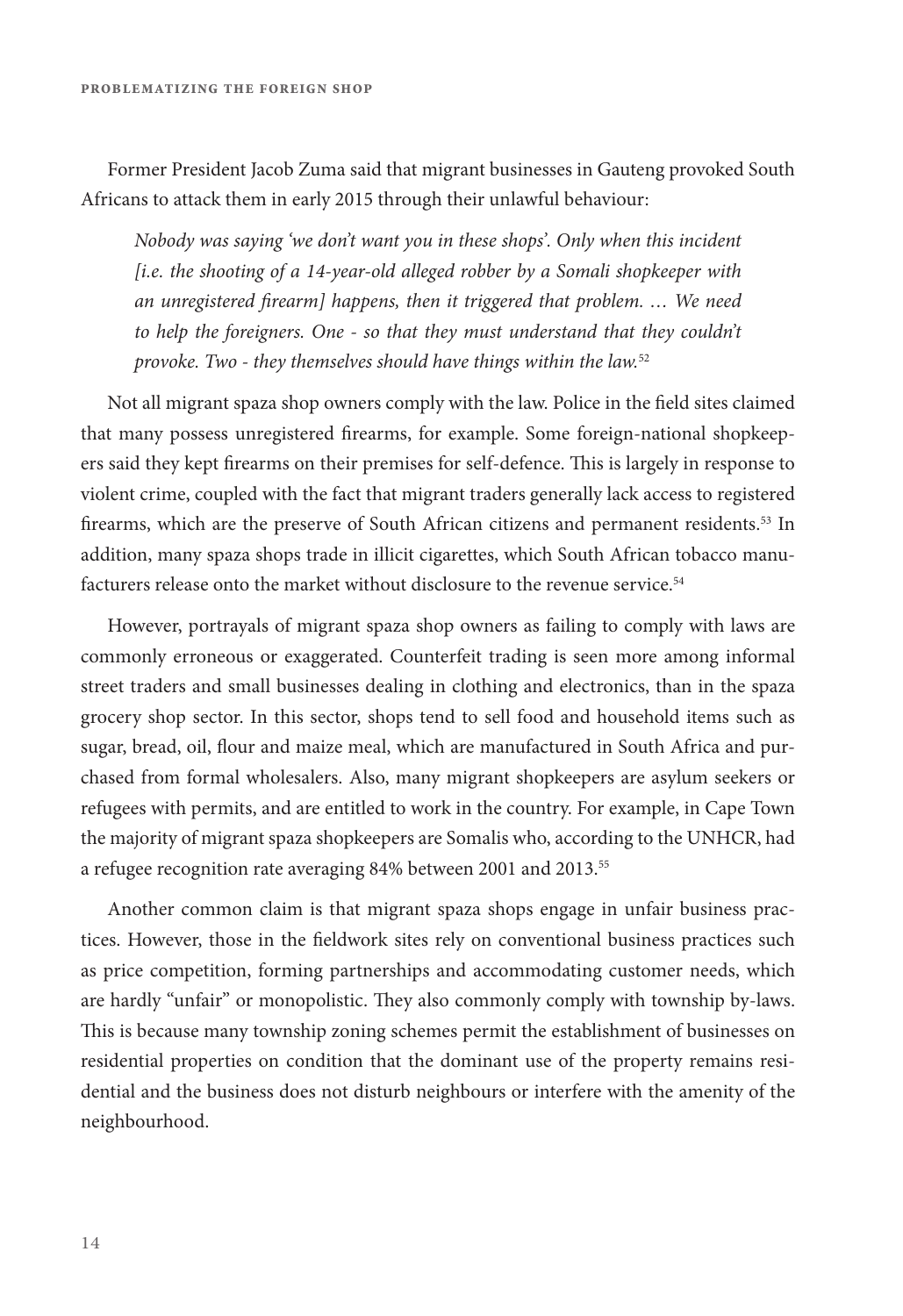In addition, many spaza shops are not required to possess permits or licences. In Cape Town, only businesses operating from demarcated trading bays in public spaces such as markets, train stations and pavements need permits from the city.56 Business licences in the city are only required for traders who sell prepared meals, prepared food on site (such as delis, takeout stands and restaurants), or offer health and entertainment services (such as massage parlours). The city's environmental health office said that spaza shops did not need business licences because they sold pre-packed foods.<sup>57</sup>

Responding to concerns over violence against migrant traders in 2015, the Minister of Small Business Development, Lindiwe Zulu, claimed that the attacks diverted public attention from the valid frustrations of South African business owners that migrants did not trade according to the law.58 However, in an interview she could not clearly explain which laws were being breached, stating, "that's why I'm saying we need to fast track that, because the regulations are falling short in terms of ensuring that there's proper re-zoning, there's proper infrastructure."59

The South African Police Service (SAPS) is cognizant that migrant spaza shop owners generally comply with by-laws. In its input to the National Informal Business Uplifment Strategy (Nibus), it acknowledged that shops located on private properties do not contravene street trading by-laws:

*Some of these informal businesses [i.e. businesses which are not regulated in terms of the Business Act or White Paper] are operated on private premises and thus cannot be charged in terms of contravention of the by-law on Street Trading, as it does not apply to private premises and this makes it di*f*cult to implement and ensure strict compliance by SAPS (parenthesis in the original).*<sup>60</sup>

Many SAPS officials and law enforcement officers interviewed in Cape Town stressed that township spaza shops did not need business licences or permits to operate. The station commander of Khayelitsha police station, for example, said that the township was a "free trade area" and that shops did not require any official permission to open. In 2012, at a meeting between Somali and South African spaza traders in Khayelitsha, an official from the city's municipal law enforcement department noted that:

*Khayelitsha is not regulated and no trading plan has been submitted for the area. In the absence of a trading area, the area is deemed a free trading area. Because it's a free trade area we cannot tell people not to trade.*61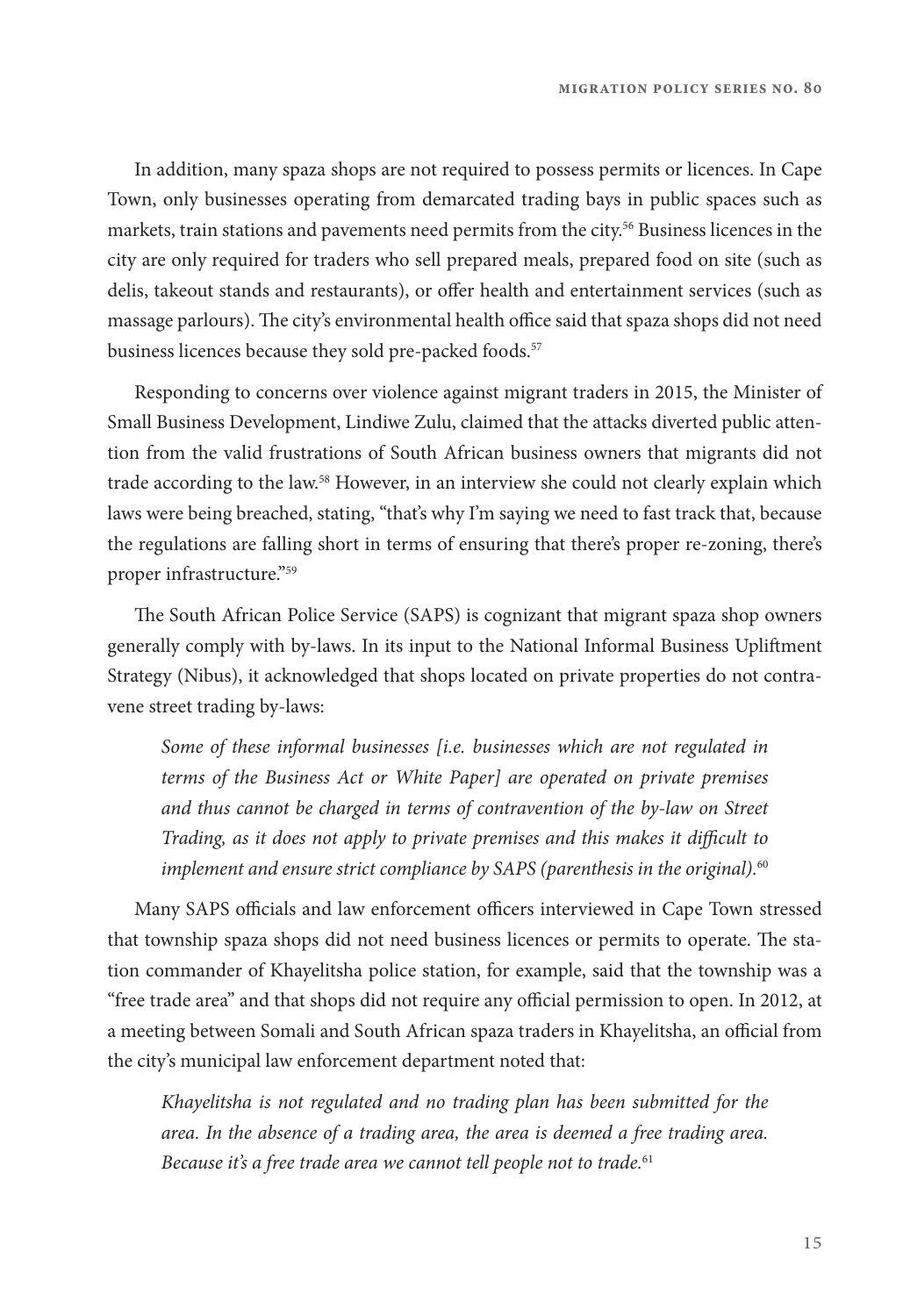He explained that government could not easily interfere with businesses being operated on private properties in townships:

*All former disadvantaged areas, i.e. black areas, are exempted from the Land*  Use Planning Ordinance. Therefore no re-zoning is needed for business. So any *business can run from a property, RDP or container, and people do not need to apply for re-zoning.... I want to stress: we should start pointing fingers at ourselves.* T*ey are not setting up shop on city land, but in your yards.*<sup>62</sup>

If some migrant spaza shopkeepers do contravene regulations by not paying taxes, or trading without a licence, it would be difficult to argue that South African spaza shopkeepers behave any diferently. On the contrary, evidence suggests that South African spaza shopkeepers are less legally compliant than their migrant counterparts. For instance, at a meeting between Somali and South African shopkeepers in Khayelitsha in 2012, the meeting chairperson lamented that "there is a by-law. You need permits issued by local government. Unfortunately local people are not tending to permits, only Somalis."<sup>63</sup> The chairperson's remark was not completely accurate, as there is no by-law requiring spaza shops to possess permits in Cape Town, which means that many Somali traders had paid for and been issued with unnecessary trading permits. Some Somalis claimed that the Fezeka municipal office in Gugulethu had issued them with informal trading permits for a monthly fee of ZAR150. One Somali community representative said that he had assisted over 100 traders in applying for permits at the municipal office.

A survey carried out in Motherwell township in Port Elizabeth involving 64 Somali and 65 South African spaza shopkeepers found that South African spaza shops had a lower tax registration rate than migrant businesses.<sup>64</sup> In South Africa, all businesses are obliged to register with the revenue service within 60 days of commencing operations irrespective of whether or not they earn below the tax threshold.<sup>65</sup> While the study found that 74% of Somali shopkeepers were registered for income tax, only 17% of South African shopkeepers were similarly registered.<sup>66</sup> Also, many South African spaza shops engage in anti-competitive business practices. These include threatening their competitors with acts of violence, demanding the closure of competitors' businesses and, in extreme instances, ordering the murder of their competitors.<sup>67</sup> Yet governance actors voice little concern over these unfair business practices. For example, the Competition Commission failed to investigate the 2009 price-fxing agreement in Gugulethu, but did initiate a market inquiry into the economic activities of migrant retailers in 2016.<sup>68</sup>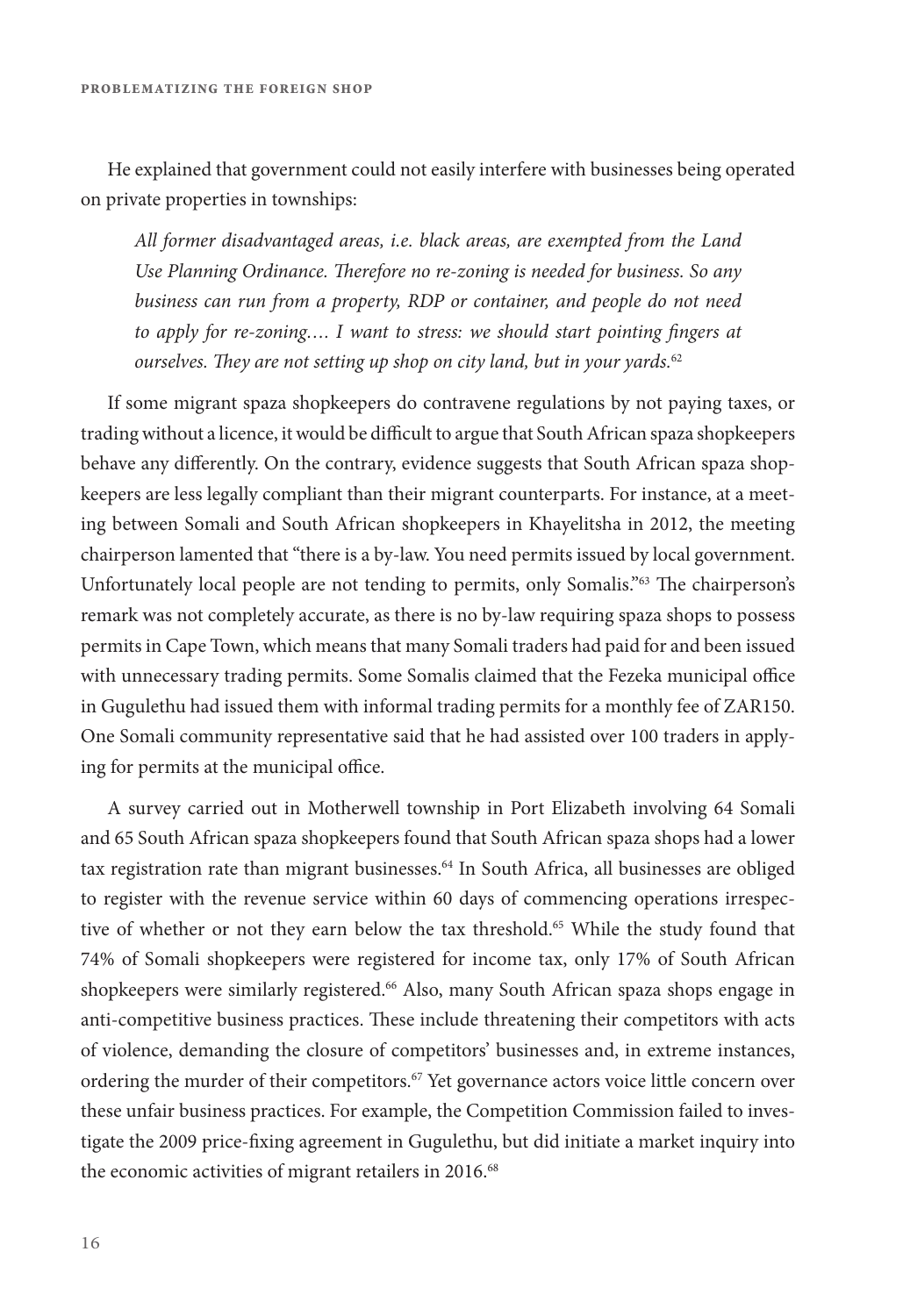**migration policy series no. 80**

Some provincial governments have tried to inhibit migrant businesses by impeding their ability to obtain business licences. For instance, migrant spaza traders in Limpopo province were prevented from acquiring business licences in 2012, as staff at local municipal offices informed them that foreign nationals did not qualify.<sup>69</sup> A range of state actors defended the matter in court, including the minister of police, the minister of home afairs, the national police commissioner and the standing committee for refugee affairs.<sup>70</sup> However, in 2014, the Supreme Court of Appeal found that the closure of the businesses was unlawful and that asylum seekers and refugees were entitled to apply for licences.

There are many instances of police breaking the law in their attempts to limit migrant spaza shops. Between November 2011 and February 2013, police fned numerous foreignnational shops in Cape Town in terms of non-existent legislation.71 In some instances, traders were not only fned, but also arrested and detained in police holding cells for several hours. The fines, which ranged from ZAR1,000 to ZAR2,000, were penalties for trading without a licence. However, as mentioned above, spaza shops in Cape Town do not require business licences to operate. Also, senior police leaders have supported discriminatory regulatory arrangements that have no legal basis. For example, at meetings in Khayelitsha, the informal trade agreement barring new migrant-owned spaza shops was supported by the minister of police, the provincial commissioner of police and the special advisor to the minister of police.

These examples suggest that governance actors are not greatly invested in legal compliance and conformity, and that complaints over the illegality of migrant spaza shops are disingenuous. Claims of unlawful behaviour are frequently inaccurate or exaggerated, and state officials have taken active steps to inhibit the ability of shopkeepers to comply with the law. Regulatory attempts have frequently involved authorities breaching the law themselves and, at the same time, governance actors have shown little interest in the legality of South African shops.

#### **INCREASED CRIME**

A third official reason given for clamping down on migrant-owned spaza shops is that they are responsible for a dramatic increase in business robbery. A SAPS national analysis of 4,128 business robbery cases reported between September and November 2015 found that spaza or tuck shops were the businesses most frequently targeted by robbers, making up 23% of reported cases.72 Other businesses targeted included supermarkets (12%), general dealers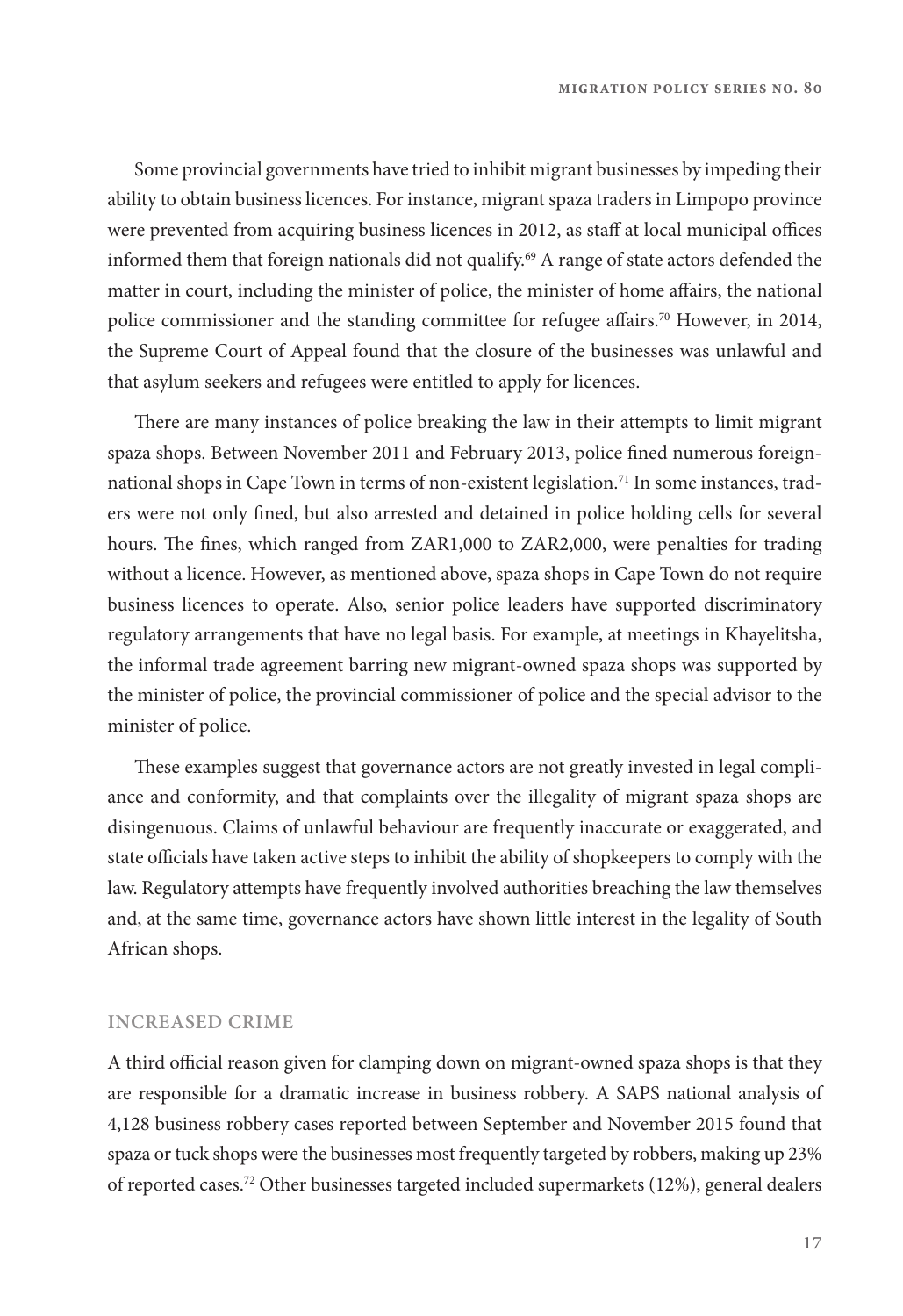(7%) and taverns, bars and shebeens (7%). Foreign nationals whose nationality could be established – mainly Ethiopians, Somalis, Bangladeshis and Pakistanis – made up 48% of business robbery victims in the country.<sup>73</sup> Some provinces reported higher rates of migrants afected by business robberies. For example, in the North West province, 78% of business robbery victims were foreign nationals. Robberies have also been on the increase. Official crime statistics indicate that business robberies in the Western Cape province rose from 634 cases in 2007/2008 to 1,889 cases in 2016/2017.74 Nationally, business robberies increased from 4,384 cases in 2005/2006 to 9,836 cases in 2007/2008 to 20,680 in 2014/2015.75

Police have claimed that the increase in business robberies is largely attributable to the expansion of migrant spaza shops in the country. Former Western Cape Police Commissioner Arno Lamoer reported in February 2013 that:

T*e proliferation of 'Spaza' shops linked to the in*f*ux of foreign nationals, particularly in townships throughout the Province, has resulted in an upsurge in business robberies and attacks on owners of the 'Spaza' shops.*<sup>76</sup>

Criminals single out migrant spaza shops for several reasons. Firstly, migrant spaza businesses are proftable targets as they are cash enterprises that trade in fast-moving consumer goods. Other informal businesses (such as hair salons, shoe repair shops and fruit and vegetable stalls) do not possess the same quantities of cash and easily tradable products.

Second, migrant shopkeepers are vulnerable due to their social and political isolation. South African community organizations play a key role in investigating crime, adjudicating incidents, and punishing alleged culprits in townships. These structures are usually organized in the form of street committees, which are small residents' groups falling under the auspices of the South African National Civic Organization (SANCO). Teir role in combatting crime is particularly important given many township residents' lack of trust in the formal justice system.

Street committee activities vary from neighbourhood to neighbourhood. Some committees work closely with the police, while others deal with crime on their own. In the shack settlement of Tabo Mbeki in Philippi East, for example, residents reported that the police played almost no role in addressing crime. Instead, a neighbourhood committee of 13 individuals organized street patrols, investigated criminal cases and called informal hearings. Punishments included banishment, beatings and, in severe cases, death. In contrast, in the nearby informal settlement of Phola Park, residents described how street com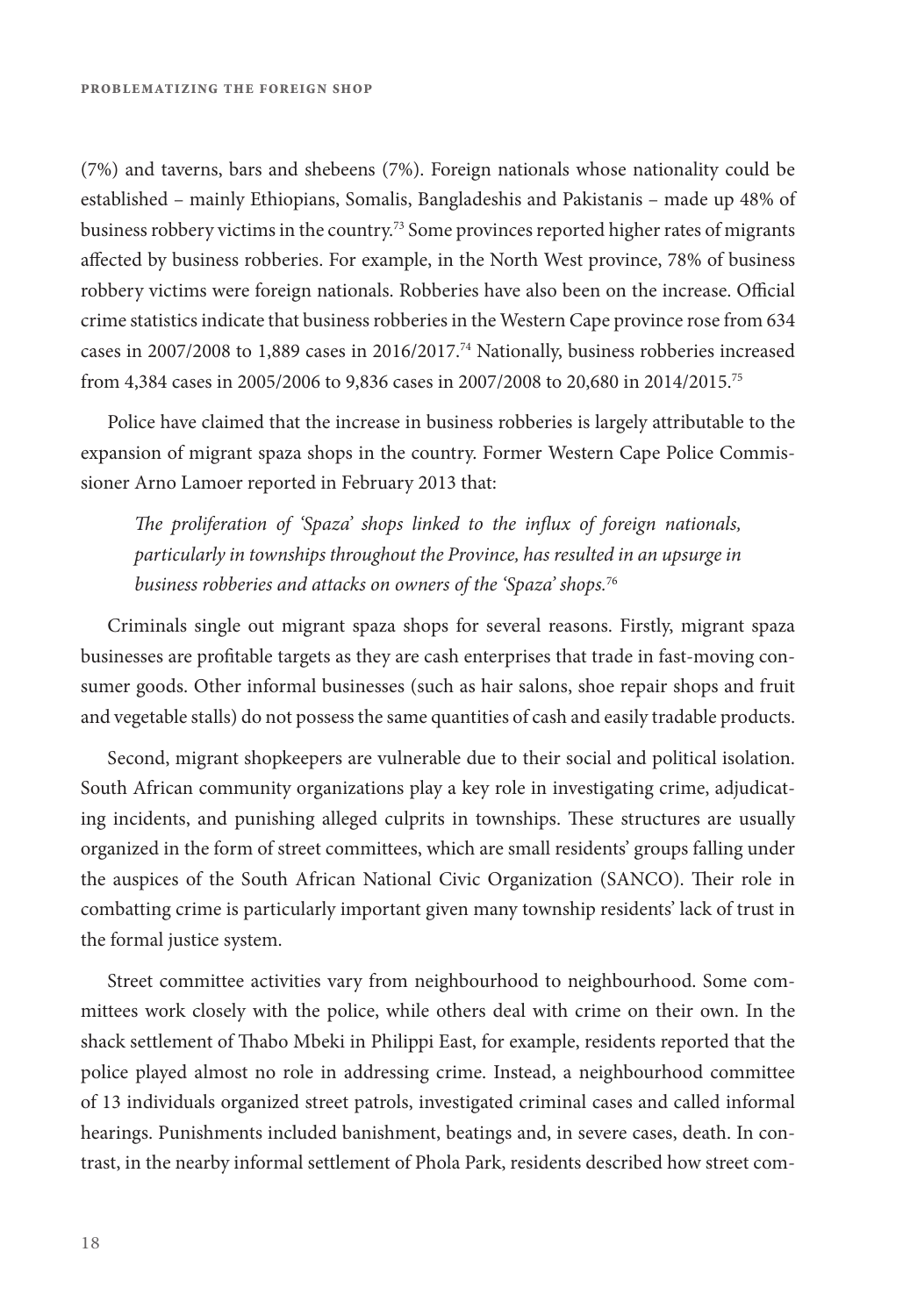mittees barely functioned and police avoided the area due to the vast quantity of illegal weapons circulating in the area. As a result, suspected criminals ofen faced spontaneous mob beatings without being aforded a formal or informal hearing. In other areas, street committees did not play a role in adjudication or punishment, but cooperated with police in investigating crime.

When migrant spaza shopkeepers fall victim to crime, street committees offer little assistance beyond their condolences. Some residents stated that street committees failed to respond because crimes afecting migrants' shops were not seen as community concerns. The vast majority of migrant spaza shopkeepers' families live outside township neighbourhoods and their children attend diferent schools. Also, many shopkeepers are Muslim and therefore do not attend the same places of worship as South African township residents or socialize at the same eating or drinking venues. Residents said that migrant shopkeepers were tenants who did not stay in neighbourhoods for long and they therefore did not view them as fully rooted and invested in the community. Only three of the 71 shopkeepers interviewed had ever participated in street committee meetings. Reasons given for this included safety concerns, feeling unwelcome, and clashes with their working hours. Many township residents therefore feel detached from the experiences of migrant shopkeepers. One Khayelitsha resident said that "we don't help them because they don't help us. We are not really concerned about their problems because they are very separate from us. If someone were to kill them, we would never even know."77 A group of youth in Philippi East said that robbing migrant spaza shops was easy.<sup>78</sup> They could rob the same shop repeatedly even if shopkeepers recognized them. They could not do the same with South African shops because the shopkeepers would be likely to know local community leaders who would intervene.

Police have responded to high levels of crime afecting migrant shops by clamping down on these businesses. In August 2012, police in Maropong in the North West province fned and confiscated the goods of approximately 100 migrant spaza shopkeepers.<sup>79</sup> A police officer said the motivation for the raids was to reduce crime statistics:

*If a R100 is stolen from a spaza shop it becomes part of house breaking statistics in the province. Illegal taverns also contribute to high crime statistics and alcohol related crime, it is for this reason that several operations throughout the province have seen many foreign nationals who operate business illegally arrested.*80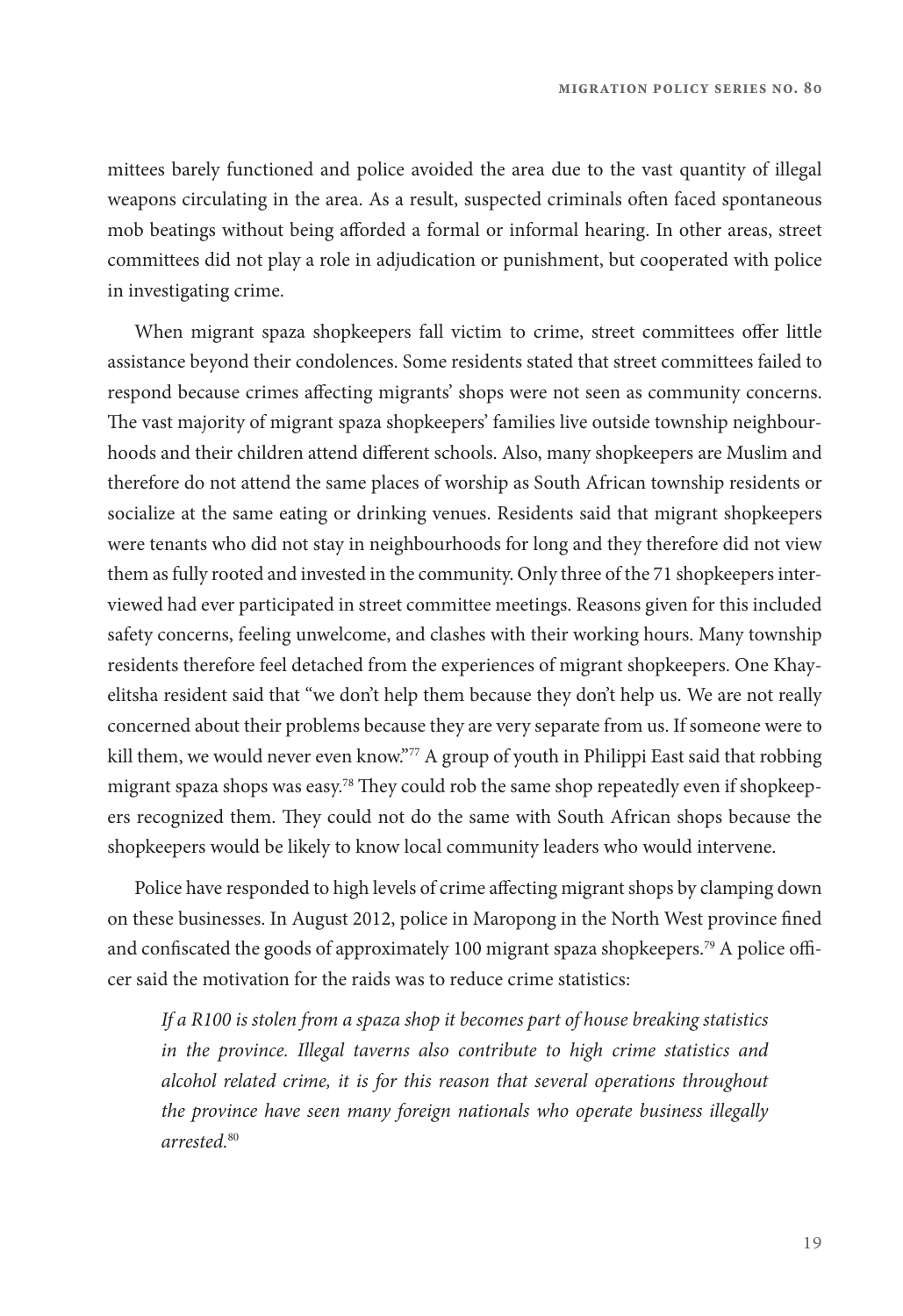The degree to which shops are legally compliant is unlikely to influence their susceptibility to robbery. Tis indicates that the purpose of the police interventions was not to protect the shops from being robbed through ensuring greater legal compliance, but rather to shut noncompliant businesses and thereby reduce the number of shops being robbed.

This is an extremely problematic way of addressing crime, as it targets the victims rather than the perpetrators. We might expect that the police would focus their attention on fnding and punishing the culprits. Yet, analysis of justice system responses to crimes afecting migrant shopkeepers in Cape Town in 2010 and 2011 shows that police made very little progress in any of the victims' cases. Victims said that police would do little beyond opening a case. Occasionally they made arrests, but in all instances the suspects were released and the matter closed. None of the business robbery victims interviewed for this study reported successful prosecutions. Police described a number of difculties in investigating these crimes, including language barriers and the relocation of shopkeepers, but had no clear strategies to deal with these challenges. Instead, their eforts seemed focused on curbing migrant spaza businesses. The preoccupation with reducing shop numbers, rather than protecting shops and targeting ofenders, suggests that there are additional factors behind police calls for the increased regulation of migrant spaza shops.

#### **REDUCING VIOLENCE**

A fourth official reason for the stricter regulation of migrant spaza shops is that their presence provokes South Africans into violence. On many occasions South African spaza traders have threatened to wreak havoc unless migrant shops in their neighbourhoods close down. The 2009 Gugulethu agreement, for example, states that South African spaza traders sent out leafets in Gugulethu demanding that Somali traders close shop "or else they will face unpleasant consequences."<sup>81</sup> Meetings were subsequently organized to "warn the Gugulethu public against any action that could incite one section of the population against another."<sup>82</sup> The agreement further states that when Somali traders tried to pull out of negotiations, the UNHCR requested "another meeting, to enable it to have a discussion with the Somalis and to explain to them the need to co-operate with the local traders in order to avert any ugly situation from happening."<sup>83</sup> A 2012 communiqué signed by the Zanokhanyo retailers' association and the Somali retailers' association in Khayelitsha notes that informal trade agreements were established in several townships in Cape Town to "bring peace,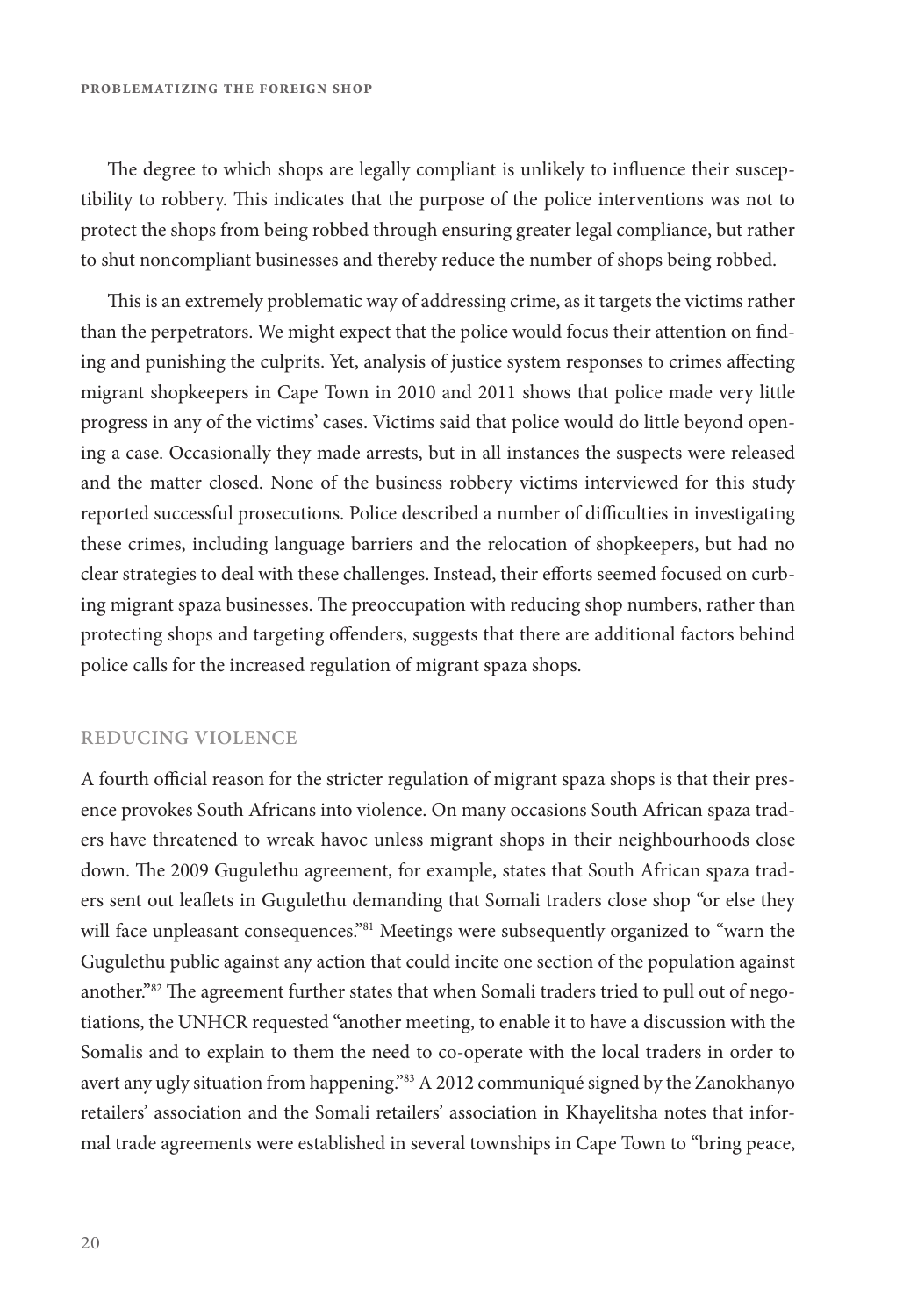mutual co-existence and cohesion following the unfortunate and tragic events of 2008."84 It cautions that lack of enforcement of the agreement "will breed anarchy in our community."

The potential for violence is not only cited in documentation relating to informal trade agreements, but was articulated at community meetings in Khayelitsha. At a meeting in March 2012, the chairperson noted:

*We need to work this out before it gets ugly. I just heard that there are problems*  in Plettenberg Bay and that there is xenophobia happening there. We do not *want that in Khayelitsha and our townships.*<sup>85</sup>

The SAPS has argued that barring migrant businesses from operating in certain areas is necessary to avert violence. Its input to Nibus, for example, states that "to reduce xenophobia associated with foreign national traders, there is a need for the strategy to infuence the type of businesses that foreign nationals should run and the demarcated areas where these businesses should be active."<sup>86</sup> However, such a response penalizes potential victims of xenophobic violence rather than punishing those threatening or carrying out attacks. Police responses to xenophobic mob outbreaks are generally very weak. Many migrant spaza traders in the feldwork sites said that police who arrive on the scene of looting refuse to protect their property and are only prepared to evacuate them, resulting in the destruction of their businesses. When looters are arrested, police release them without any further action. Traders said that in some instances of looting, police stood idly by or even helped themselves to goods.

Police responses to threats and attacks by South African shopkeepers are subdued. South African retailers' associations ofen send threatening leafets to Somali shopkeepers or their landlords telling them to close their businesses. Instead of investigating South African retailers for sending out threatening letters, police convene mediation meetings where migrant shopkeepers are pressured into limiting their businesses. In cases where migrant spaza owners or their employees are murdered, local police stations do not have a clear strategy to deal with these crimes. One (Kraaifontein) police station did prioritize investigations into the numerous murders of migrant traders in 2010. A police investigator was assigned to all cases relating to spaza shops and gathered crime intelligence. His work led to the arrests of four South African spaza shopkeepers and seven youths who were linked to 33 criminal cases affecting migrant spaza shops.<sup>87</sup> The suspects were detained for several months, but were released when the state's case collapsed afer one of its key witnesses (one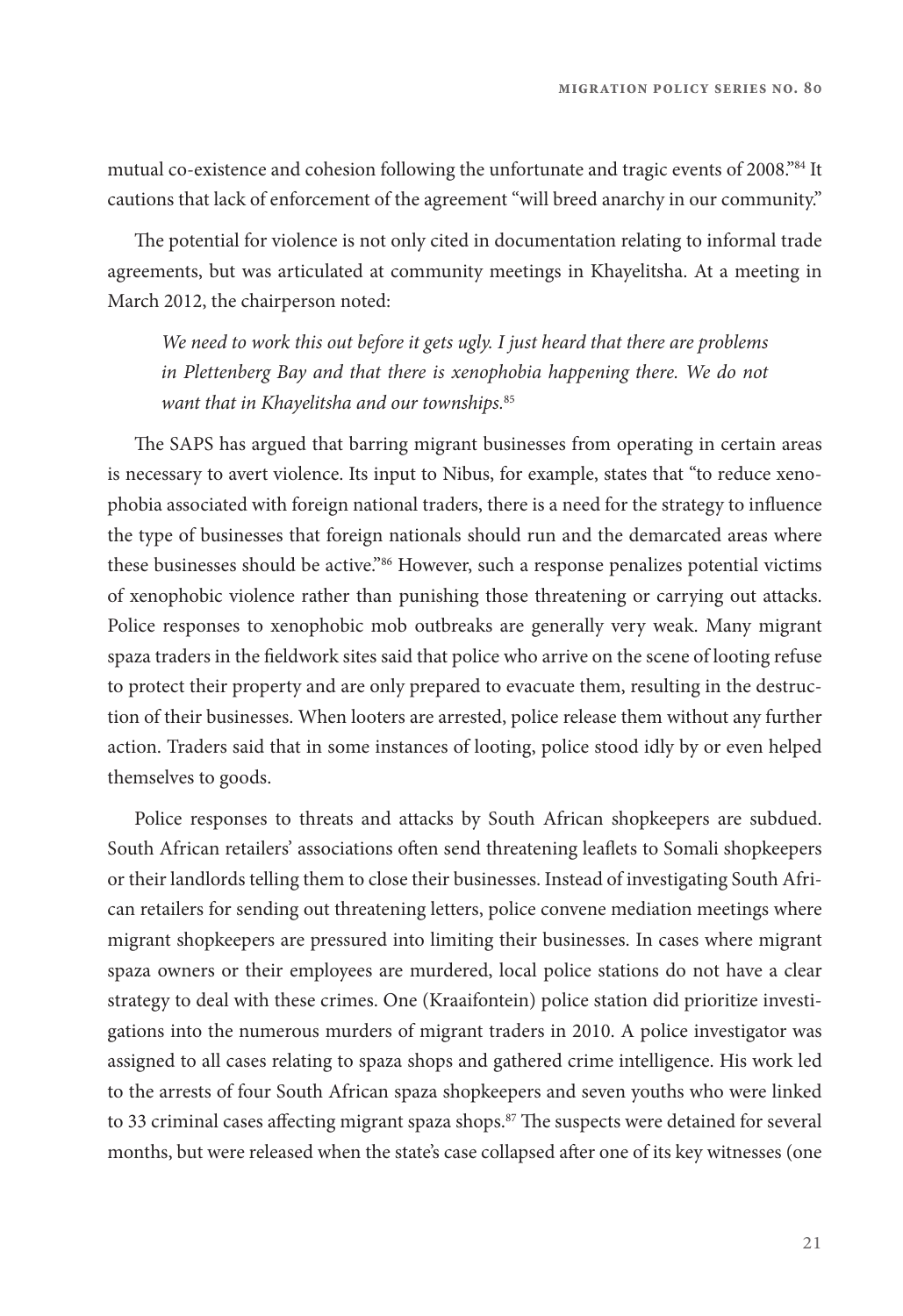of the youths) refused to testify in court. Errors were also identifed in the ballistics evidence.<sup>88</sup> The police investigator believed that although the investigation had not led to any convictions, the arrests helped to prevent further attacks:

*Somalis are no longer as afraid of South African shopkeepers because police are harsher than before and the police approach is di*f*erent… If something starts like that we want it to stop. We will go right to the people we arrested before and detain them again. They got such a fright after this.*<sup>89</sup>

Somali shopkeepers agreed that orchestrated murders ceased afer the police actions in  $2010$ .<sup>90</sup> Although they entered into an informal agreement prohibiting new migrant shops the following year, the detective believed that this was a result of political pressure by SANCO and South African traders, who realized afer the arrests that they could not utilize violence to drive out competition.<sup>91</sup>

In contrast, Khayelitsha experienced very few incidents of orchestrated attacks on Somali traders. None of the 15 Somali traders interviewed there reported incidents such as assassination-style killings or arson attacks. While police believed that there could be ulterior motives behind some business robberies, they were not in possession of any evidence.<sup>92</sup> Members of the Somali Retailers' Association believed that orchestrated attacks were rare in Khayelitsha. The only incident known to them was the fatal shooting of three Somali shopkeepers shortly afer a hostile meeting between Somali and South African traders in October 2010.93 Somali traders in Khayelitsha believed that they were less vulnerable to orchestrated crime because they enjoyed a greater degree of community support than in Philippi and Kraaifontein. One said that "Khayelitsha is the only area where at least we have a friendship with the black people. At least it's somewhere I can go any time… In Khayelitsha I can drive any time I want, even if it's midnight because I know the people."<sup>94</sup> Somalis have been in the area from as early as the mid-1990s, well before South African traders and residents perceived them as a threat. Tis has enabled them to form positive relationships with local residents. Also, in the afermath of the 2008 xenophobic riots, Somali traders organized a community outreach programme, which strengthened their ties with community members and leaders.

While the prohibition of new migrant spaza shops in many townships may have placated frustrated South African traders, governance actors could have tried other strategies before selecting one that was discriminatory and undermined the rule of law. Police rarely investigated South African retailers for threatening migrant businesses, or made signifcant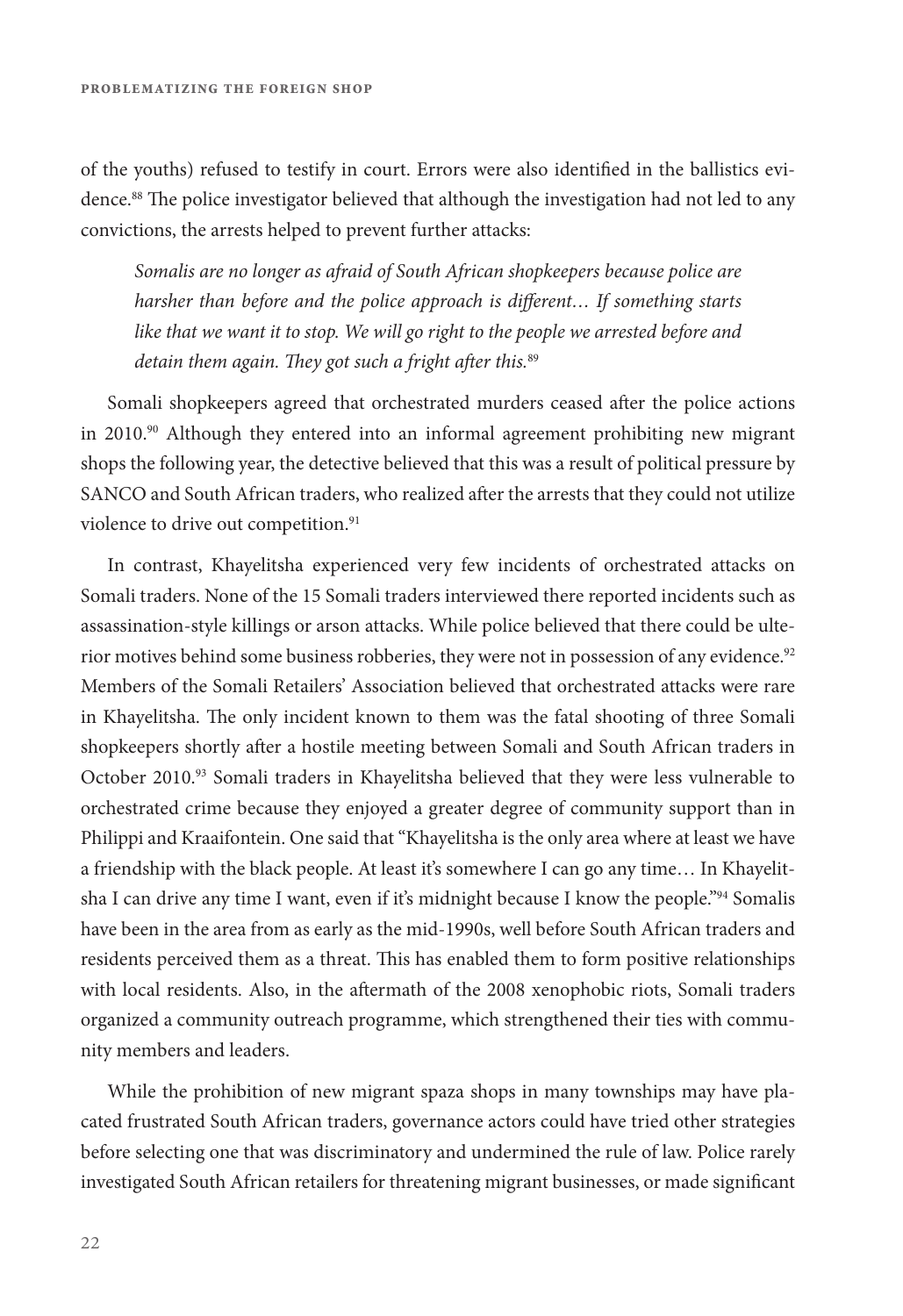efforts to charge and prosecute looters. The efforts in Kraaifontein to prioritize investigations into the orchestrated murders of migrant retailers were not taken up in other areas.

## **BROADER FACTORS CONTRIBUTING TO POLITICAL ANXIETY OVER MIGRANT SPAZAS**

The foregoing discussion shows that the stated justifications for curtailing migrant spaza shops are ofen inaccurate, contradictory or incomplete. Understanding the motives driving efforts to curb migrant spaza shops thus requires going beyond studying official reasoning to examining surrounding social and political contexts. Both Fanon and Mamdani believe that hostilities towards migrant traders in newly independent African countries during the 20th century were a symptom of broader political conditions. In particular, they argue that they were fed by postcolonial vesting of rights and entitlements in notions of indigeneity.<sup>95</sup> This eventually led to whole societies turning against perceived immigrants, including those from other African countries.

South Africa refects features of Fanon and Mamdani's assertions. Notions of rights and justice in post-apartheid South Africa are ofen linked to claims for indigenous ownership and restitution. For example, at a rally in Cape Town on 9 February 2016, former President Jacob Zuma said:

*We need to change the economy of this country radically. We the blacks who are a majority, but we're they [sic] have very little to do with the economy. And that is the task of the ANC.*<sup>96</sup>

Similarly, the Minister of Small Business Development, Lindiwe Zulu, has highlighted the need for back South Africans to attain economic justice. In her 2015 department budget speech, she states that:

*Twenty years since our freedom, the participation of black people in the country's economy still leaves much to be desired. Radical economic transformation is about turning this ugly picture on its head… South Africa, should, in its ownership, management and skills, re*f*ect the active and meaningful participation of Africans in particular, and black people in general.*<sup>97</sup>

The economic upliftment of black South Africans is a legitimate and important goal, but calls for transformation can heighten animosity towards non-nationals competing against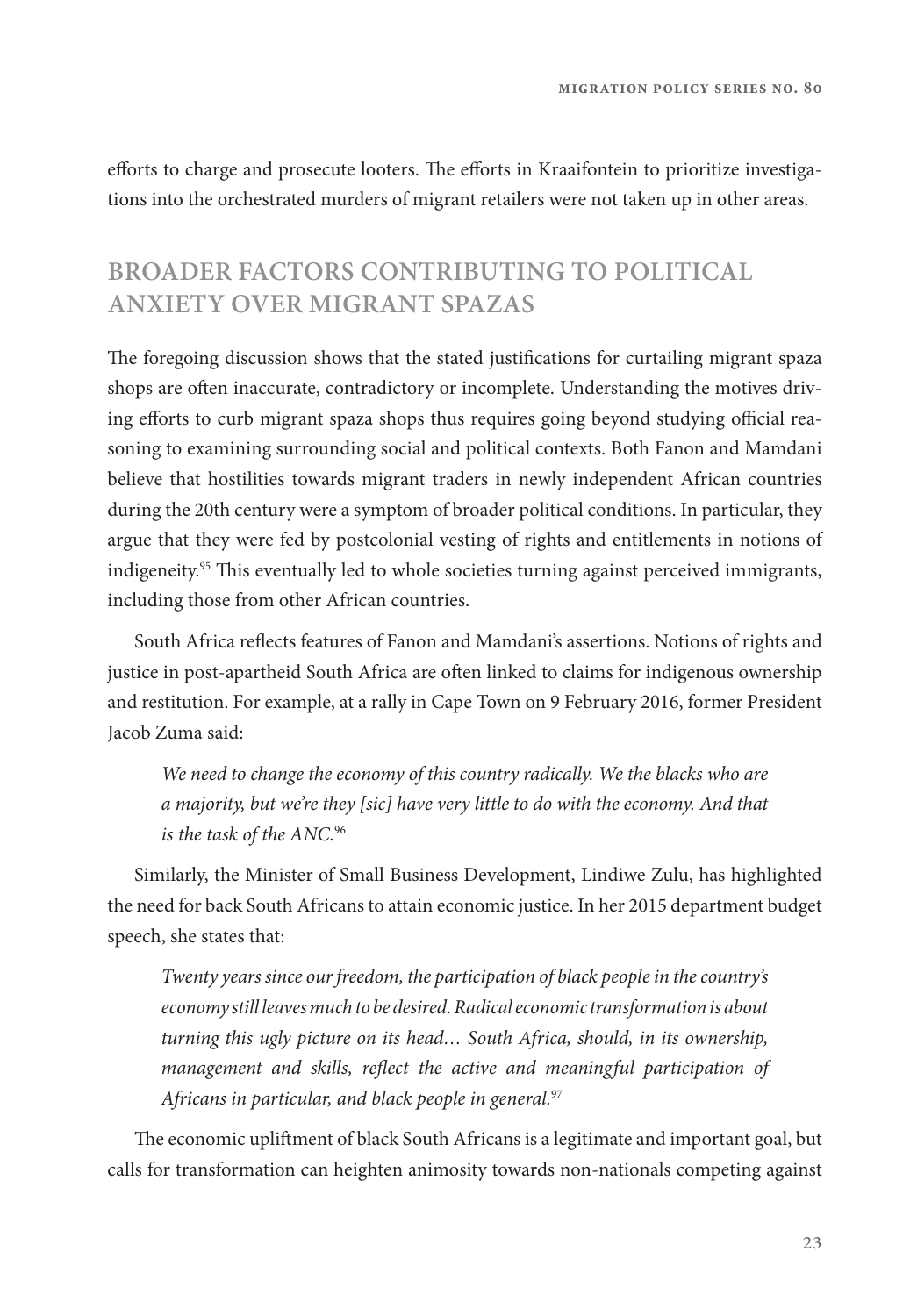black-owned businesses in low-income areas. Many South African spaza traders view migrant shopkeepers as undermining black economic liberation. At a meeting in Khayelitsha in 2012, for example, a South African trader complained that the municipal law enforcement department's representative was "trying to oppress the black people in this province as much as he can… it is not true that we have xenophobia, we just want to beneft from the fruits of our revolution."98 Another South African spaza shopkeeper likened the arrival of Somali spaza shopkeepers to colonial settlers: "They [Somalis] come here rich, they fnd us poor and take advantage of us. It's the same as when Jan van Riebeeck came here – it's exploitation."99

Yet, the linking of rights to indigeneity does not adequately explain hostilities towards migrant spaza shopkeepers in South Africa. Fanon and Mamdani's analyses of postcolonial Africa depict whole populations as violently antagonistic towards foreign traders. However, acute hostilities towards migrant shopkeepers in the feld sites were not widespread among residents. Instead, intense anger was mainly harboured by South African traders. Most residents, including those with negative views about foreign traders, did not feel strongly about the presence of migrant spaza shops. Many residents recognized that migrant shops' low prices and efficient services were beneficial to them. Some even offered considerable praise of these businesses. A Philippi East resident, for example, said that "Somali traders will still sell if I'm 10 cents short, but not Xhosas. This is why I like Somali shops. When they came they didn't take anyone's shop. They never actively closed down anyone's shop."<sup>100</sup> Up the road, another resident noted that "if it were up to me I'd make bigger facilities for foreigners to thrive because as business people they create avenues for growth and the community benefits a lot."<sup>101</sup> Similarly, a Kraaifontein resident argued that "foreign spaza shopkeepers have nothing but respect for residents. They keep their premises very clean, take out dirt bins and clean the street. They give a lot of credit because they know what struggling is about $^{3102}$ 

At the same time, some residents do have concerns about migrant spaza shops. The most widespread grievance related to issues of personal and shop hygiene, with some residents believing that migrant traders have low levels of personal hygiene and that the bread they sell has an odd smell. Another common worry was that the expansion of migrant spaza shops had closed down avenues of economic opportunity for local residents. A resident in Lower Crossroads, Philippi East, argued that "locals cannot have self-initiated businesses because foreigners took over the market."<sup>103</sup> In Better Life, Philippi East, a resident said: "I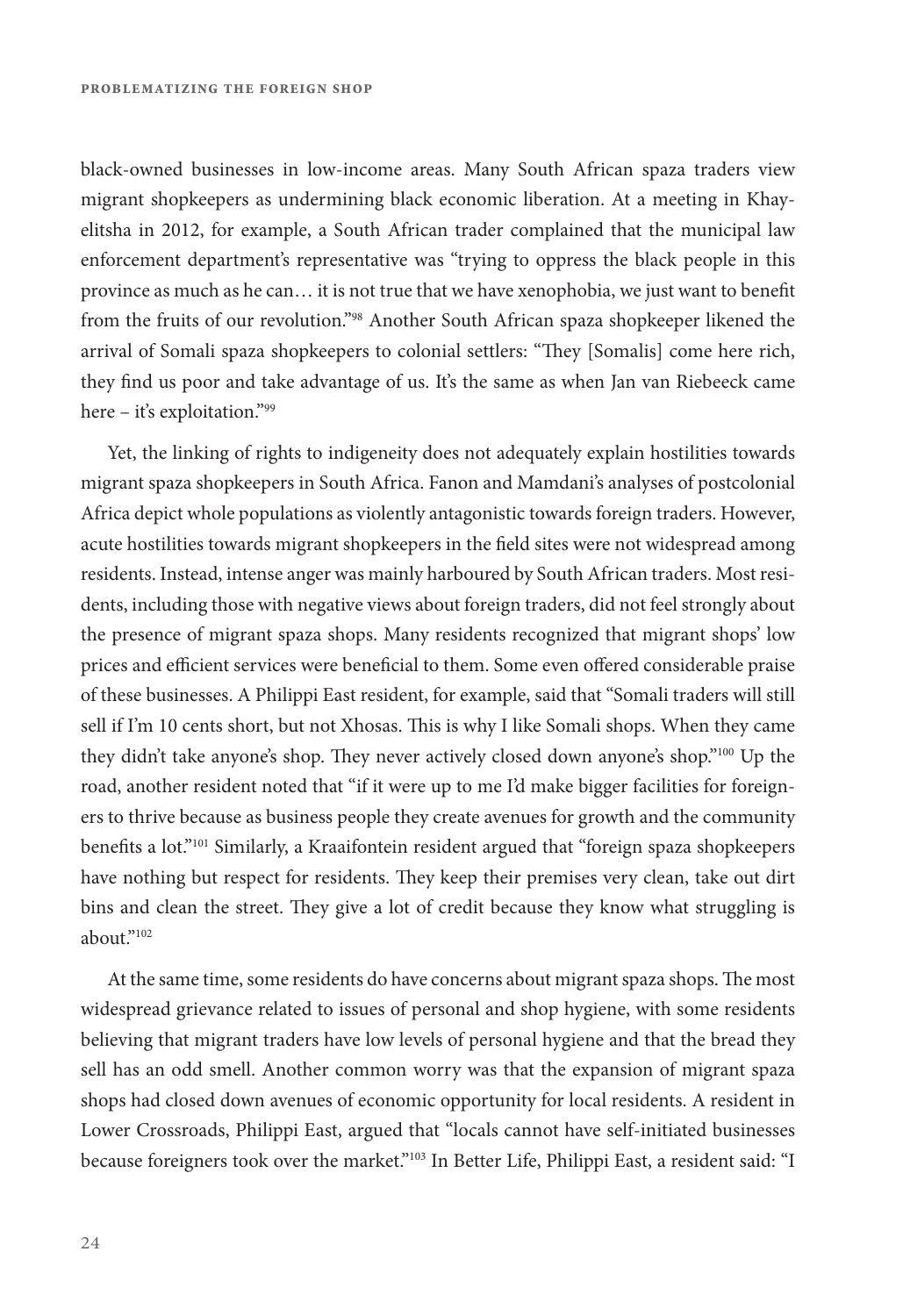have no problem with Somalis, but they should not have twenty shops in Better Life alone because it cancels the chances of local South Africans."104

Some residents said that migrant spaza shops ofered advantages and disadvantages. A Khayelitsha resident said that they beneftted her community because of their long operating hours and low prices. At the same time, she believed that "they take away opportunities."105 A few residents felt intense anger towards migrant spaza traders. For instance, a resident in Gugulethu compared traders to snakes, and a Philippi East resident accused them of being stingy and not supporting the community.106 Yet, these grievances were mostly not of great importance to residents. None of the residents interviewed could recall having discussed the issue of migrant spaza shops at street committee meetings. They were largely in agreement that the primary actors mobilizing against migrant spaza shops were local South African spaza retailers.

## **LOCAL POLITICAL DYNAMICS BEHIND MIGRANT SPAZA REGULATION**

The urgency for government, police and others to act is therefore not directly fed by local populations, but rather by a particular group with a vested stake in the spaza market. Analyzing eforts to curb migrant spaza shops thus necessitates examining local political dynamics and, in particular, the role of public violence. In order to carry out violent attacks on migrant shops, South African spaza shopkeepers ofen incite surrounding residents, as occurred in Masiphumelele in 2006 and in Strand in 2008. On other occasions, local political leaders orchestrate mob attacks. For instance, in February 2015, Ses'kona People's Rights Movement members looted migrant shops in Philippi East. The movement's leader defended the members' actions on the basis that a Somali national had bumped a Ses'kona protester with his car in Bellville earlier that day.107 However, a Khayelitsha community activist noted that Ses'kona had planned the lootings in advance, with leaders instructing members to bring bags with them to protests: "People were told that go and have your bags there, we're going to loot."108 On other occasions, residents attacked migrant spaza businesses spontaneously during strikes and service delivery protests as a means of lashing out and highlighting their discontent.<sup>109</sup>

Such attacks indicate popular xenophobic disregard of the rights and interests of migrant traders, but they are not necessarily an indication of widespread intense antago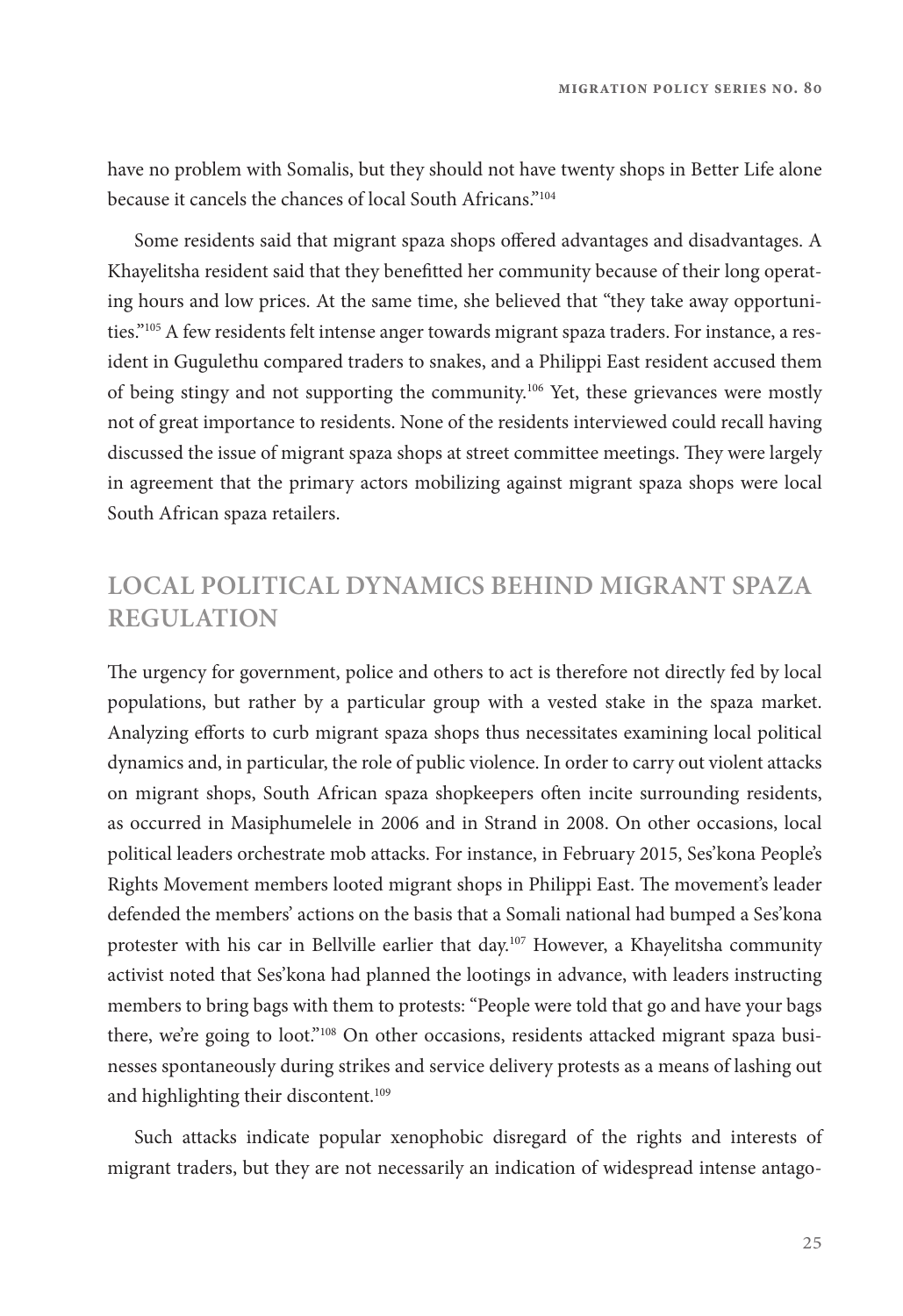nism. While it is clearly apparent in their choice of targets that mob attacks are xenophobic, the immediate motivations of participants in such violence are more complex. Participation in mob violence is not necessarily motivated by direct animosity towards foreigners. Instead, crowds attack shops as a means of venting anger at government over poor social conditions, or simply to take advantage of the opportunity of accessing free goods:

*In an informal settlement you* f*nd people who are very frustrated because of the conditions we live in, no space, no electricity, no water. Most people living in an informal settlement have an anger issue.* T*ey're always frustrated. And then you* f*nd lots of people are sitting there doing nothing. So now you come there and say let's go to that shop. Or just one person starts to throw stones. It just takes one person, most of the time they do not plan.*<sup>110</sup>

*When there is something untoward happening in a typical township it catches the attention of the community, like para*f*n being poured on a* f*ame.* T*e rest of the community will not be aware of what is happening and they will not necessarily be interested in getting to know what is happening. They will want to bring a tire to burn as well.*<sup>111</sup>

Violent outbursts by local residents communicate socio-economic discontent and anger to political leaders. Levels of poverty and unemployment in South Africa are high. The country has an unemployment rate of over 25%, and more than 20% of South Africans fall below the food poverty line.<sup>112</sup> South Africa is also one of the most economically unequal countries in the world.113

Migrant spazas represent a form of economic mobility and prosperity that continues to elude most ordinary township residents. By attacking these shops, residents demonstrate to political leaders their desperate economic need and the fact that non-citizens are making greater economic advances. A Khayelitsha resident said that "people are angry with the government and by committing xenophobia they think that maybe government will pay attention and meet their needs."114 Mob violence against migrant businesses in South Africa's townships can thus be seen as a means of communicating discontent to political leaders and urging them to address township residents' economic plight. Tis is heightened by the fact that political promises to address the economic legacies of apartheid have largely been unmet. Residents' anger over their socio-economic conditions – demonstrated through xenophobic violence against migrant spaza businesses – places pressure on the state and political leaders.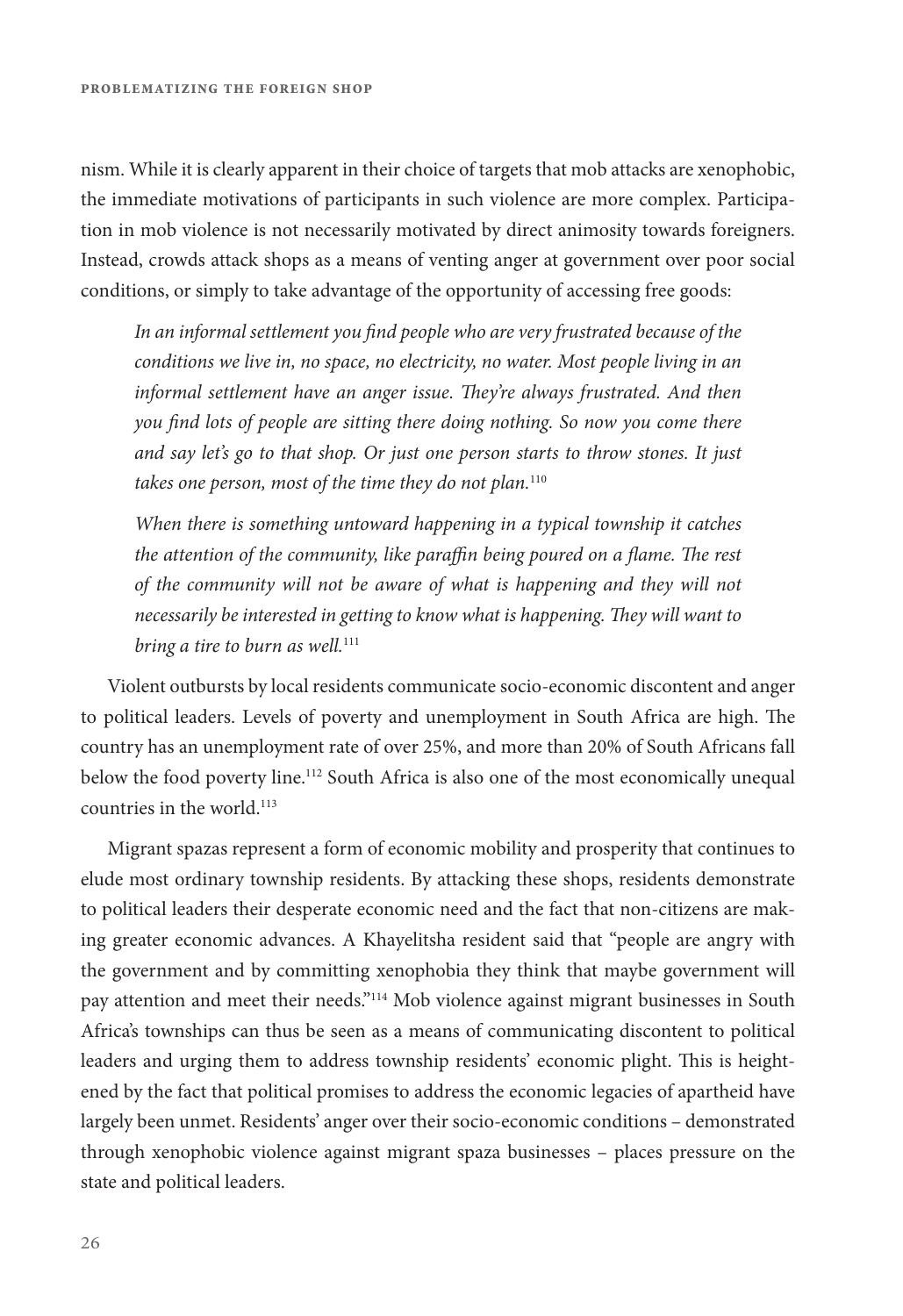When residents target migrant spaza shops, their message primarily relates to the failure of the state to deliver on its economic promises. They are less concerned about the presence of shops in their neighbourhood than they are about fnding ways to place the state and political leadership on edge. This is the real fear driving political attempts to curb migrant businesses; that is, uncontained anger and frustration against the political establishment. Political and state actors respond to attacks on migrant shops by clamping down on these very businesses. Tis placates aggrieved residents as it demonstrates that the state and ruling party are giving priority to "the people." In response to xenophobic attacks on migrant shops in 2015, the Minister of Small Business Development said that "foreigners need to understand that they are here as a courtesy and our priority is to the people of this country first and foremost."<sup>115</sup>

Acting against migrant spaza shops also reassures South African spaza shopkeepers and makes them less inclined to incite violence among local populations and destabilize the political status quo. In addition, focusing on the issue of migrant shopkeepers gives the impression that township economic stagnation is attributable to the presence and economic practices of foreign nationals and not the fault of government. The Inter-Ministerial Committee on Migration (IMC) thus viewed the xenophobic violence that broke out in Gauteng and KwaZulu-Natal provinces in 2015 as a consequence of economic competition from migrants and allowing too many into the country:

T*e primary cause of the violence against foreign nationals is the increased competition arising from the socio-economic circumstances in South Africa.*  T*is was illustrated by statistics showing a growth in the number of unskilled immigrants entering the country since 2008.* T*is is in the context of slowing economic growth and a decline in unskilled job creation.* T*is has been heightened by a decade of poor implementation of immigration and border controls.*<sup>116</sup>

As a result, the IMC recommended changing South Africa's migration and refugee policy, advancing township economic growth and job creation, and monitoring and licensing informal businesses.117 It also initiated Operation Fiela ("sweep clean" in Sesotho), with the stated purpose of "eliminating criminality and general lawlessness from our communities."118 Tis police and army operation largely targeted migrants and resulted in thousands being arrested or deported.<sup>119</sup> The then Minister in the Presidency, Jeff Radebe, said that "through Operation Fiela we are claiming our communities so that our people can live in peace."<sup>120</sup> These efforts give the impression that economic decline in the country is less a result of internal policy failures, and more the result of negative outside forces.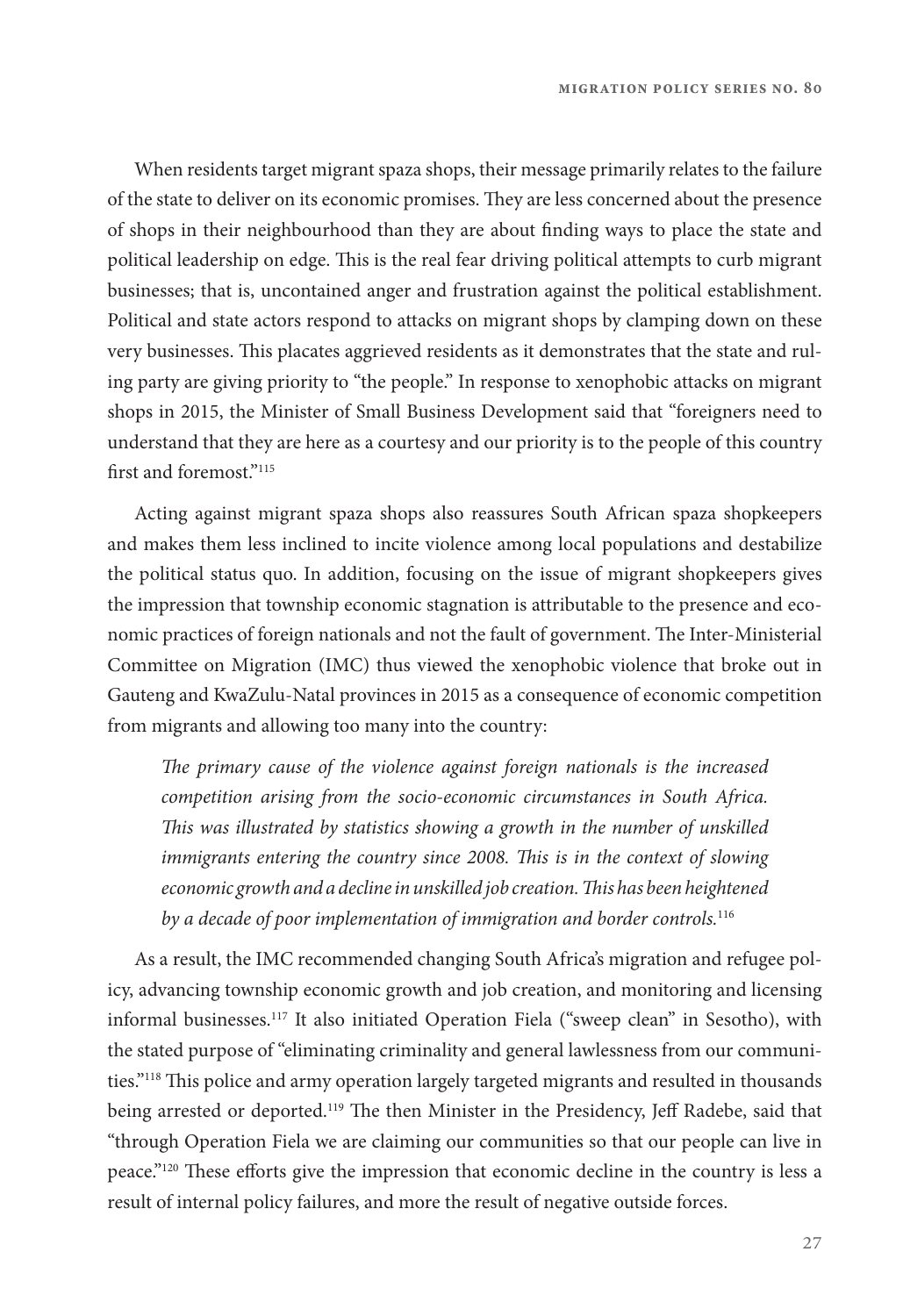Instead of admitting their fear of discontented citizens, political leaders and other state actors display an anxiety over shops and articulate reasons to curtail them, including economic harm, illegality, business robbery rates and xenophobic crime. The problematization of migrant spaza shops is thus largely a result of unstable formal state institutions whose legitimacy is being threatened by growing popular frustration with the country's socioeconomic status quo. This leads informal political leaders and structures to incite local populations against shops (among other targets such as schools, clinics and buses) as a means of placing pressure on weak state authorities. Calls for tighter regulation of migrant spaza shops are therefore not simply a reaction to the behaviours and actions of migrant traders. They are also an outcome of the state and ruling party's tenuous authority, which leads them to use desperate populist measures to maintain control over an increasingly disillusioned populace.

## **CONCLUSION**

Since the violent attacks in Masiphumelele in 2006, various governance actors, including police, government ministers, political parties and provincial premiers, have sought ways to curb migrant spaza shops in South Africa. These efforts have included informal trade agreements at local levels, fning migrant shops, and new legislation that prohibits asylum seekers from operating businesses in the country. A number of these interventions have overlooked the content of local by-laws and fouted legal frameworks.

Governance actors generally provide four main justifcations for curbing migrant businesses in South Africa, namely, economic harm, illegality, increased business robbery rates and crime prevention. These explanations are often unsubstantiated and do not fully add up. Firstly, migrant spaza shops ofer both disadvantages and advantages to local economies. While they may increase competition for South African spaza shopkeepers, they ofer many economic benefts to other South Africans including landlords, consumers, suppliers and wholesalers. Secondly, fears that shops do not comply with the law do not appear to be genuine and are ofen exaggerated, inaccurate and do not show equal concern over potential legal violations by South African businesses. Thirdly, although reducing the number of migrant spaza shops through stricter regulation might result in a reduction in business robberies in the country, this is a problematic approach to reducing crime. One would instead expect to see strategies protecting shops and targeting perpetrators. Lastly, preventing xenophobic attacks and other violence against migrant shopkeepers through extra-legal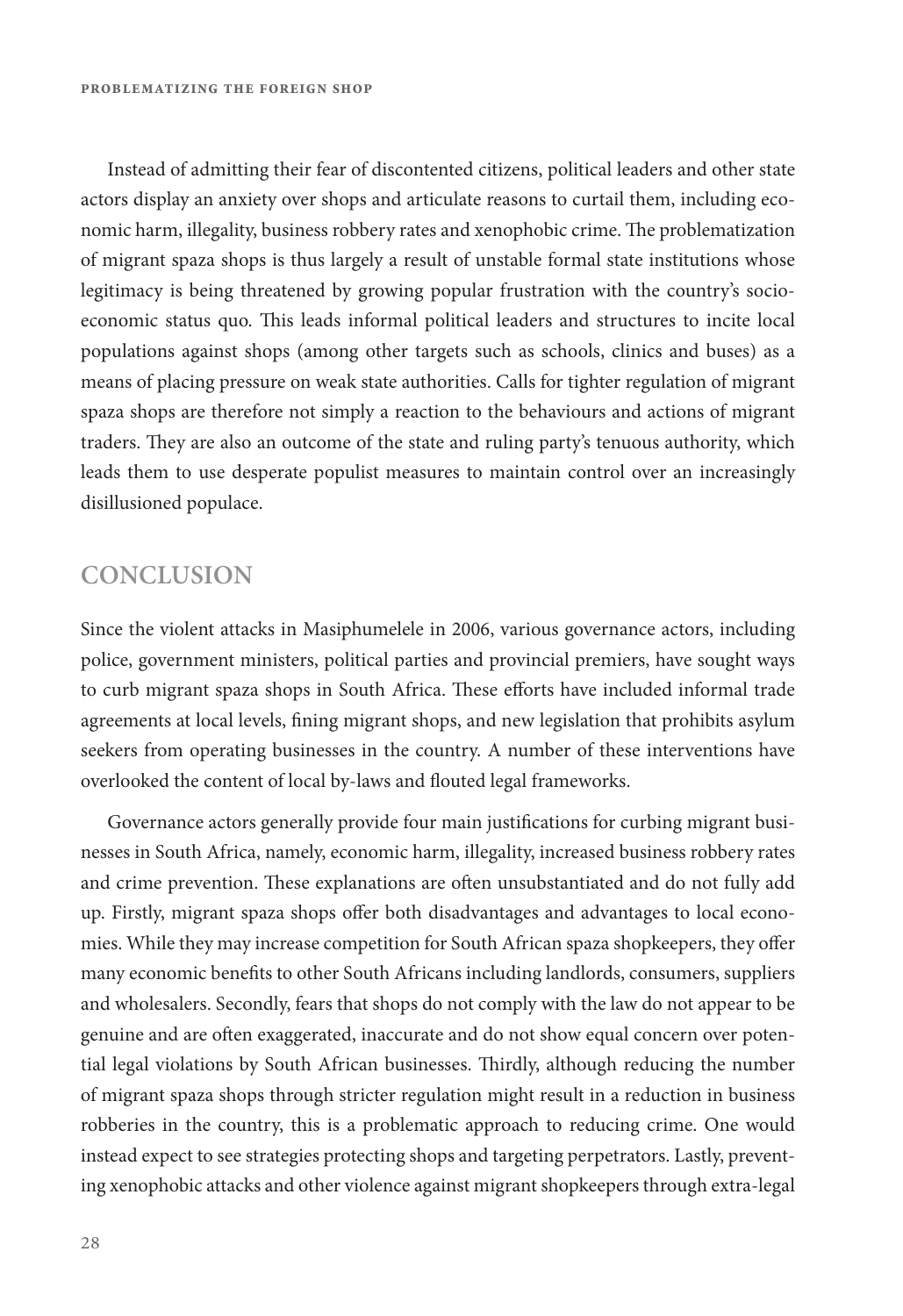or illegal means rather than investigating and apprehending ofenders or promoting social integration, suggests that other concerns are paramount. Economic harm, illegality, business robberies and crime prevention hence do not comprehensively explain governance actions. This indicates that further considerations are at play in efforts to limit migrant spaza shops in South Africa.

In particular, efforts to curtail shops are largely driven by pressure exerted by other local actors and their ability to exploit popular discontent over enduring economic hardship in the country. Tus, political anxieties over migrant spaza shops are not primarily related to any wrongdoing on the part of migrants. Instead, the threat driving governance actions is the heightened frustration of township residents with their socio-economic conditions. When residents attack migrant spaza shops, they are expressing their dissatisfaction to an apprehensive state and political leadership. In response, these actors turn on migrant spaza shops to demonstrate their allegiance to black South African township residents, to appease South African spaza shopkeepers, and to tacitly blame socio-economic malaise on perceived foreign and external forces. Overall, governance actors do not have spaza shops primarily in mind when calling for the stricter regulation of these businesses. Instead, they are concerned about the volatile support of their key political constituencies and how this backing can be undermined or generated by the symbolic gesture of regulating the foreign spaza shop.

#### **ENDNOTES**

- 1 Quoted in L.. Mataboge, P. de Wet and T. Zwane, "Spazas: It's Not Just the Economy, Stupid" *Mail & Guardian*, 30 January 2015.
- 2 Crush (2010); Jara and Peberdy (2009); Landau (2006); Neocosmos (2006); Steinberg (2012).
- 3 Crush et al. (2015, 2017a, 2017b); Crush and Ramachandran (2015); Grant and Tompson (2014); Ramachandran et al. (2017).
- 4 Gastrow (2017).
- 5 Interview with Philippi East Sector Managers, Philippi East, 8 November 2011.
- 6 "Fleeing War, Somalis are Targets of Violence in Adopted Home" *Irin News*, 10 October 2006.
- 7 Government of the Western Cape (2009: 27). At: [https://www.westerncape.gov.za/text/2009/3/](https://www.westerncape.gov.za/text/2009/3/masiphumelele_conflict_intervention_report.pdf) masiphumelele\_conf[ict\\_intervention\\_report.pdf](https://www.westerncape.gov.za/text/2009/3/masiphumelele_conflict_intervention_report.pdf)
- 8 Ibid., p. 25 and 41.
- 9 Ibid., p. 48.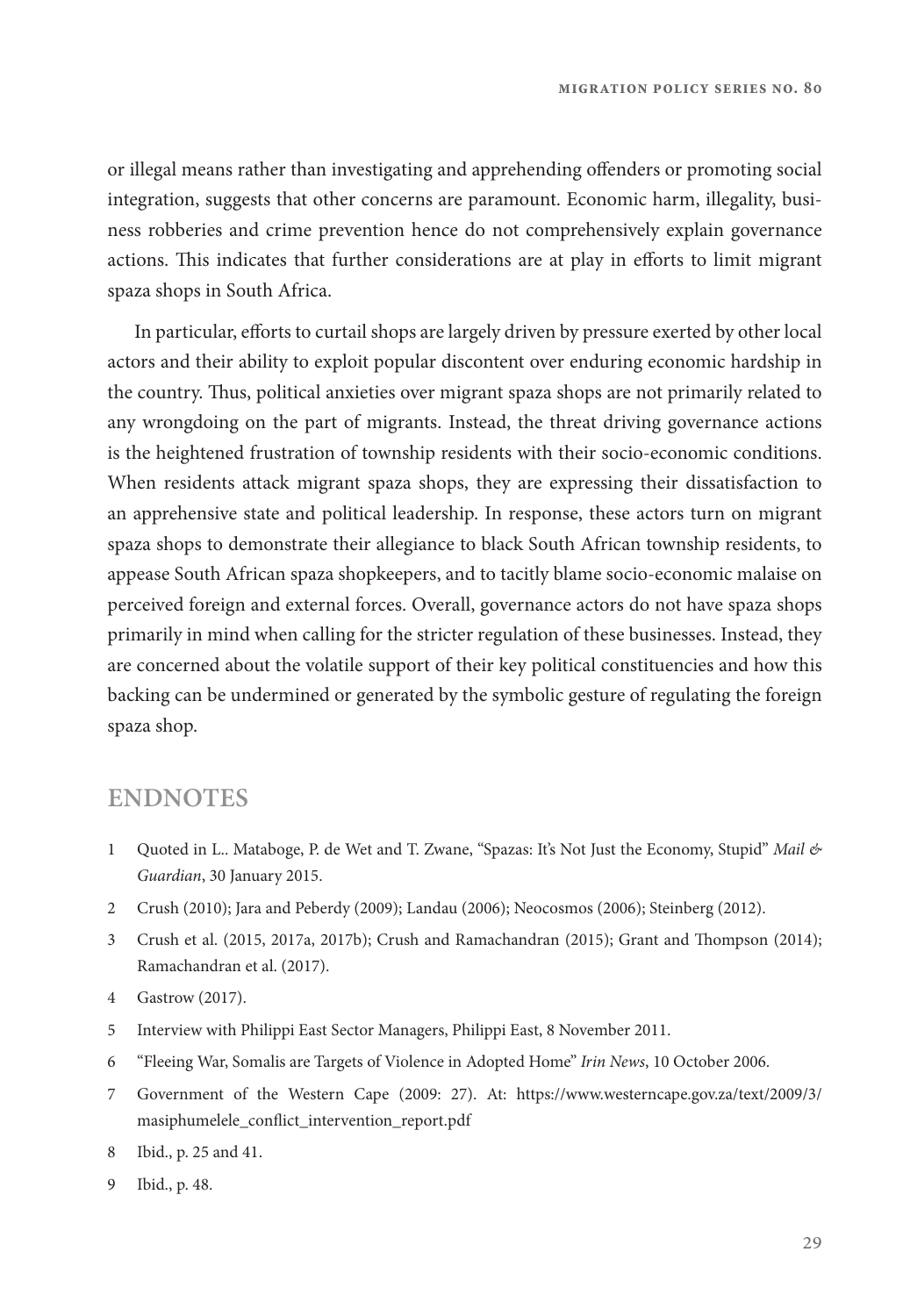- 10 Ibid., p. 47.
- 11 Ibid., p. 32.
- 12 Ibid., p. 42.
- 13 Ibid. See also p. 43.
- 14 Ibid., p. 50.
- 15 Section 27 of the *Refugees Act* 130 of 1998 grants refugees the right to work in South Africa. Two court cases have afrmed asylum seekers' right to work in South Africa (see *Minister of Home A*f*airs and Others v Watchenuka and Another*, 2004 (4) SA 326 (SCA) and *Somali Association of South Africa v Limpopo Department of Economic Development, Environment and Tourism* (48/2014) ZASCA 143 (26 September 2014).
- 16 C. Verster, "Four Somali Shops Held Up in Past Week" *False Bay People's Post* (undated) in Gastrow (2016).
- 17 Ibid.
- 18 Interview with Somali Community Leader, Cape Town, 31 March 2015.
- 19 Ibid.
- 20 Gastrow with Amit (2010); "Toll Hits 30 Afer More Somalis Murdered" *IOL News*, 4 September 2006.
- 21 Gastrow (2016).
- 22 Interview with Khayelitsha Community Activist, Cape Town, 12 March 2011; Interview with Representative of the Somali Retailers Association, Bellville, 14 November 2010.
- 23 "General Agreement Between Zanokhanyo Retailers Association and the Somali Retailers Association in Kaylisha (sic), 27 November 2008" in Gastrow (2016).
- 24 "Draf Mutual Agreement Between Local and Somali Traders in Gugulethu and Other Communities in Western Cape Province, 6 August 2009" in Gastrow (2016).
- 25 *Competition Act* 89 of 1998, Section 4.
- 26 Q. Mtyala, "Somalis Refuse to Sign 'One Sided' Deal for Spaza Owners" *Cape Times*, August 2009
- 27 Telephone Inquiry, Competition Commission Representative, 18 March 2011.
- 28 Interviews with Somali traders and police in Kraaifontein, various dates.
- 29 SANCO Letter dated 6 May 2011 in Gastrow (2016).
- 30 Telephone interview with Somali Community Representative, 21 August 2012; Interview with Somali Community Representative, Bellville, 6 November 2012; Interview with Philippi East Police Officer, Philippi East, 31 October 2012; SANCO Letter to Philippi East Station Commander, 6 July 2011 in Gastrow (2016).
- 31 Interview with Philippi East police officer, Philippi East, 31 October 2012.
- 32 Interview with Somali Traders, Vredenberg, 20 February 2012.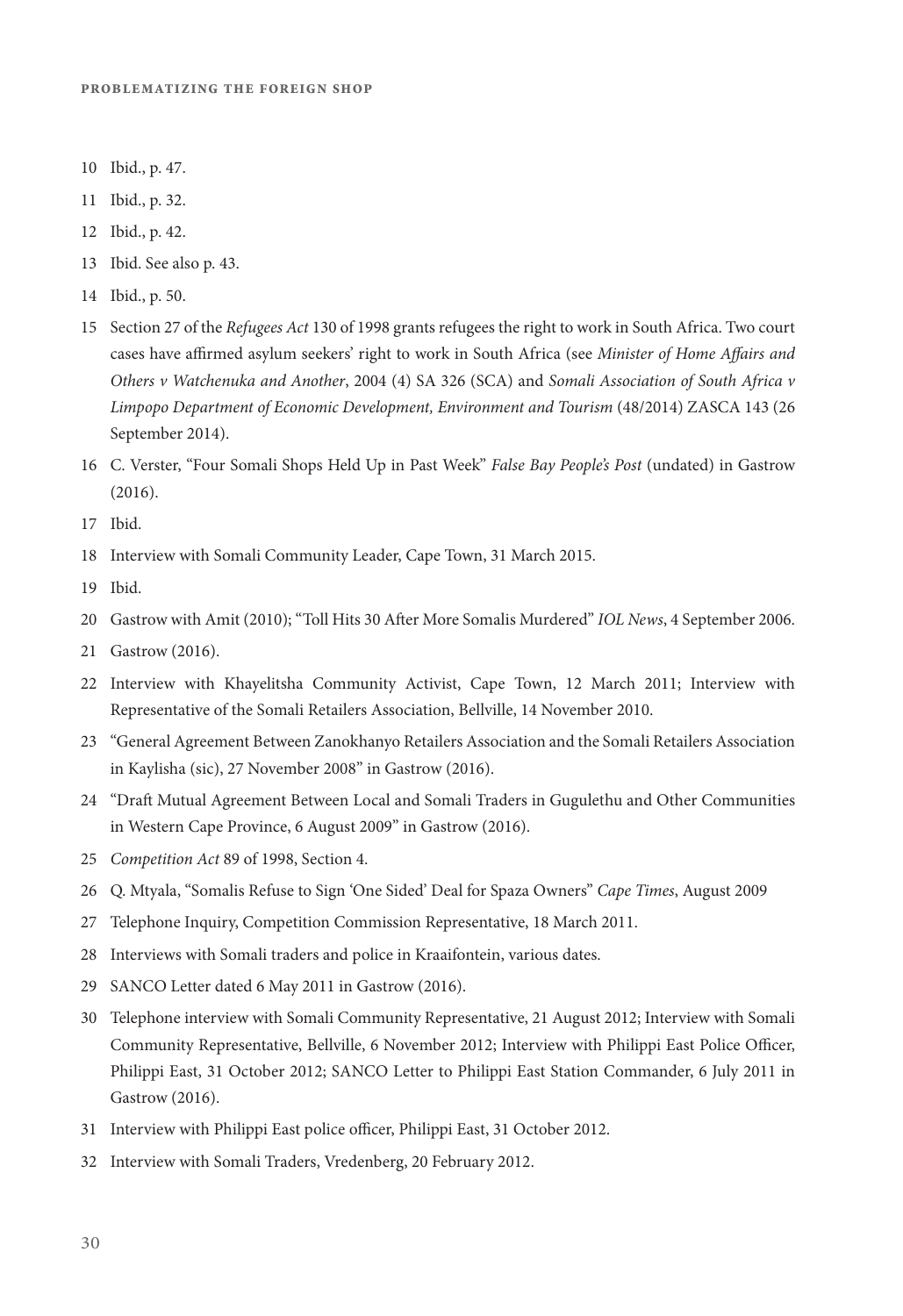- 33 E. Lewis, "We'll Close Down Illegal Spazas" *Cape Argus*, 8 February 2011.
- 34 L. Mkentane, "Somalis to Register with Spaza Body" T*e Herald*, 25 March 2011.
- 35 Crush et al. (2017c).
- 36 Q. Mtyala. "Cele's Xenophobic Outburst" *IOL News*, 7 October 2011.
- 37 C. Barnes, "Cut Number of Foreign Spaza Shops ANC" *Cape Argus,* 25 June 2012.
- 38 Rogerson (2015).
- 38 Crush et al. (2017c: 18-23).
- 39 DTI (2014: 10).
- 40 Ibid, p. 22.
- 41 "Laws Regulating Foreign Owned Spazas Must Be Fast Tracked: Zulu" *Morning Live on SABC News,*  27 January 2015.
- 42 B. Tshehle, "North West Premier Supra Mahumapelo to Bar Foreign Owned Spaza Shops" T*e Sowetan*, 18 March 2016.
- 43 Gwede Mantashe, Secretary General of the African National Congress, Media Briefng, 20 March 2016. At: [https://www.youtube.com/watch?v=mCNnWrAjIcM;](https://www.youtube.com/watch?v=mCNnWrAjIcM) "Makhura's Full Sopa Speech" T*e Citizen,* 26 February 2018.
- 44 "Minister Rob Davies Urges Orange Farm Small Businesses to Take Advantage of Economic Opportunities Ofered by Government." At:<https://www.youtube.com/watch?v=BGTvJWlTSFg>
- 45 "Draf Mutual Agreement Between Local and Somali Traders in Gugulethu and Other Communities in Western Cape Province, 6 August 2009" in Gastrow (2016).
- 46 Interview with Manager of Philippi Cash and Carry, Philippi East, 12 July 2012.
- 47 National Assembly (2015: 20).
- 48 Ibid.
- 49 Ibid., pp. 38-39.
- 50 "Minister Rob Davies Urges Orange Farm Small Businesses."
- 51 "Makhura's Full Sopa Speech."
- 52 Jacob Zuma at TNA Breakfast 13 February 2015. At: https://www.youtube.com/ watch?v=0TRWprjhnWY
- 53 *Firearms Control Act* 60 of 2000, Section 9.
- 54 T. Petersen, "Most Illicit Cigarettes Now Made in SA Sotyu" *News24*, 10 November 2015.
- 55 UNHCR Statistical Online Population Database. At: [http://popstats.unhcr.org/#\\_ga=1.3026608.16420](http://popstats.unhcr.org/#_ga=1.3026608.1642008189.1414090050) [08189.1414090050](http://popstats.unhcr.org/#_ga=1.3026608.1642008189.1414090050)
- 56 City of Cape Town, *Informal Trading By-Law*, Provincial Gazette No. 6677, 20 November 2009. At: <http://openbylaws.org.za/za/by-law/cape-town/2009/informal-trading/>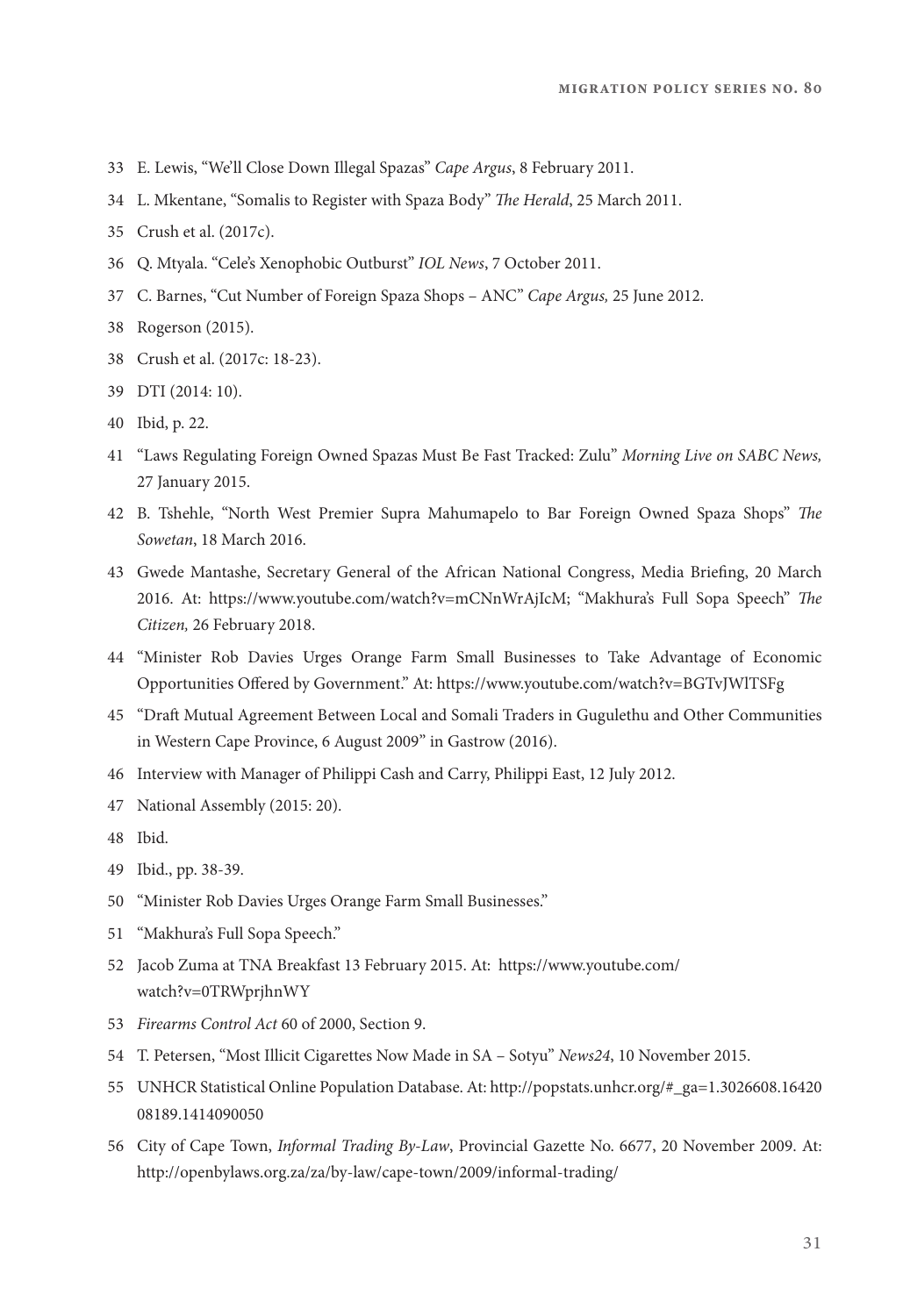- 57 Interview with City of Cape Town Environmental Health Officials, Bellville, 2 June 2014.
- 58 K. Magubane, "Reveal Trade Secrets, Minister Tells Foreigners" *Business Day*, 28 January 2015.
- 59 "Laws Regulating Foreign Owned Spazas Must be Fast Tracked: Zulu" *SABC News*, 27 January 2015.
- 60 DTI (2014: 69).
- 61 Speech at meeting between South African and Somali Spaza Shopkeepers, Lingelethu West Police Station, Khayelitsha, 20 March 2012.
- 62 Ibid.
- 63 Meeting between South African and Somali Spaza Shopkeepers, Lingelethu West Police Station, Khayelitsha, 20 March 2012.
- 64 Hikam (2011).
- 65 Telephone call to SARS on 15 May 2018; see also [http://www.sars.gov.za/ClientSegments/Businesses/](http://www.sars.gov.za/ClientSegments/Businesses/SmallBusinesses/StratingBusiness/Registering/Pages/default.aspx) [SmallBusinesses/StratingBusiness/Registering/Pages/default.aspx](http://www.sars.gov.za/ClientSegments/Businesses/SmallBusinesses/StratingBusiness/Registering/Pages/default.aspx)
- 66 Ibid., p. 75.
- 67 Gastrow and Amit (2015).
- 68 Mtyala, "Somalis Refuse to Sign 'One Sided' Deal."
- 69 *Somali Association of South Africa v Limpopo Department of Economic Development, Environment and Tourism* (48/2014) ZASCA 143 (26 September 2014), para 13.
- 70 Ibid.
- 71 The legislation cited on the fines was the *Local Authorities Act* 19 of 1974, which does not exist.
- 72 SAPS, *Addendum to Annual Crime Report 2015/2016*, p. 36.
- 73 Ibid., p. 37.
- 74 See crime statistics at [http://www.saps.gov.za/resource\\_centre/publications/statistics/crimestats/2015/](http://www.saps.gov.za/resource_centre/publications/statistics/crimestats/2015/crime_stats.php) [crime\\_stats.php](http://www.saps.gov.za/resource_centre/publications/statistics/crimestats/2015/crime_stats.php)
- 75 Ibid.
- 76 "Prologue by Lieutenant General AH Lamoer" *South African Police Service/Western Cape Annual Report 2012/2013*, p. 2.
- 77 Interview with South African resident, Endlovini, Khayelitsha, 6 February 2011.
- 78 Interview with a group of youth, Philippi East, 12 December 2011.
- 79 V. Cilliers, "Court Rules on Spaza Shops" *Northern News*, 24 August 2012.
- 80 Ibid.
- 81 "Agreement Between Local and Somali Traders in Gugulethu."
- 82 Ibid.
- 83 Ibid.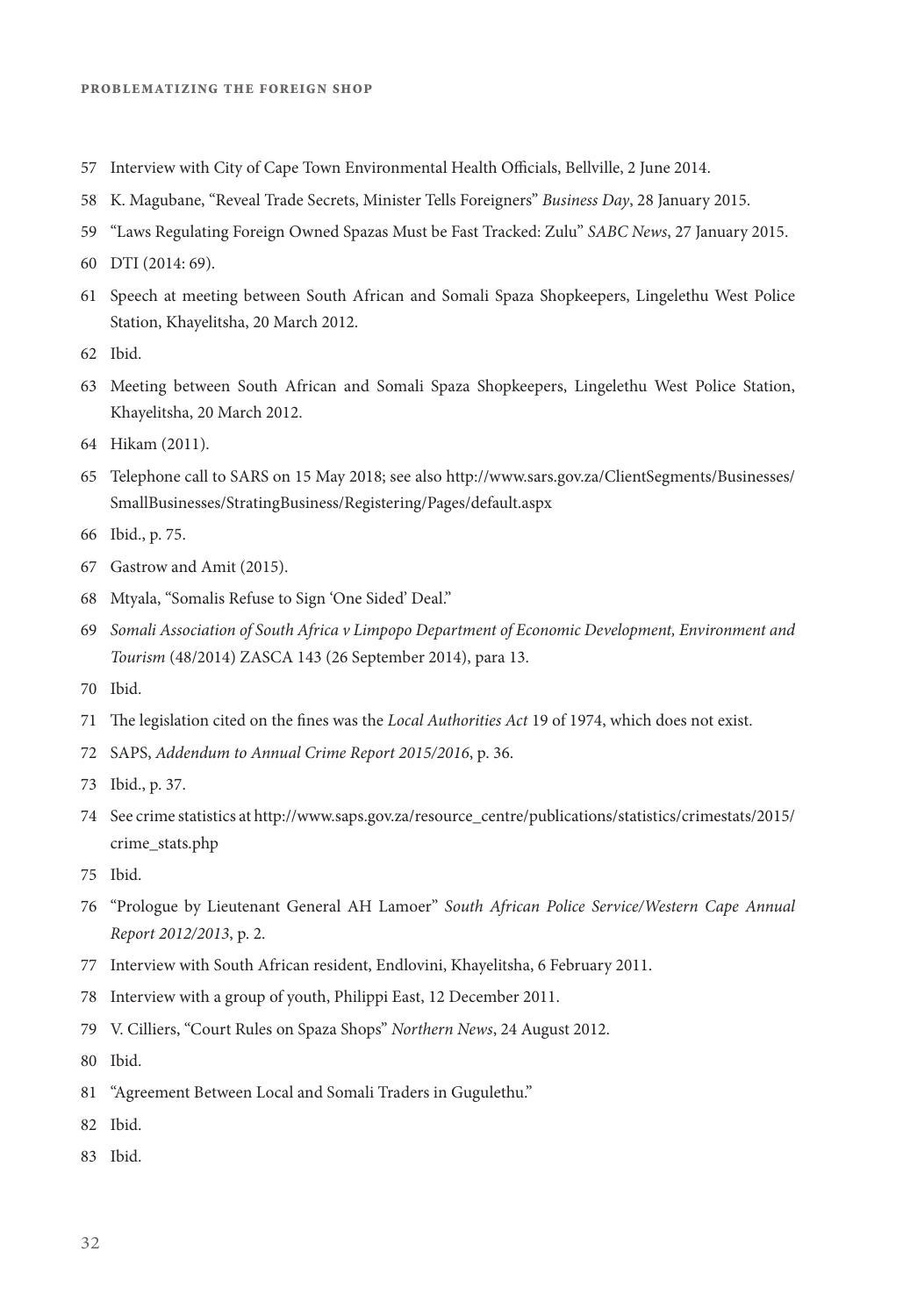- 84 Gastrow (2016).
- 85 Meeting between South African and Somali Spaza Shopkeepers, Lingelethu West Police Station, Khayelitsha, 20 March 2012.
- 86 DTI, *National Informal Business Upli*f*ment Strategy*.
- 87 Interview with Kraaifontein Police Station Detective, Kraaifontein, 13 January 2011.
- 88 Ibid.
- 89 Interview with Kraaifontein Police Station Detective, Kraaifontein, 1 December 2011.
- 90 Interview with Kraaifontein Somali Community Representative, Bellville, 12 December 2011; Interview with Kraaifontein Somali Community Representative, Kraaifontein, 5 June 2012.
- 91 Interview with Kraaifontein Police Station Detective, Kraaifontein, 1 December 2011.
- 92 Interviews with Khayelitsha Police Station Sector Managers and Police Colonel, Khayelitsha, 25 October 2011; Interview with Harare Police Station Detective, Harare, Khayelitsha, 7 December 2011.
- 93 Interview with Somali Retailers' Association Representatives, Mitchells Plain, 1 November 2010.
- 94 Interview with Khayelitsha Somali Community Activist, Mitchells Plain, 6 July 2012.
- 95 Fanon (1963); Mamdani (2001).
- 96 Jacob Zuma Speech to ANC members, Grand Parade, Cape Town, 9 February 2016.
- 97 <http://www.ujuh.co.za/lindiwe-zulu-2015-small-business-dept-budget-speech/>
- 98 Meeting between South African and Somali Spaza Shopkeepers, Lingelethu West Police Station, Khayelitsha, 20 March 2012.
- 99 Meeting between South African and Somali Spaza Shopkeepers at Lingelethu West Police Station, 7 March 2012.
- 100 Interview with South African Resident, Lower Crossroads, Philippi East, 20 January 2012.
- 101 Interview with South African Resident, Lower Crossroads, Philippi East, 20 January 2012.
- 102 Interview with South African Resident, Bloekombos, Kraaifontein, 10 August 2012.
- 103 Interview with South African Resident, Lower Crossroads, Philippi East, 25 January 2012.
- 104 Interview with South African Resident, Better Life, Philippi East, 21 January 2012.
- 105 Interview with South African Resident, Site C, Khayelitsha, 5 February 2011.
- 106 Interview with South African Resident, Gugulethu, 9 February 2011; Interview with South African Resident, Lower Crossroads, 20 January 2012.
- 107 R. Pather, "Xenophobic Attacks in Philippi: 'It's Like They Can't Even Think We are Human Like Tem'" T*e Daily Vox*, 27 February, 2015 ; D. Knoetze , "Philippi East Foreigners say Xenophobic Hatred Fuelled Attacks" *GroundUp*, 26 February 2015.
- 108 Interview with Khayelitsha Community Activist, Rondebosch, 28 April 2015; Interview with NGO Worker, Cape Town City Centre, 23 March 2016.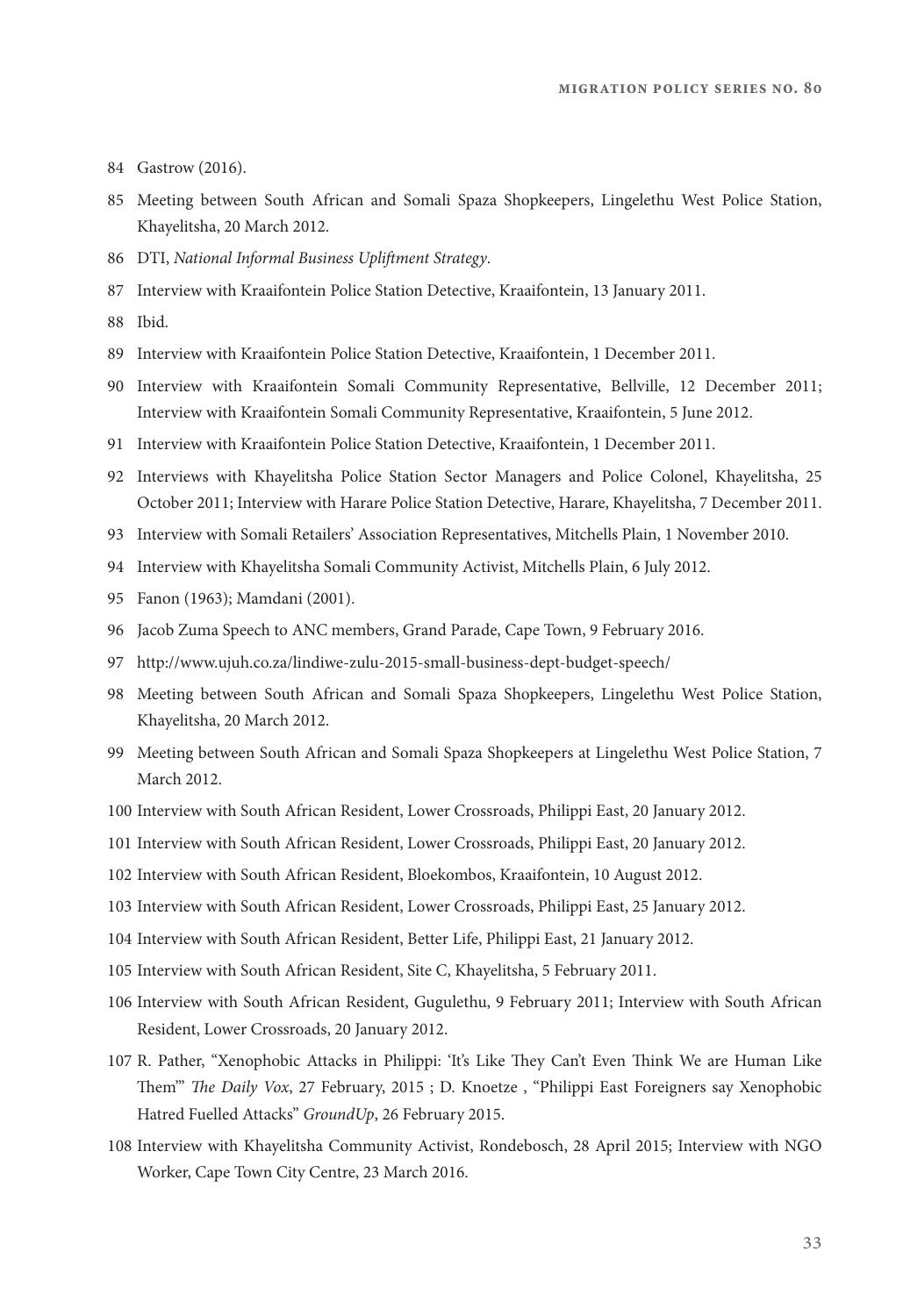- 109 Interview with Philippi South African Resident, Cape Town City Centre, 22 November 2010; Interview with Khayelitsha Journalist, Rondebosch, 28 April 2015.
- 110 Interview with Khayelitsha Community Activist, Rondebosch, 28 April 2015.
- 111 Interview with Philippi South African Resident, Cape Town City Centre, 22 November 2010.
- 112 World Bank (2015: 2).
- 113 Ibid.
- 114 Interview with Khayelitsha Resident, Site C, Khayelitsha, 5 February 2011.
- 115 Magubane, "Reveal Trade Secrets, Minister Tells Foreigners. "
- 116 National Assembly (2015).
- 117 Ibid.
- 118 [http://www.gov.za/operation-](http://www.gov.za/operation-fiela)fela
- 119 J. Maromo, "Te Numbers Behind Operation Fiela" *Mail & Guardian*, 7 September 2015; K. Patel, "Operation Fiela and Our History of Kicking Out Illegal Immigrants" T*e Daily Vox*, 28 May 2015.
- 120 [http://reliefweb.int/report/south-africa/operation-](http://reliefweb.int/report/south-africa/operation-fiela-contributing-peace-order)fela-contributing-peace-order

#### **REFERENCES**

- 1. Crush, J. (2010). T*e Perfect Storm:* T*e Realities of Xenophobia in Contemporary South Africa.* SAMP Migration Policy Series No. 50, Cape Town.
- 2. Crush, J. and Ramachadran, S. (2015). Doing Business with Xenophobia. In J. Crush, A. Chikanda and C. Skinner (Eds.), *Mean Streets: Migration, Xenophobia and Informality in South Africa*. Cape Town and Ottawa: SAMP and IDRC, pp. 25-59.
- 3. Crush, J., Chikanda A., and Skinner, C. (2015). Migrant Entrepreneurship and Informality in South African Cities. In J. Crush, A. Chikanda and C. Skinner (Eds.), *Mean Streets: Migration, Xenophobia and Informality in South Africa.* Cape Town and Ottawa: SAMP and IDRC, pp. 1-24.
- 4. Crush, J., Skinner, C., and Stulgaitis, M. (2017a). Benign Neglect or Active Destruction? A Critical Analysis of Refugee and Informal Sector Policy and Practice in South Africa. *African Human Mobility Review* 3: 751-782.
- 5. Crush, J., Tawodzera, G., Chikanda, A., and Tevera, D. (2017b). The Owners of Xenophobia: Zimbabwean Informal Enterprise and Xenophobic Violence in South Africa. *African Human Mobility Review* 3: 879-909.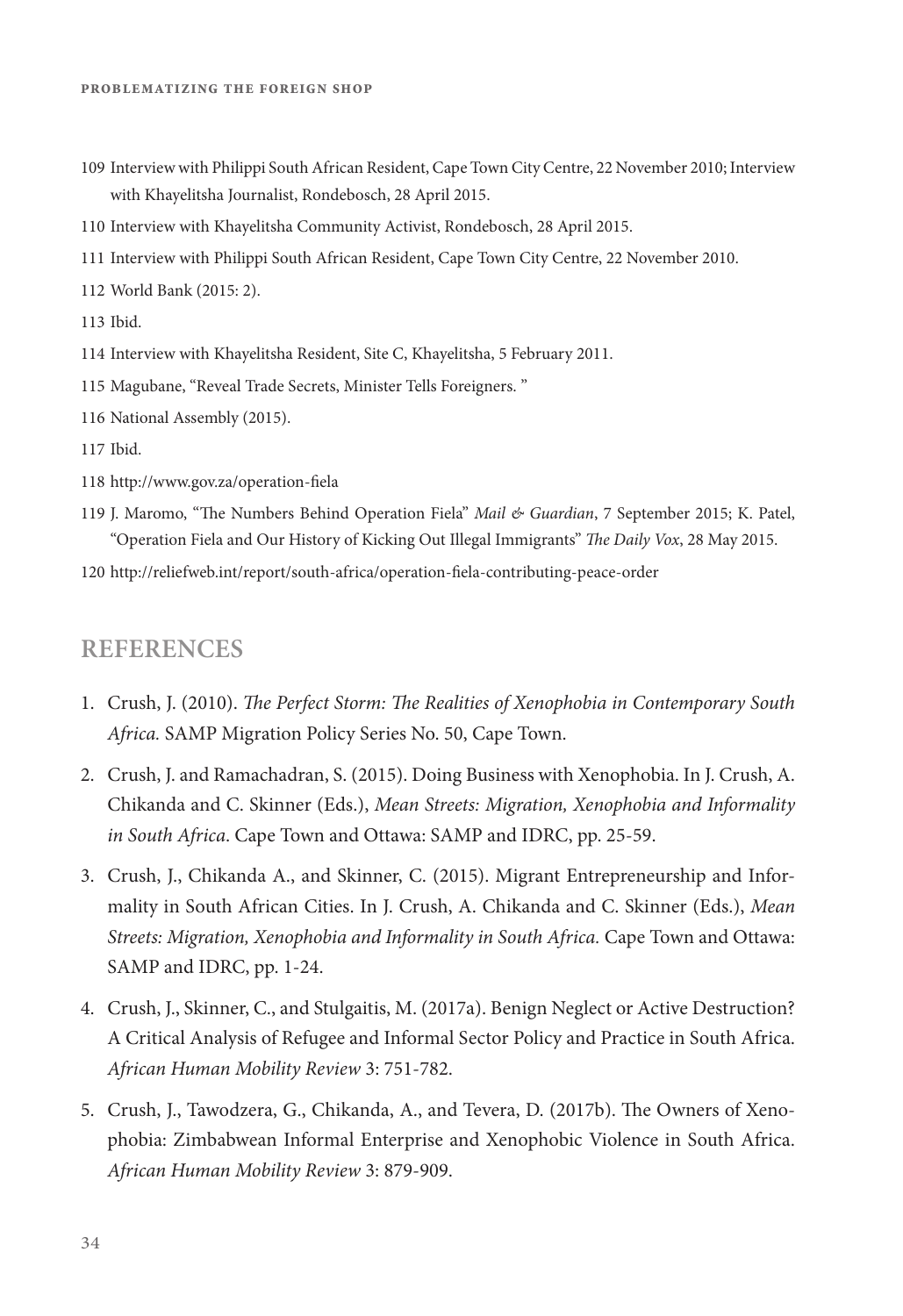- 6. Crush, J. Skinner, C. and Stulgaitis, M. (2017c). *Rendering South Africa Undesirable: A Critique of Refugee and Informal Sector Policy*, SAMP Migration Policy Series No. 79, Cape Town.
- 7. DTI (2014). *National Informal Business Upli*f*ment Strategy* (Pretoria: Department of Trade and Industry).
- 8. Fanon, F. (1963). T*e Wretched of the Earth* (New York: Grove Press).
- 9. Gastrow, V. (2016). Submission to the Competition Commission: Grocery Retail Enquiry. Annexures 1-8. At: [http://www.compcom.co.za/wp-content/uploads/2016/09/](http://www.compcom.co.za/wp-content/uploads/2016/09/Vanya-Gastrow-Submission.pdf) [Vanya-Gastrow-Submission.pdf](http://www.compcom.co.za/wp-content/uploads/2016/09/Vanya-Gastrow-Submission.pdf)
- 10. Gastrow, V. (2017). Shop *Gevaar*: A Socio-Legal Critique of the Governance of Foreign National Spaza Shopkeepers in South Africa. PhD Thesis, University of the Witwatersrand, Johannesburg.
- 11. Gastrow, V. and Amit, R. (2015). Lawless Regulation: Government and Civil Society Attempts at Regulating Somali Informal Trade in Cape Town. Report for African Centre for Migration & Society, University of the Witwatersrand, Johannesburg.
- 12. Gastrow, V. with Amit, R. (2010). Elusive Justice: Somali Traders Access to Formal and Informal Justice Mechanisms in the Western Cape. Report for African Centre for Migration & Society, University of the Witwatersrand, Johannesburg.
- 13. Government of the Western Cape (2009). Documenting and Evaluation Report: Masiphumelele Confict Intervention: August 2006-March 2007. Cape Town.
- 14. Grant, R. and Tompson, D. (2014). City on Edge: Immigrant Businesses and the Right to Urban Space in Inner-City Johannesburg. *Urban Geography* 36: 181-200.
- 15. Hikam, A. (2011). An Exploratory Study on the Somali Immigrants' Involvement in the Informal Economy of Nelson Mandela Bay. MA dissertation, Nelson Mandela Metropolitan University.
- 16.Jara, M. and Peberdy, S. (2009). Progressive Humanitarian and Social Mobilisation in Neo-Apartheid Cape Town: A Report on Civil Society and the May 2008 Xenophobic Violence. Report for Atlantic Philanthropies, Johannesburg.
- 17. Landau, L. (2006). Transplants and Transients: Idioms of Belonging and Dislocation in Inner-City Johannesburg. (2017) *African Studies Review* 49: 125-145.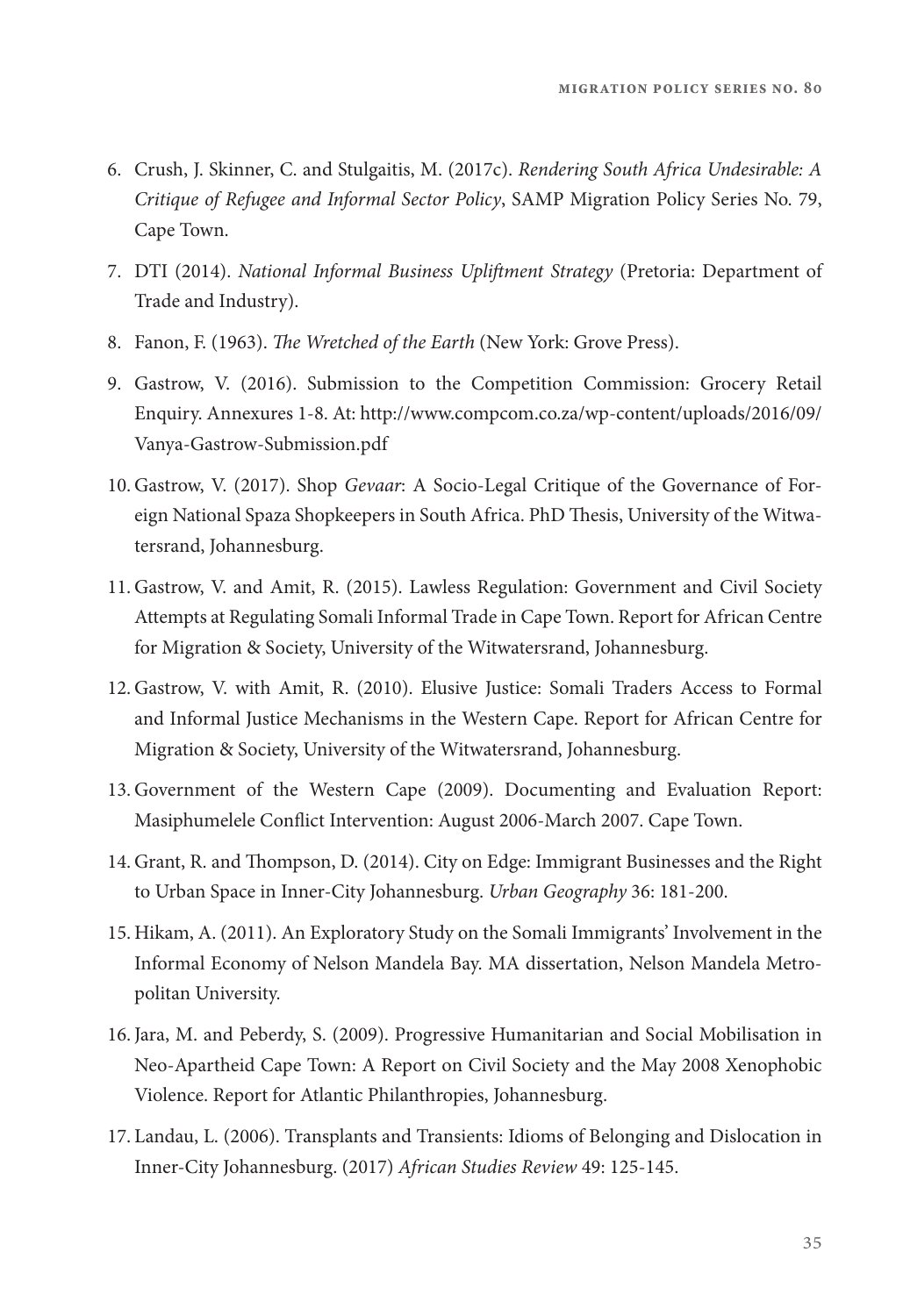- 18. Mamdani, M. (2001). Beyond Settler and Native as Political Identities: Overcoming the Political Legacy of Colonialism. *Comparative Studies in Society and History* 43: 651-664.
- 19. National Assembly (2015). *Report by the Ad Hoc Joint Committee on Probing Violence Against Foreign Nationals*. Cape Town: South African Parliament.
- 20. Neocosmos, M. (2006). *From 'Foreign Natives' to 'Native Foreigners': Explaining Xenophobia in Post Apartheid South Africa: Citizenship and Nationalism, Identity and Politics*  (Dakar: Codesria).
- 21. Ramachandran, S., Crush, J. and Tawodzera, G. (2017). Security Risk and Xenophobia in the Urban Informal Sector. *African Human Mobility Review* 3: 854-878.
- 22. Rogerson, C. (2015). Unpacking National Policy Towards the Urban Informal Economy. In J. Crush, A. Chikanda and C. Skinner (Eds.), *Mean Streets: Migration, Xenophobia and Informality in South Africa*. Cape Town and Ottawa: SAMP and IDRC, pp. 229-248
- 23. Steinberg, J. (2012). Security and Disappointment: Policing, Freedom and Xenophobia in South Africa. *British Journal of Criminology* 52: 345-360.
- 24. World Bank (2015). *South Africa Economic Update: 2015* (Washington DC: World Bank).

#### **MIGRATION POLICY SERIES**

- 1 *Covert Operations: Clandestine Migration, Temporary Work and Immigration Policy in South Africa* (1997) ISBN 1-874864-51-9
- 2 *Riding the Tiger: Lesotho Miners and Permanent Residence in South Africa* (1997) ISBN 1-874864-52-7
- 3 *International Migration, Immigrant Entrepreneurs and South Africa's Small Enterprise Economy* (1997) ISBN 1-874864-62-4
- 4 *Silenced by Nation Building: African Immigrants and Language Policy in the New South Africa* (1998) ISBN 1-874864-64-0
- 5 *Le*f *Out in the Cold? Housing and Immigration in the New South Africa* (1998) ISBN 1-874864-68-3
- 6 *Trading Places: Cross-Border Traders and the South African Informal Sector* (1998) ISBN 1-874864-71-3
- 7 *Challenging Xenophobia: Myth and Realities about Cross-Border Migration in Southern Africa* (1998) ISBN 1-874864-70-5
- 8 *Sons of Mozambique: Mozambican Miners and Post-Apartheid South Africa* (1998) ISBN 1-874864-78-0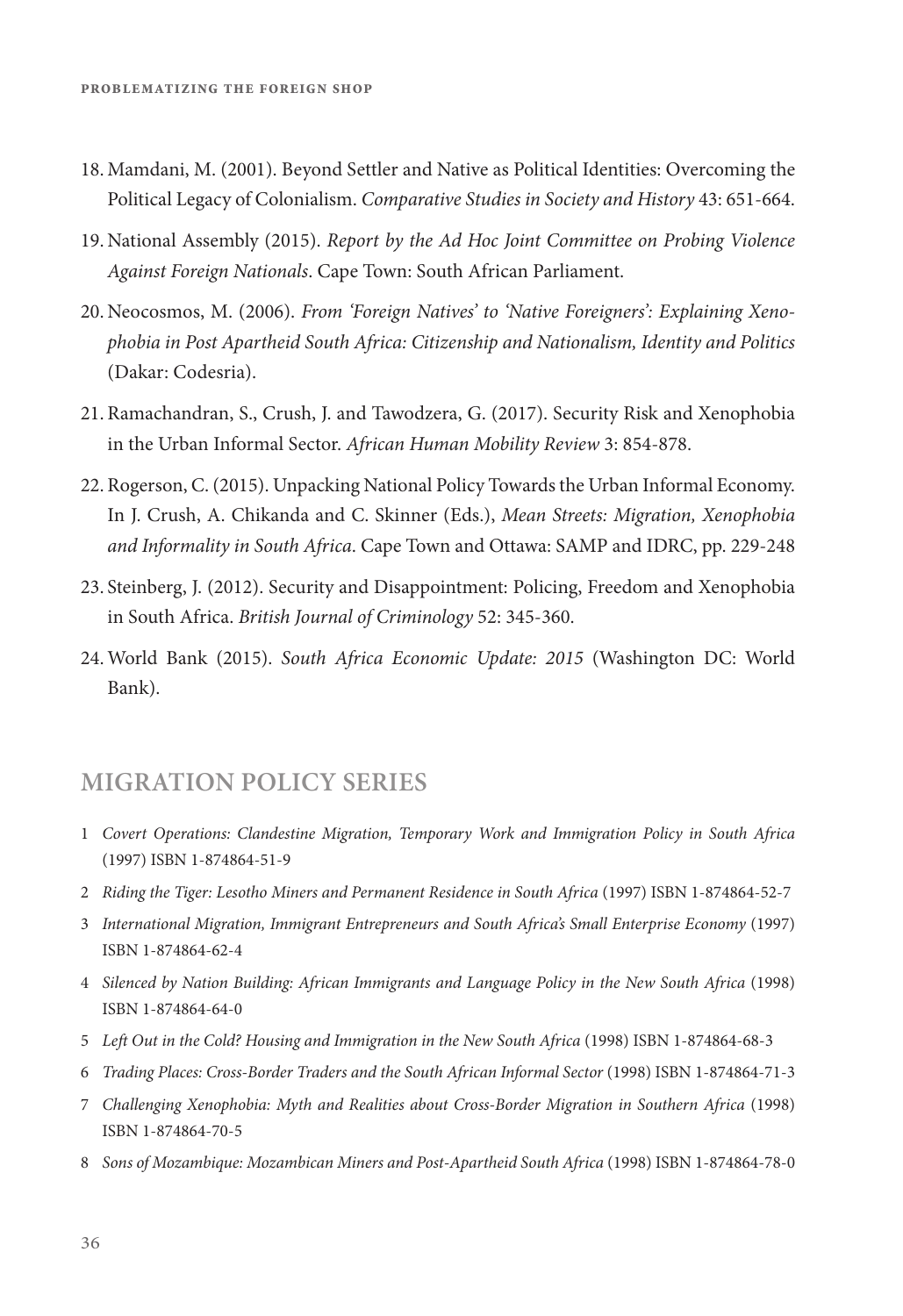- *Women on the Move: Gender and Cross-Border Migration to South Africa* (1998) ISBN 1-874864-82-9
- *Namibians on South Africa: Attitudes Towards Cross-Border Migration and Immigration Policy* (1998) ISBN 1-874864-84-5
- *Building Skills: Cross-Border Migrants and the South African Construction Industry* (1999) ISBN 1-874864-84-5
- *Immigration & Education: International Students at South African Universities and Technikons* (1999) ISBN 1-874864-89-6
- T*e Lives and Times of African Immigrants in Post-Apartheid South Africa* (1999) ISBN 1-874864-91-8
- *Still Waiting for the Barbarians: South African Attitudes to Immigrants and Immigration* (1999) ISBN 1-874864-91-8
- *Undermining Labour: Migrancy and Sub-Contracting in the South African Gold Mining Industry* (1999) ISBN 1-874864-91-8
- *Borderline Farming: Foreign Migrants in South African Commercial Agriculture* (2000) ISBN 1-874864- 97-7
- *Writing Xenophobia: Immigration and the Press in Post-Apartheid South Africa* (2000) ISBN 1-919798- 01-3
- *Losing Our Minds: Skills Migration and the South African Brain Drain* (2000) ISBN 1-919798-03-x
- *Botswana: Migration Perspectives and Prospects* (2000) ISBN 1-919798-04-8
- 20 The Brain Gain: Skilled Migrants and Immigration Policy in Post-Apartheid South Africa (2000) ISBN 1-919798-14-5
- *Cross-Border Raiding and Community Con*f*ict in the Lesotho-South African Border Zone* (2001) ISBN 1-919798-16-1
- *Immigration, Xenophobia and Human Rights in South Africa* (2001) ISBN 1-919798-30-7
- *Gender and the Brain Drain from South Africa* (2001) ISBN 1-919798-35-8
- *Spaces of Vulnerability: Migration and HIV/AIDS in South Africa* (2002) ISBN 1-919798-38-2
- *Zimbabweans Who Move: Perspectives on International Migration in Zimbabwe* (2002) ISBN 1-919798- 40-4
- T*e Border Within:* T*e Future of the Lesotho-South African International Boundary* (2002) ISBN 1-919798-41-2
- *Mobile Namibia: Migration Trends and Attitudes* (2002) ISBN 1-919798-44-7
- *Changing Attitudes to Immigration and Refugee Policy in Botswana* (2003) ISBN 1-919798-47-1
- T*e New Brain Drain from Zimbabwe* (2003) ISBN 1-919798-48-X
- *Regionalizing Xenophobia? Citizen Attitudes to Immigration and Refugee Policy in Southern Africa*  (2004) ISBN 1-919798-53-6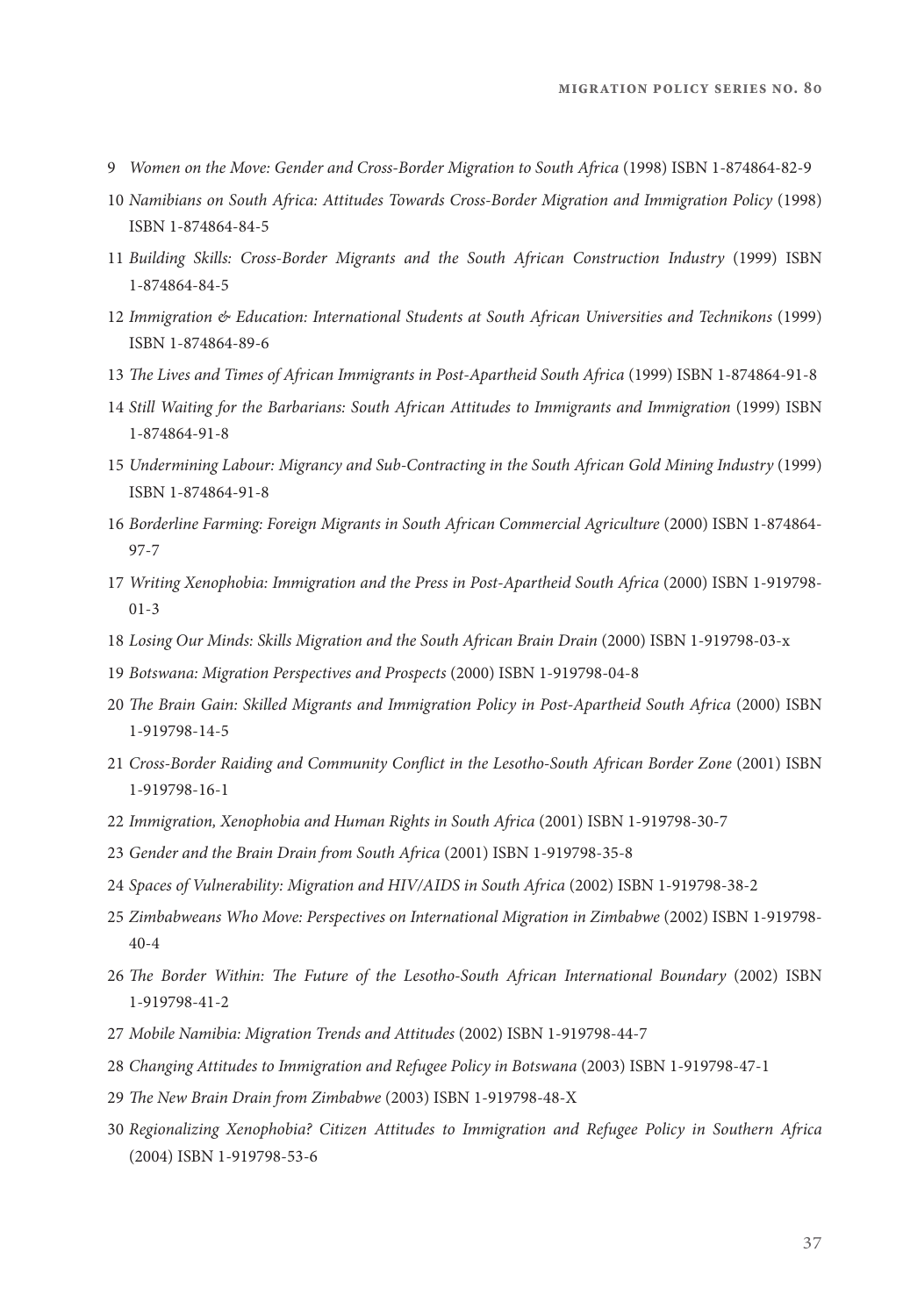- *Migration, Sexuality and HIV/AIDS in Rural South Africa* (2004) ISBN 1-919798-63-3
- *Swaziland Moves: Perceptions and Patterns of Modern Migration* (2004) ISBN 1-919798-67-6
- *HIV/AIDS and Children's Migration in Southern Africa* (2004) ISBN 1-919798-70-6
- *Medical Leave:* T*e Exodus of Health Professionals from Zimbabwe* (2005) ISBN 1-919798-74-9
- *Degrees of Uncertainty: Students and the Brain Drain in Southern Africa* (2005) ISBN 1-919798-84-6
- *Restless Minds: South African Students and the Brain Drain* (2005) ISBN 1-919798-82-X
- *Understanding Press Coverage of Cross-Border Migration in Southern Africa since 2000* (2005) ISBN 1-919798-91-9
- *Northern Gateway: Cross-Border Migration Between Namibia and Angola* (2005) ISBN 1-919798-92-7
- *Early Departures:* T*e Emigration Potential of Zimbabwean Students* (2005) ISBN 1-919798-99-4
- *Migration and Domestic Workers: Worlds of Work, Health and Mobility in Johannesburg* (2005) ISBN 1-920118-02-0
- T*e Quality of Migration Services Delivery in South Africa* (2005) ISBN 1-920118-03-9
- *States of Vulnerability:* T*e Future Brain Drain of Talent to South Africa* (2006) ISBN 1-920118-07-1
- *Migration and Development in Mozambique: Poverty, Inequality and Survival (2006) ISBN 1-920118-*10-1
- *Migration, Remittances and Development in Southern Africa* (2006) ISBN 1-920118-15-2
- *Medical Recruiting:* T*e Case of South African Health Care Professionals* (2007) ISBN 1-920118-47-0
- *Voices From the Margins: Migrant Women's Experiences in Southern Africa* (2007) ISBN 1-920118-50-0
- T*e Haemorrhage of Health Professionals From South Africa: Medical Opinions* (2007) ISBN 978-1- 920118-63-1
- T*e Quality of Immigration and Citizenship Services in Namibia* (2008) ISBN 978-1-920118-67-9
- *Gender, Migration and Remittances in Southern Africa* (2008) ISBN 978-1-920118-70-9
- T*e Perfect Storm:* T*e Realities of Xenophobia in Contemporary South Africa* (2008) ISBN 978-1- 920118-71-6
- *Migrant Remittances and Household Survival in Zimbabwe* (2009) ISBN 978-1-920118-92-1
- *Migration, Remittances and 'Development' in Lesotho* (2010) ISBN 978-1-920409-26-5
- *Migration-Induced HIV and AIDS in Rural Mozambique and Swaziland* (2011) ISBN 978-1-920409-49-
- *Medical Xenophobia: Zimbabwean Access to Health Services in South Africa* (2011) ISBN 978-1-920409- 63-0
- T*e Engagement of the Zimbabwean Medical Diaspora* (2011) ISBN 978-1-920409-64-7
- *Right to the Classroom: Educational Barriers for Zimbabweans in South Africa* (2011) ISBN 978-1- 920409-68-5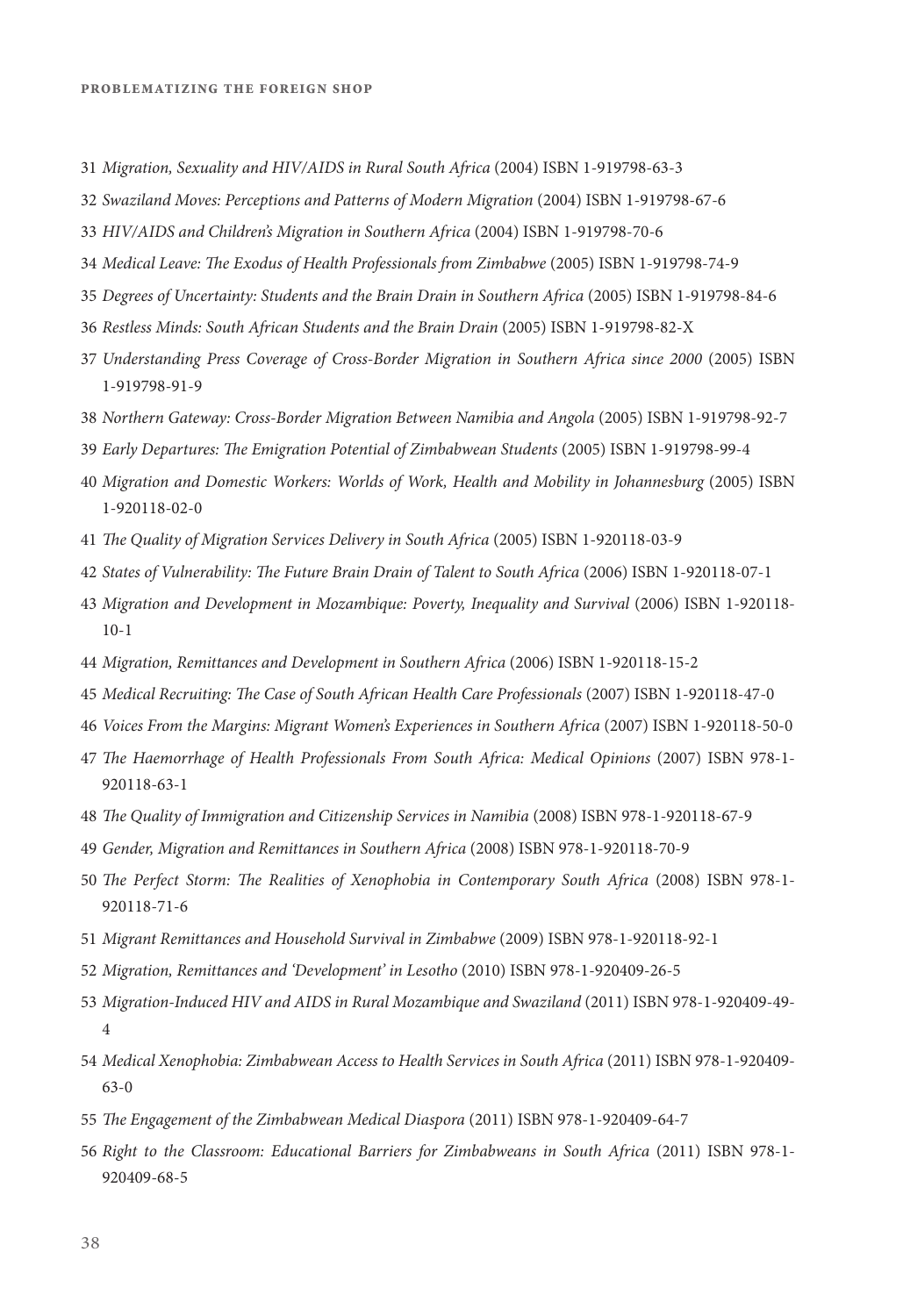- *Patients Without Borders: Medical Tourism and Medical Migration in Southern Africa* (2012) ISBN 978- 1-920409-74-6
- T*e Disengagement of the South African Medical Diaspora* (2012) ISBN 978-1-920596-00-2
- T*e* T*ird Wave: Mixed Migration from Zimbabwe to South Africa* (2012) ISBN 978-1-920596-01-9
- *Linking Migration, Food Security and Development* (2012) ISBN 978-1-920596-02-6
- *Unfriendly Neighbours: Contemporary Migration from Zimbabwe to Botswana* (2012) ISBN 978-1- 920596-16-3
- *Heading North:* T*e Zimbabwean Diaspora in Canada* (2012) ISBN 978-1-920596-03-3
- *Dystopia and Disengagement: Diaspora Attitudes Towards South Africa* (2012) ISBN 978-1-920596-04-0
- *So*f *Targets: Xenophobia, Public Violence and Changing Attitudes to Migrants in South Africa a*f*er May*  (2013) ISBN 978-1-920596-05-7
- *Brain Drain and Regain: Migration Behaviour of South African Medical Professionals* (2014) ISBN 978- 1-920596-07-1
- *Xenophobic Violence in South Africa: Denialism, Minimalism, Realism* (2014) ISBN 978-1-920596-08-8
- *Migrant Entrepreneurship Collective Violence and Xenophobia in South Africa* (2014) ISBN 978-1- 920596-09-5
- *Informal Migrant Entrepreneurship and Inclusive Growth in South Africa, Zimbabwe and Mozambique* (2015) ISBN 978-1-920596-10-1
- *Calibrating Informal Cross-Border Trade in Southern Africa* (2015) ISBN 978-1-920596-13-2
- *International Migrants and Refugees in Cape Town's Informal Economy* (2016) ISBN 978-1-920596-15-6
- *International Migrants in Johannesburg's Informal Economy* (2016) ISBN 978-1-920596-18-7
- *Food Remittances: Migration and Food Security in Africa* (2016) ISBN 978-1-920596-19-4
- *Informal Entrepreneurship and Cross-Border Trade in Maputo, Mozambique* (2016) ISBN 978-1-920596- 20-0
- *Informal Entrepreneurship and Cross-Border Trade between Zimbabwe and South Africa* (2017) ISBN 978-1-920596-29-3
- *Competition or Co-operation? South African and Migrant Entrepreneurs in Johannesburg* (2017) ISBN 978-1-920596-30-9
- *Refugee Entrepreneurial Economies in Urban South Africa* (2017) ISBN 978-1-920596-35-4
- *Living With Xenophobia: Zimbabwean Informal Enterprise in South Africa* (2017) ISBN 978-1-920596- 37-8
- *Comparing Refugees and South Africans in the Urban Informal Sector* (2017) ISBN 978-1-920596-38-5
- *Rendering South Africa Undesirable: A Critique of Refugee and Informal Sector Policy* (2017) ISBN 978- 1-920596-40-8